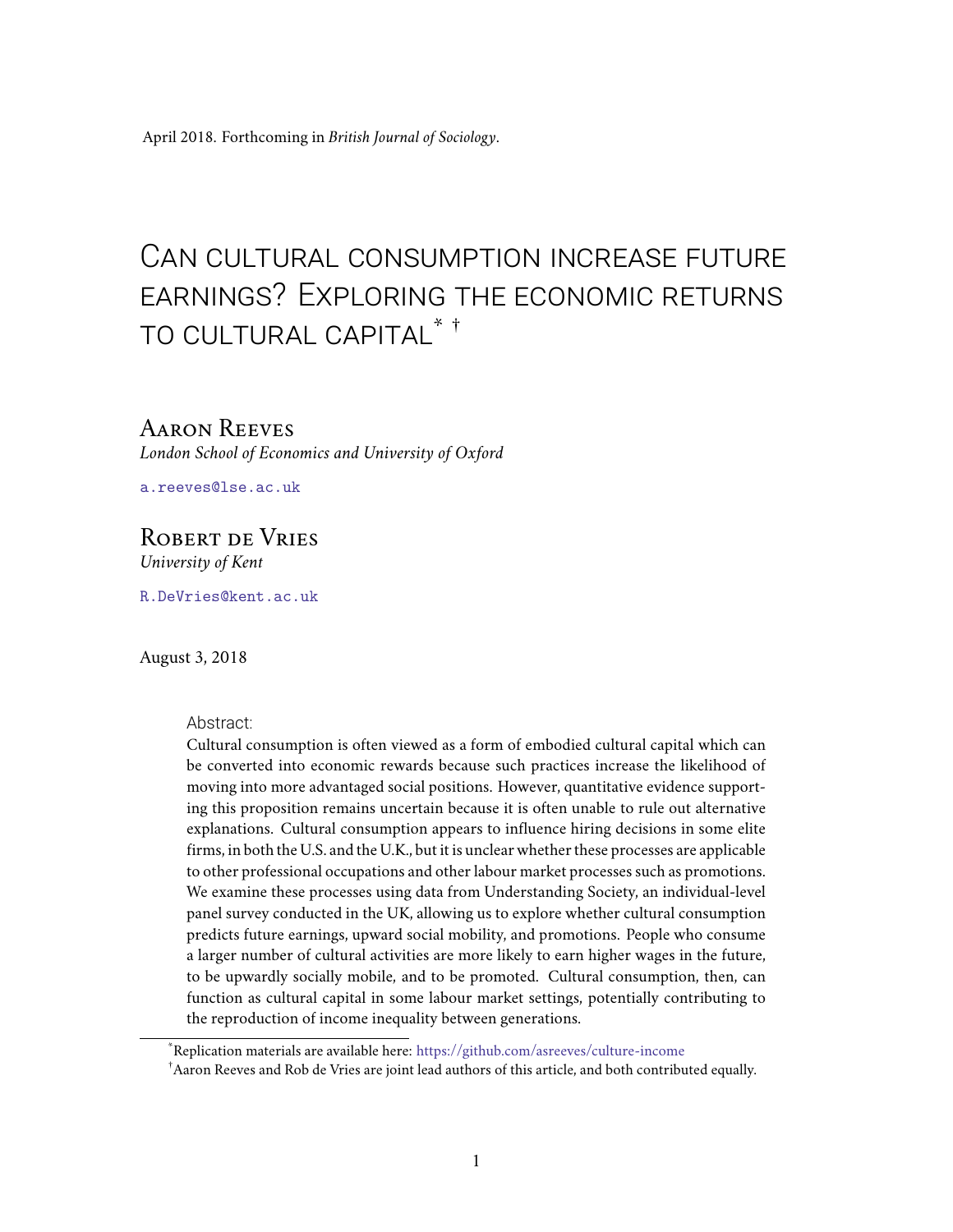### INTRODUCTION

Cultural consumption is correlated with social position (Bennett et al. 2009; Chan 2010). Across high-income countries, people who are highly educated, have higher incomes, and work in prestigious occupations are, on average, more avid cultural consumers than people in less advantaged social positions (Chan 2013; Jaeger and Katz-Gerro 2010; Peterson and Kern 1996).

One common explanation for this homology between cultural consumption and social position presumes there are economic returns to participating in cultural activities (Bills 2003). Or, to be more concrete, consuming certain cultural products may increase the likelihood of moving into advantaged social positions and thereby increasing future earnings (Bourdieu 1984; Rivera 2011). Economic returns to cultural consumption may arise because these practices smooth access to advantaged social positions in situations where gatekeepers prefer people who are already similar to themselves (Tilly and Tilly 1998), allowing evaluators to recognise a candidate as 'one of us'. Likewise, gatekeepers may treat cultural consumption as a signal of other desirable traits that are valuable to firms, such as intellectual curiosity or creativity (Ridgeway and Fiske 2012). In these circumstances, as Bourdieu (1984) argued, cultural consumption becomes *a particular manifestation* of 'embodied cultural capital'.[1](#page-1-0) Cultural dispositions along with the symbolic mastery of certain cultural forms generate patterns of cultural consumption and these practices, in turn, enable some (rather than others) to secure certain social and finan-cial rewards (Bourdieu 1986). It is precisely the 'convertibility'<sup>[2](#page-1-1)</sup> of cultural consumption into other (economic) resources that potentially makes, for example, attending the theatre, and the underlying dispositions which give rise to this practice, a form of cultural capital.

Despite broad support for the idea that cultural consumption qua embodied cultural capital contributes to class reproduction and facilitates the accumulation of economic capital, much of the existing quantitative evidence linking economic resources and cultural consumption remains fragile (Bills 2003). Quite simply, this proposition has not yet been 'demonstrated empirically' (Rivera 2012). Very few studies have quantitatively examined the association between cultural consumption and economic resources; those that have cannot necessarily rule out alternative explanations because they use cross-sectional data (Böröcz and Southworth 1996) or because they treat economic resources as a predictor rather than an outcome (Alderson, Junisbai and Heacock 2007; Bennett et al. 2009; Bukodi 2007; Chan 2010). In contrast, a great deal of research has documented the economic returns to institutionalized forms of cultural capital, such as educational credentials (Hout 2012); however, these studies often rely on longitudinal data that follow the same individuals over time, something that remains rare in studies of culture and social stratification (Reeves 2014). Without longitudinal data, it will be difficult

<span id="page-1-0"></span> $1$ There is, of course, some debate about how this term has been used. Here, we follow Bourdieu in 'The Forms of Capital' where he argues that 'the possession of the means of 'consuming' a 'painting' is 'nothing other than embodied [cultural] capital'. This definition is also extremely common in the secondary literature and so, while we recognise that how people consume such cultural objects is central to this concept, in this paper, we operationalise cultural consumption as one manifestation of embodied cultural capital. It is, in other words, the dispositions or symbolic mastery that facilitate lifestyle or cultural consumption.

<span id="page-1-1"></span> $2$ The convertibility metaphor is imperfect. A person does not have any less cultural capital after it has been converted into other forms of capital, although there may be diminishing returns to a particular form of cultural capital in specific settings.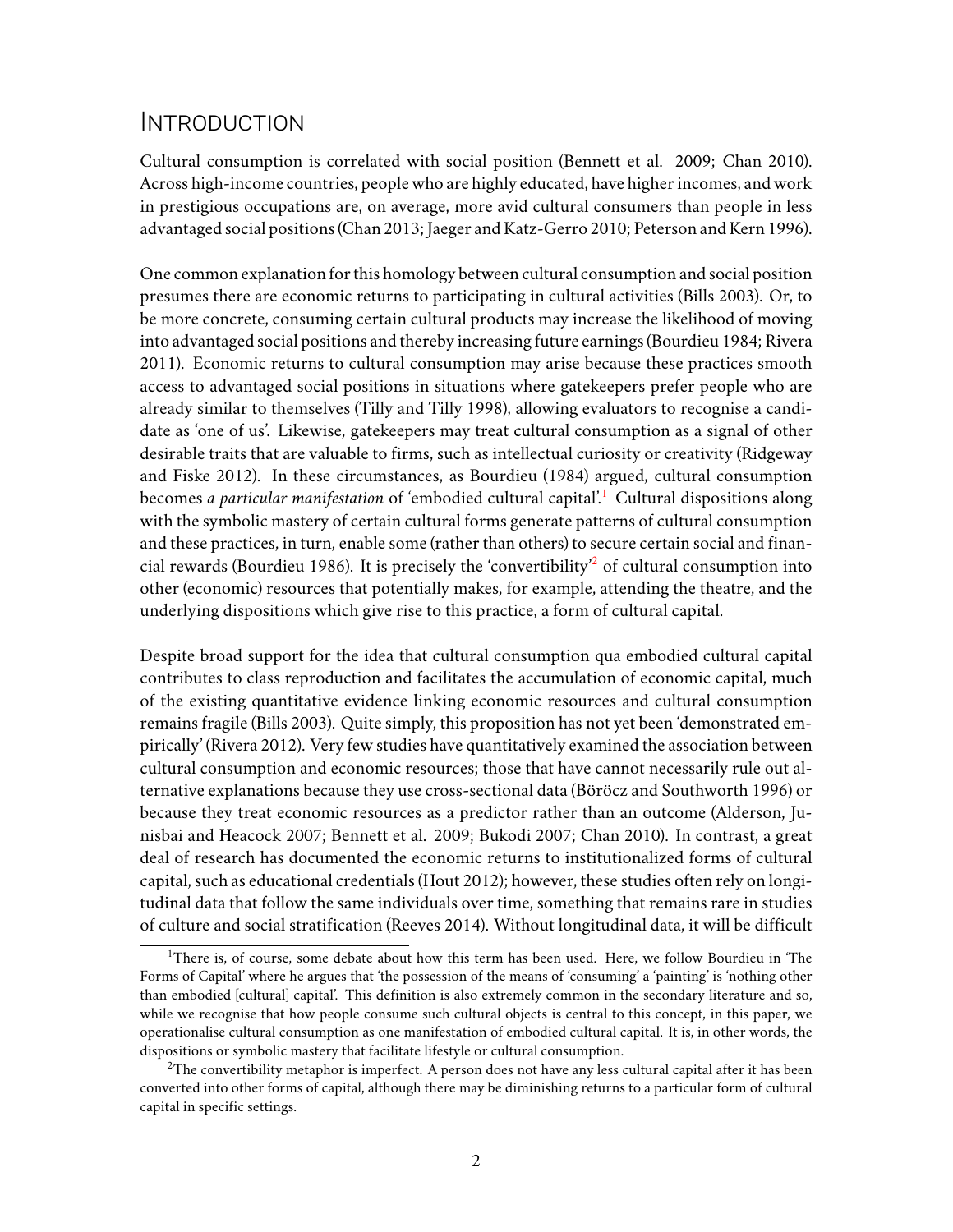to document whether (consciously or unconsciously) cultural consumption is convertible into financial rewards through labour market mechanisms.

Beyond the basic uncertainty regarding whether cultural consumption leads to financial rewards, there are also deficiencies in our understanding of when and for which groups cultural consumption may become a form of cultural capital. Indeed cultural consumption does not translate into economic resources in all situations and for all groups (Bourdieu 1986). Relatively few occupations are looking for people interested in '18th-century literature and avantgarde film' (Rivera 2012) but this does not mean cultural consumption plays no role in hiring decisions. Elite professional service firms and the creative industries both use cultural interests to inform selection processes (Ashley et al. 2015; Koppman 2016) and yet whether the insights generated in these specific labour markets can be generalised to other occupations and to related labour market processes, such as promotions, continues to be an open question. Addressing these gaps requires nationally representative data that allows us to unpack whether the economic returns to cultural consumption become visible through certain labour market processes, such as hiring and promotions, and whether these returns are greater in occupational settings where the barriers to entry are higher, such as the professions.

Understanding these processes has important implications not just for cultural sociology but also for the study of inequality. If cultural consumption is not associated with future earnings then the convertibility of cultural consumption into financial rewards would appear to be rather limited, suggesting such practices are not a particularly strong form of cultural capital. However, if the cultural capital argument is correct – i.e., if cultural consumption predicts future income – then cultural dispositions may be one of the mechanisms through which inequality is reproduced, thereby further explaining the link between family background and future earnings (Blanden, Gregg and Macmillan 2007; Lamont, Beljean and Clair 2014).

In this paper we take advantage of nationally-representative, longitudinal data from the UK to explore whether cultural consumption predicts future earnings in ways consistent with cultural capital theory. We find that people who consume more cultural activities earn more in the future; they are also more likely to experience upward social mobility and to receive a promotion. We also find that the association between cultural consumption and future earnings is strongest among those with higher educational attainment and who are working in professional occupations, indicating that particular patterns of cultural consumption matter more in some occupations than others. Cultural consumption is one important manifestation of embodied cultural capital that contributes to the distribution of economic resources within society and may contribute to the persistence of privilege.

#### SOCIAL ORIGINS, CULTURAL CONVERGENCE, AND CULTURAL CAPITAL

Family background and educational attainment are both strong predictors of cultural consumption and future earnings (Bourdieu 1984; Hout 2012). But these factors do not entirely explain the link between culture and income, nor the processes through which family background leads to higher earnings. For example, after controlling for education and social origins, income is positively associated with cultural consumption in the UK (Chan 2010), among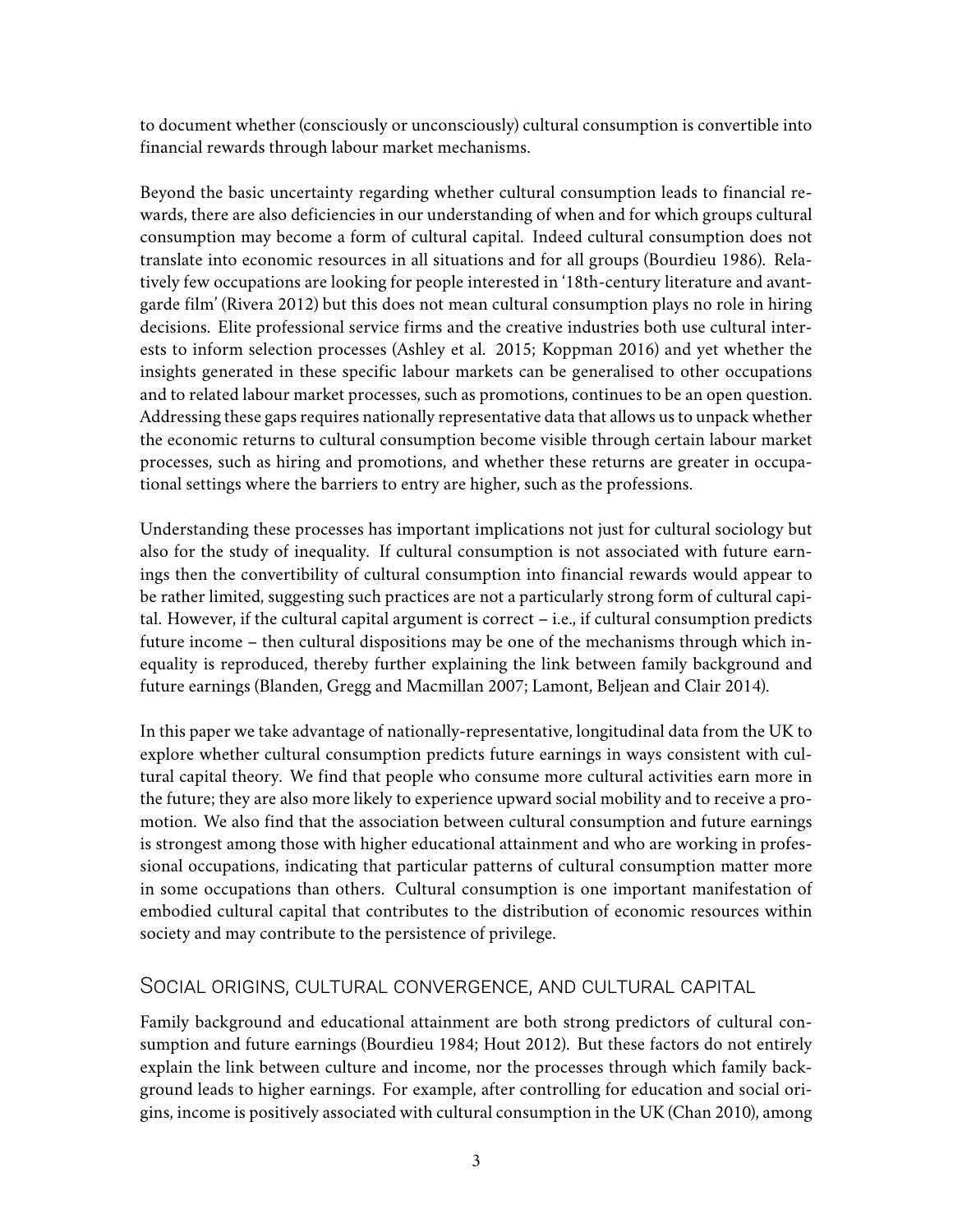other high-income countries (Alderson, Junisbai and Heacock 2007; Jaeger and Katz-Gerro 2010).

In this paper, we are concerned with the portion of the culture-income association not explained by education or family background (and its effects outside the cultural realm, such as access to professional networks). Excluding these factors leaves us with a process of convergence and/or a process associated with cultural capital. Cultural convergence theories suggest income may predict future cultural practice. Individuals who move into advantaged social positions adapt their cultural interests and practices to increase the degree of homogeneity between themselves and their new peers. In contrast, cultural capital theories suggest cultural consumption may increase the likelihood of moving into advantaged social positions.

Networks are often assumed to cause culture (Pachucki and Breiger 2010; Edelmann and Vaisey 2014) and so cultural tastes are presumed to be the product of social ties and social location. In this view, when people enter new groups they begin to adopt some of the pre-existing patterns of cultural consumption among long-standing members, that is, they experience cultural convergence (Daenekindt and Roose 2014; Friedman 2012). For example, civil servants and politicians attend the opera regularly but they are not necessarily motivated by enjoyment. Rather, they see attendance as a 'key form of sociability' where 'a lot of senior civil servants meet each other' (Bennett, et al. 2009). Even subtle signals of positive preference from those with whom we possess weak ties can influence our own reception of songs we have never heard before (Salganik, Dodds and Watts 2006).

However, culture also shapes networks. Social ties are often formed as a result of cultural matching, when two individuals discover they possess the same or similar tastes or preferences (Vaisey and Lizardo 2010). Students, for example, are more likely to become friends with people who share similar likes and dislikes (Edelmann and Vaisey 2014) and the same is also true on social networking sites, such as Facebook (Lewis, Gonzalez and Kaufman 2012). Possessing or mastering certain cultural tastes can therefore become a form of cultural capital because those who possess it may be more able to foster and then sustain relationships (Lizardo 2006). Cultural taste, then, may be especially important if their role in creating and then maintaining relationships also has economic consequences (Granovetter 1973).

This is the association we are principally concerned with in this paper: that is, whether cultural consumption – as a form of cultural capital – predicts future earnings. If cultural consumption does not predict future earnings then this would offer strong evidence against cultural capital mechanisms in this setting. Contrastingly, if cultural consumption does predict future earnings – independent of other factors – then this would suggest that the possession of cultural capital does facilitate economic returns. This would not rule out convergence as a potential mechanism linking cultural consumption and economic position – however it would strongly suggest that convergence alone does not explain the link.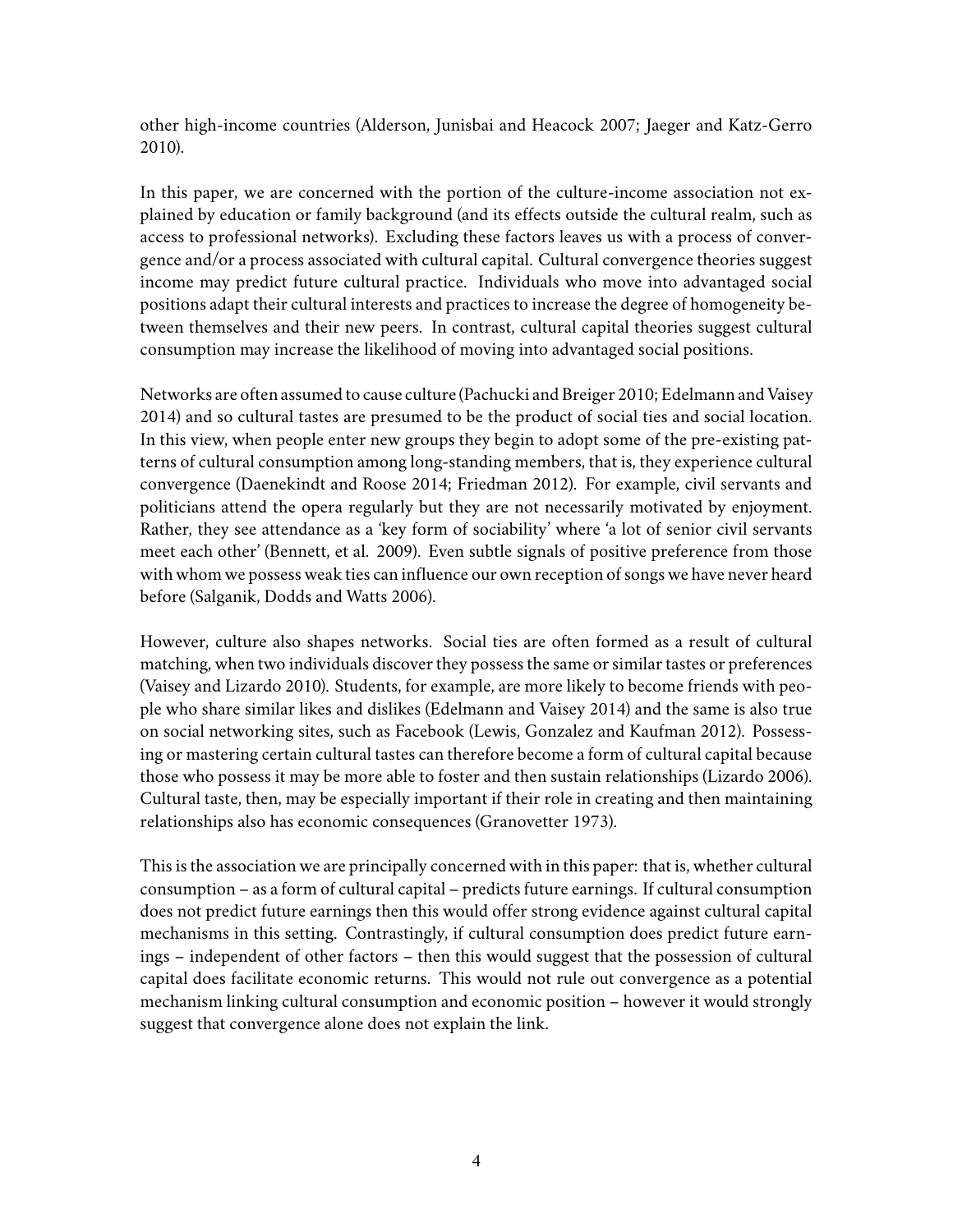#### HOW CULTURAL CONSUMPTION AFFECTS HIRING AND PROMOTIONS

Earnings and occupational status are products of decisions made around hiring and promotions; and so, if cultural consumption is convertible into higher future earnings then it should be most visible in processes associated with hiring and promotion (Koppman 2016). The capitalization of cultural consumption may both coalesce around, and be revealed by, these labour market processes.

Evaluators on hiring committees serve as gatekeepers to occupational status and higher wages, and so the interview is a critical site in which social strata are formed and reproduced. Hiring decisions can involve (i) a selection process and (ii) a matching process (Tilly and Tilly 1998); and, consistent with cultural capital theory, both processes may advantage those who consume a larger number of cultural activities (Bills 2003).

Selecting on cultural consumption may be a heuristic device used by evaluators during hiring process. If cultural consumption signifies high-status origins then evaluators, recognising such cues, may regard the candidate as 'one of us', enabling them to enact social closure on criteria less transparently associated with class origins (Lamont, Beljean and Clair 2014). Broad cultural consumption could also be important to firms because it represents desirable dispositions or traits (Erickson 1996). Cultural variety may be viewed as an indicator of intelligence (Koppman 2016) or interpreted as the capacity to coordinate with others. This may be especially important in middle-management, where working with people throughout the organizational hierarchy is essential (Thiel 2007). Within the creative industries, broad cultural interests are viewed as a sign of creativity, intellectual curiosity, and innovation (Koppman 2016); and, because these skills and traits are desirable in many occupations, firms may use cultural consumption to select imaginative candidates. Participating in a wide range of cultural activities may therefore be symptomatic of other desirable character traits.

Firms also select individuals using processes of cultural matching (Koppman 2016; Rivera 2012). In Rivera's studies of elite professional service firms, evaluators selected on 'superior cognitive and non-cognitive abilities' but they also cared about participation in 'high status and/or time-consuming leisure activities' (Rivera 2012: 1004), which were also enjoyed by the hiring committee (Rivera 2011). Cultural similarities facilitate bonding and build trust (Erickson 1996; Koppman 2016), and thereby communicate to evaluators whether potential candidates will be a good 'fit' with the firm (Rivera 2011). 'Fit' describes the perceived similarity of the candidate to the firm's 'existing employee base in leisure pursuits, background, and selfpresentation' and is used to select candidates in the U.S. (Rivera 2012: 1007) and the UK (Ashley et al. 2015). Applicants from less advantaged social backgrounds struggle to demonstrate 'fit' because they have often not acquired the right dispositions or tastes which will establish a connection with evaluators (Ridgeway and Fiske 2012). Contrastingly, candidates with varied cultural consumption may have a greater chance of quickly establishing common ground with gatekeepers through shared interests leading to positive affect between evaluator and candidate, which, in turn, increases the likelihood of obtaining the job.

Beyond hiring, promotions are another mechanism generating higher earnings and occupa-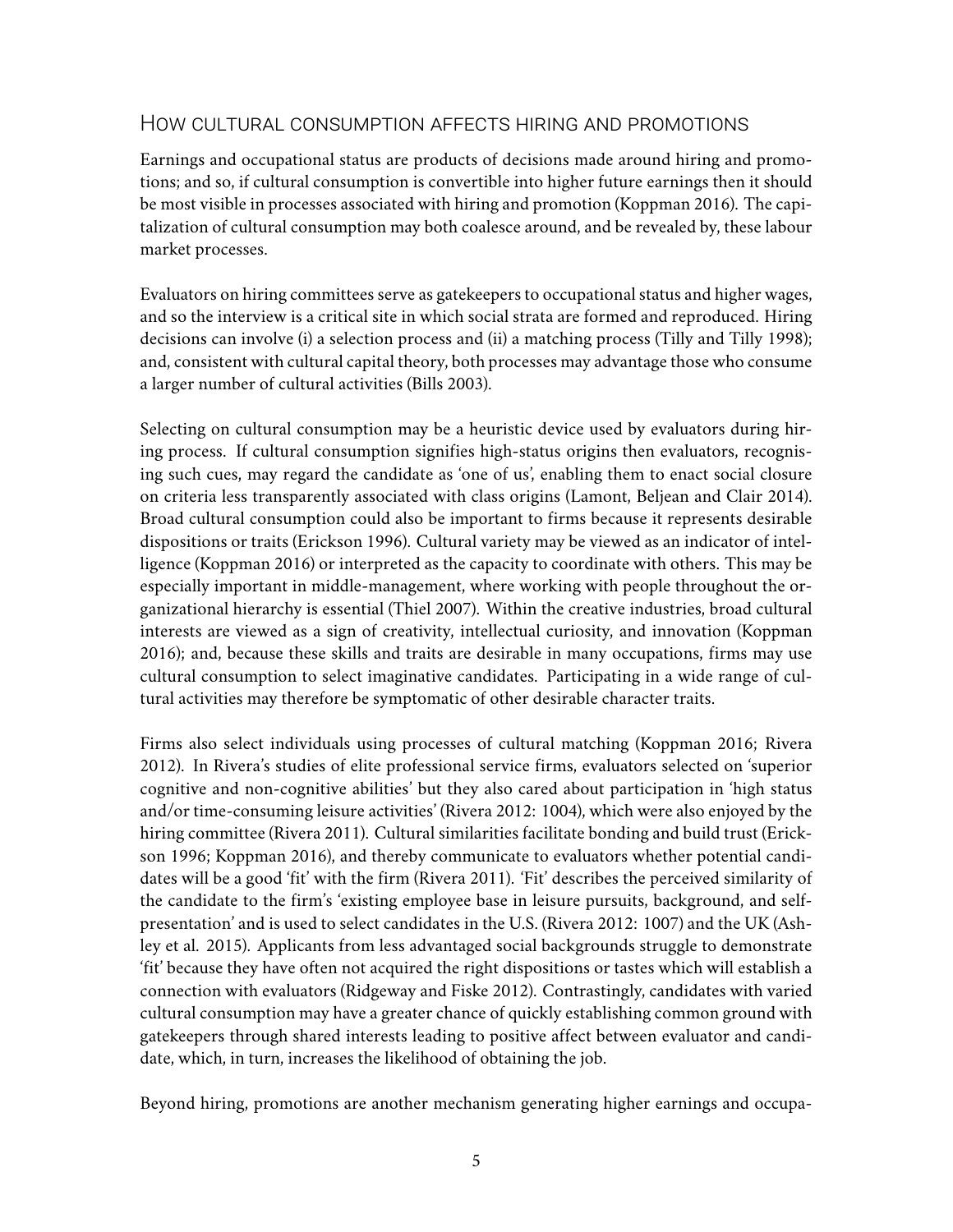tional status, and where varied cultural consumption may continue to confer advantages on candidates. One reason firms select on 'fit' is that evaluators believe it will increase retention (Rivera 2012). Promotions then become both a reward for and a signal of 'fit'. In fact, cultural consumption may be more important for promotions because it is more accurately observed through sustained everyday interaction. Even in non-elite occupations, varied cultural consumption is an important characteristic of those who are managers or supervisors, enabling them to foster bonds of trust with a range of colleagues. This is more than just a matter of social ease, these traits are desirable because they allow coordination (Erickson 1996), a highly desirable trait in large, complex firms. Varied cultural practice, then, may also predict future earnings to the extent it increases the chances of receiving a promotion.

#### CULTURAL CONSUMPTION, PROFESSIONAL OCCUPATIONS, AND BARRIERS TO FNTRY

The evidence connecting cultural consumption with economic rewards comes from quite specific labour markets, such as elite occupations or the creative industries (Ashley et al. 2015; Koppman 2016; Rivera 2012). However, the selection and matching processes that are used to explain the economic returns to extracurricular interests are not unique to elite or creative firms. We argue, therefore, that cultural consumption may become a form of cultural capital in professional occupations generally and not just in elite or creative firms. In fact, cultural consumption may be important to any industry relying on informal recruitment practices and networking (Granovetter 1973). Trust is a core motivation for hiring and promoting someone in situations of uncertainty (Kanter 1977), and evaluators often rely on social similarity or shared interests as a basis for trust because these commonalities generate positive emotions, e.g. 'liking', regarding the candidate (Nicholson, Compeau and Sethi 2001). This nexus (shared interests, liking, and trust) certainly matters in elite firms but it also evident in a range of other professional or skilled occupations, suggesting these processes will matter in these labour markets too.

Cultural consumption may also become especially salient in any formal selection process when the variance between candidates on essential criteria is small. Certainly interviewees at elite professional service firms are all assumed to have some basic level of intellectual ability (Rivera 2012) and so evaluators begin to seek other criteria on which to differentiate candidates. In this context, interviews and promotions will most likely be the sites in which culture comes to the fore because this is the moment when – having selected those with appropriate credentials and experience – the differences between candidates will be smallest. Once again, these processes go beyond elite firms and inform hiring decisions in other professional occupations where the barriers to entry remain relatively high (Ashley et al. 2015). It is precisely the low degree of variance among candidates that prompts these professional occupations to pursue sustained interviews over a long period of time, which increases the likelihood that evaluators will use culture as a way of selecting appropriate candidates (Ashley et al. 2015). If cultural consumption becomes more salient in settings when the variance between candidates is low then the economic returns to cultural consumption will be greatest within occupations that maintain high barriers to entry by, for example, requiring a university degree, such as the professions.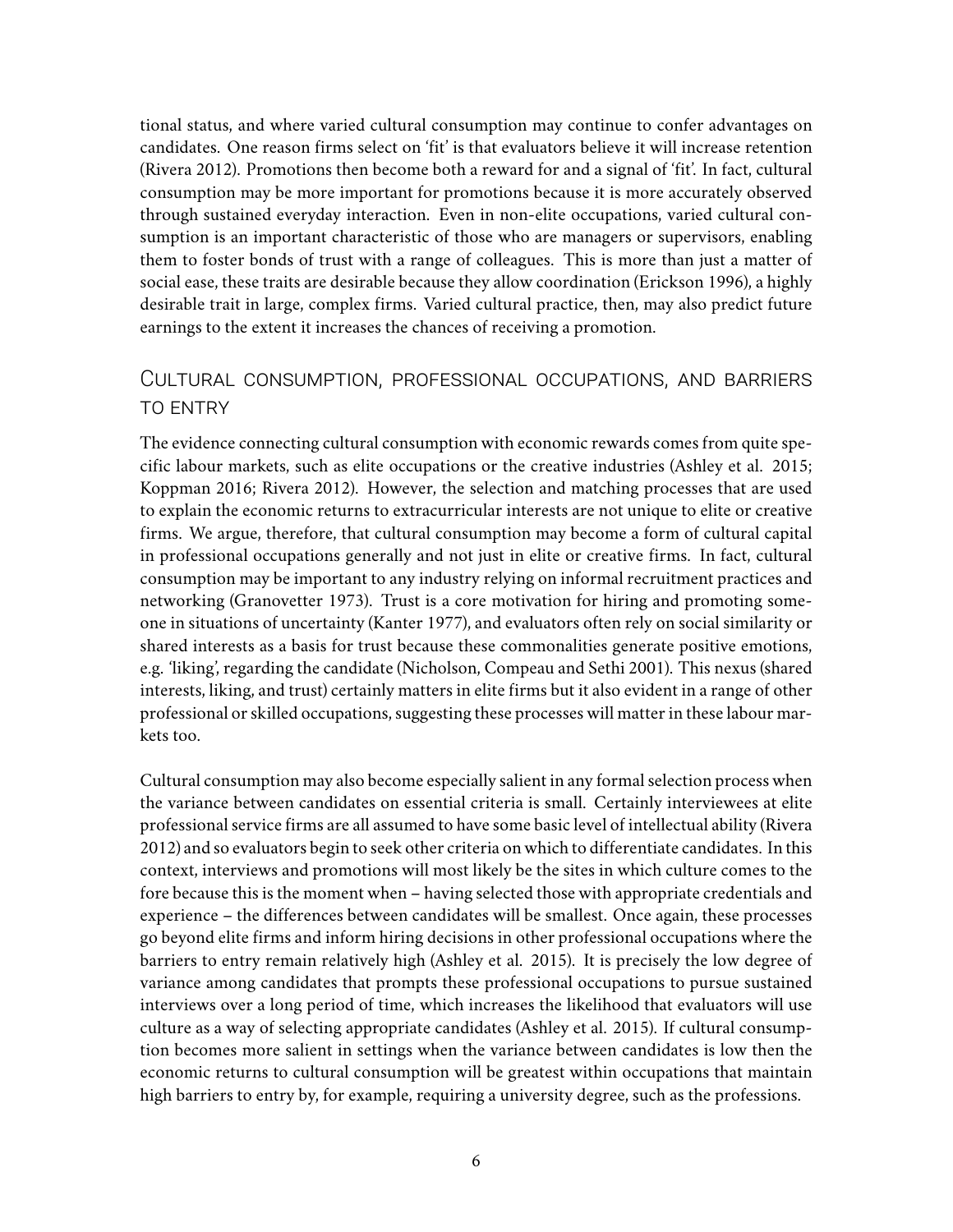Taken together, this literature suggests the conversion of cultural consumption into embodied cultural capital may be especially evident within certain labour market processes and within particular labour market positions. Consuming a wide range of cultural activities may inform the processes of hiring and promoting by helping candidates establish trust with evaluators and demonstrate desirable skills or characteristics. These processes will be especially salient in professional occupations and among those possessing a university degree.

### WHAT TYPES OF CULTURAL CONSUMPTION MATTER?

If cultural consumption plays a role in hiring and promotion decisions, what types of cultural consumption may be converted into economic rewards? It is unlikely that firms select directly on specific activities, such as golf, or on specific types of activity, such as highbrow consumption. Even within creative or elite firms, sectors where highbrow consumption may be most valuable, evaluators were less interested in 'avant-garde film' than whether candidates were a good 'fit' (Rivera 2012).

We argue, therefore, that the volume of cultural consumption (Bennett et al. 2009; Warde, Wright and Gayo-Cal 2008) may play a particularly important role in these processes because the number of cultural activities people consume captures underlying, durable, and relatively scarce dispositions that may comprise embodied cultural capital (Bourdieu 1986). Of course, measuring the volume of consumption does not register how people consume cultural products, a key component of embodied cultural capital that is difficult to capture in quantitative data (Friedman 2011). But, qualitative evidence, too, has stressed the importance of varied cultural interests in both the selection and matching mechanisms that convert cultural consumption into cultural capital (Rivera 2012). Crucially, possessing varied interests may entail consumption of activities that are popular but which are not commonly regarded as 'legitimate', such as film. In fact, these activities may be as important in these labour market processes as forms of culture assumed to be more 'legitimate', such as the theatre. Varied cultural consumption – as a particular form of symbolic mastery – is part of 'the labor [sic] of accumulation and inculcation' so central to the acquisition of embodied cultural capital (Bourdieu 1986).

### EMPIRICAL IMPLICATIONS

There are a number of empirical implications of this discussion. First, broad cultural consumption will predict future earnings because – over and above other factors – the volume of cultural consumption will have some value to firms. Second, the economic returns to varied cultural consumption will be highest for those in occupations with higher barriers to entry: i.e. professional occupations. Third, cultural practices will increase the likelihood of moving into professional occupations where there are higher barriers to entry and where the skills associated with cultural consumption are highly desirable. Fourth, varied cultural consumption will also predict future promotions. Fifth, if cultural consumption is a form of cultural capital then it will influence future earnings through labour market processes and so should not be correlated with future non-labour income, such as investments and benefits.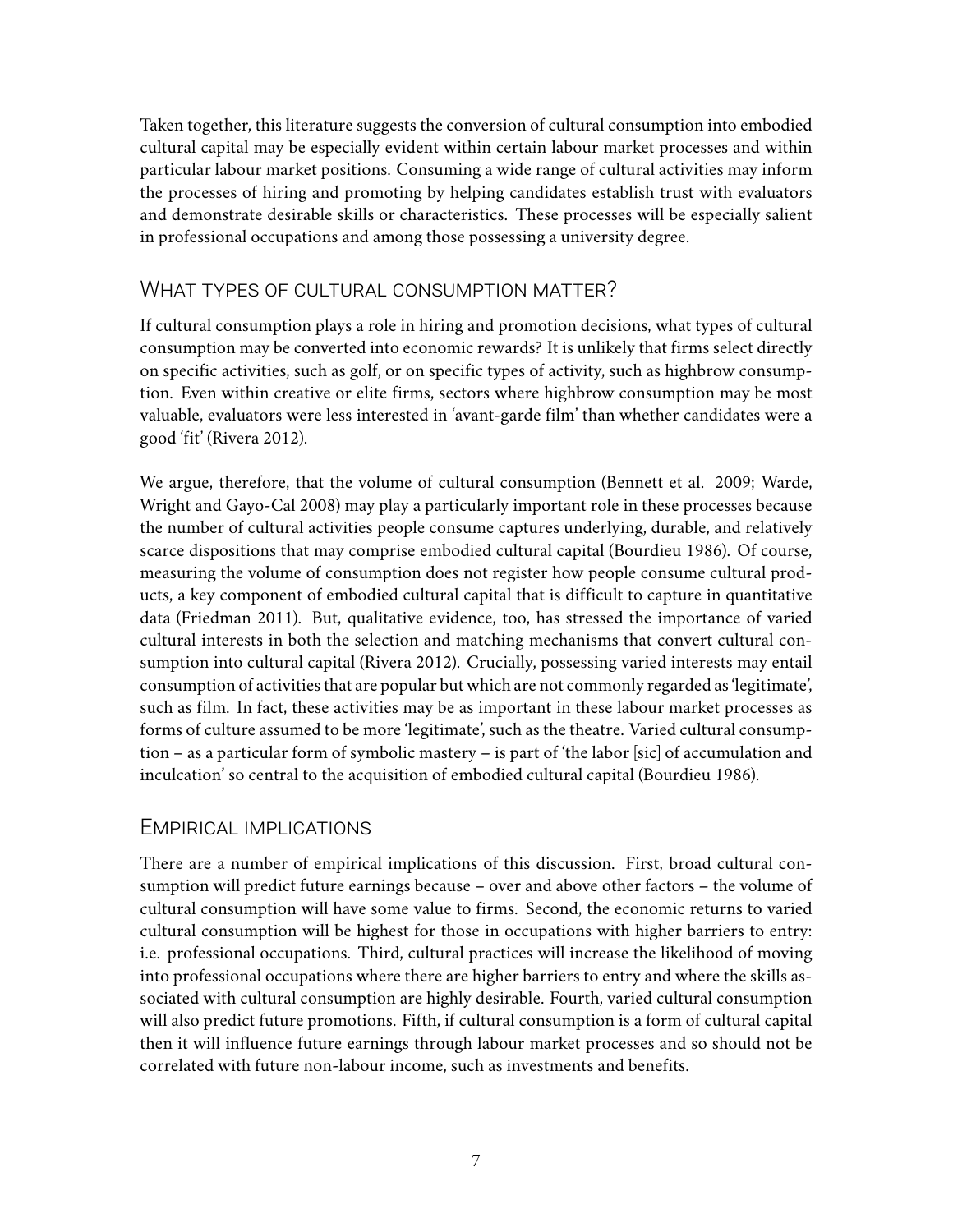# DATA AND METHOD

To explore these processes, we use data from UK Household Longitudinal Study, also known as Understanding Society (USoc). USoc is an individual-level panel survey which began in 2009 and includes all of Great Britain. Data is collected over 24 months. For example, data collection for Wave 1 formally began in January 2009 and was completed in December 2010. Wave 2 officially began in January 2010 and was completed in December 2011. The sample includes approximately 30,000 households and 50,000 individuals. The sample design for wave one was based on a clustered, stratified sample of addresses. Households were randomly selected from 2,640 general population sectors and subsequently stratified by population density and ethnicity. Wave 1 of the USoc consisted of an equal-probability clustered sample of 47,520 addresses.

USoc is well-suited to examining the relationship between cultural consumption and future earnings for three reasons. First, data on cultural engagement was collected in 2010-2011 while earnings data was collected in 2010-2011 and 2011-2012. While imperfect, there are very few longitudinal sources of cultural consumption data and so this survey provides a unique view of the association between cultural consumption and future earnings (Reeves 2014). Second, USoc contains a rich set of socio-demographic measures, including parental education, changes in employment status and occupation, and, importantly, earnings. Third, USoc also includes measures of IQ and personality (using the Big-5). This data set enables us to explore the relationship between cultural consumption and future earnings but also to test some of the other mechanisms that might explain these associations. To check the reliability of our findings we replicate our analysis with the British Household Panel Survey, which preceded USoc and allows us to test the same relationship over a much longer time period.

### MEASURING CULTURAL CONSUMPTION

USoc asks respondents: 'In the last 12 months, have you been to any of these events? (Please only include events attended in your own time or for the purpose of voluntary work.)' The interviewer then lists each of the 14 activities: 'film at a cinema', art exhibition, 'event which included video or electronic art', 'event connected with books or writing', street arts display, carnival, or the circus (not animals), play/drama, opera/operetta, classical music performance, rock, pop or jazz performance, ballet, contemporary dance, and 'African people's dance or South Asian and Chinese dance'. Our primary indicator is a cumulative measure of the total number of activities in which respondents participated ranging from 0 to 14, but we collapse the top end of the scale due to small numbers by recoding values 6 through 14 as 6. These measures of cultural consumption are largely unidimensional and internally reliable  $(r = 0.75)$ . Approximately 27.7% of the sample did not participate in any of these activities while 22.6% participated in 1 activity, 17.5% participated in 2 activities, 11.7% participated in 3 activities, 7.8% participated in 4 activities, 5.3% participated in 5 activities, and 7.4% participated in 6 or more activities.

This additive scale of cultural consumption is not intended to measure omnivorousness; the available measures of cultural practice are largely high-status practices (although there are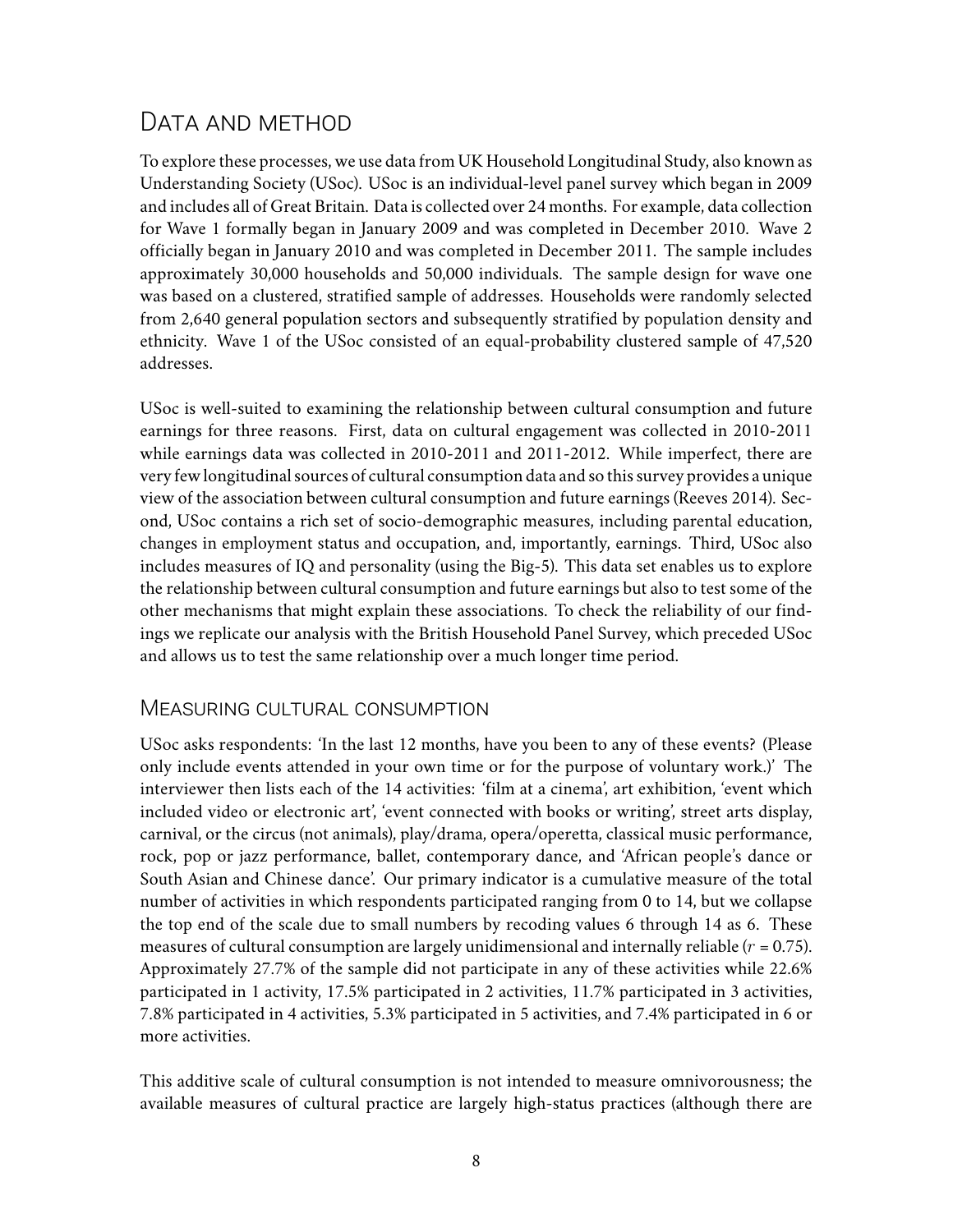some exceptions such as carnivals and the circus) and so do not capture high- and lowbrow tastes within or between genres. Rather, this scale measures the underlying structure of how people approach cultural practices (Warde, Wright and Gayo-Cal 2008). The additive measure assumes that if an individual, for example, participates in 3 activities then the particular combination of activities matters far less than the simple fact that there are 3 activities. In this sense, it is how people engage with cultural practices (namely, the breadth of their practice) that matters rather than what they specifically spend their time doing.

#### DEPENDENT VARIABLES

Our main outcome of interest is earnings. USoc records self-reported total gross labour income per month measured in pound sterling. This measure includes over-time and any earn-ings from a second or third job but not income from a partner.<sup>[3](#page-8-0)</sup> Respondents are asked, where possible, to match their self-reported earnings to payslips, providing further validation. Most of our analyses use the raw earnings data because we believe the results are more directly interpretable but our results are consistent if we use a logged measure of earnings.

Aside from our principle measure of earnings, we are also interested in the mechanisms through which earnings might increase and so use other dependent variables that may be linked with higher earnings. We measure changes in occupation using the National Statistics-Socio-Economic Classification (NS-SEC). As a measure of upward mobility, we create an indicator of whether someone has moved into the professional service class (NS-SEC classes 1 and 2 of the 8-class version) between, for example, 2009 and 2010 given they were not occupied in a professional occupation in 2009. We also construct two measures of promotions. One drawn from job history data, which includes a measure of whether a change in occupation was due to a promotion or not, and the other is derived from whether respondents have become a 'supervisor' in the last 12 months $<sup>4</sup>$  $<sup>4</sup>$  $<sup>4</sup>$ </sup>

Finally, we also conduct a falsification test. In this model, we examine whether cultural consumption is correlated with a dependent variable that theoretically should not be affected by cultural consumption. So, while we predict cultural consumption to affect earnings from the labour market, we would not expect cultural consumption to predict income from sources outside of the labour market, such as investments or savings, and income from benefits and other sources.<sup>[5](#page-8-2)</sup> Therefore in this model our dependent variable becomes non-labour market earnings rather than labour market earnings, and we predict there should be no correlation with cultural consumption.

<span id="page-8-0"></span> $3$ We focus on those with contracts in organizations and so exclude small employers and own account workers in small firms, but we check whether including these individuals changes our results.

<span id="page-8-1"></span><sup>4</sup>No specific criteria are used to define 'supervisors' and so respondents answer this question according to their perception of their employment situation. This may create some bias but we minimise this possibility by focussing on change within individuals over time.

<span id="page-8-2"></span><sup>5</sup>This measure of non-labour earnings is validated in the same way as the measure of labour earnings.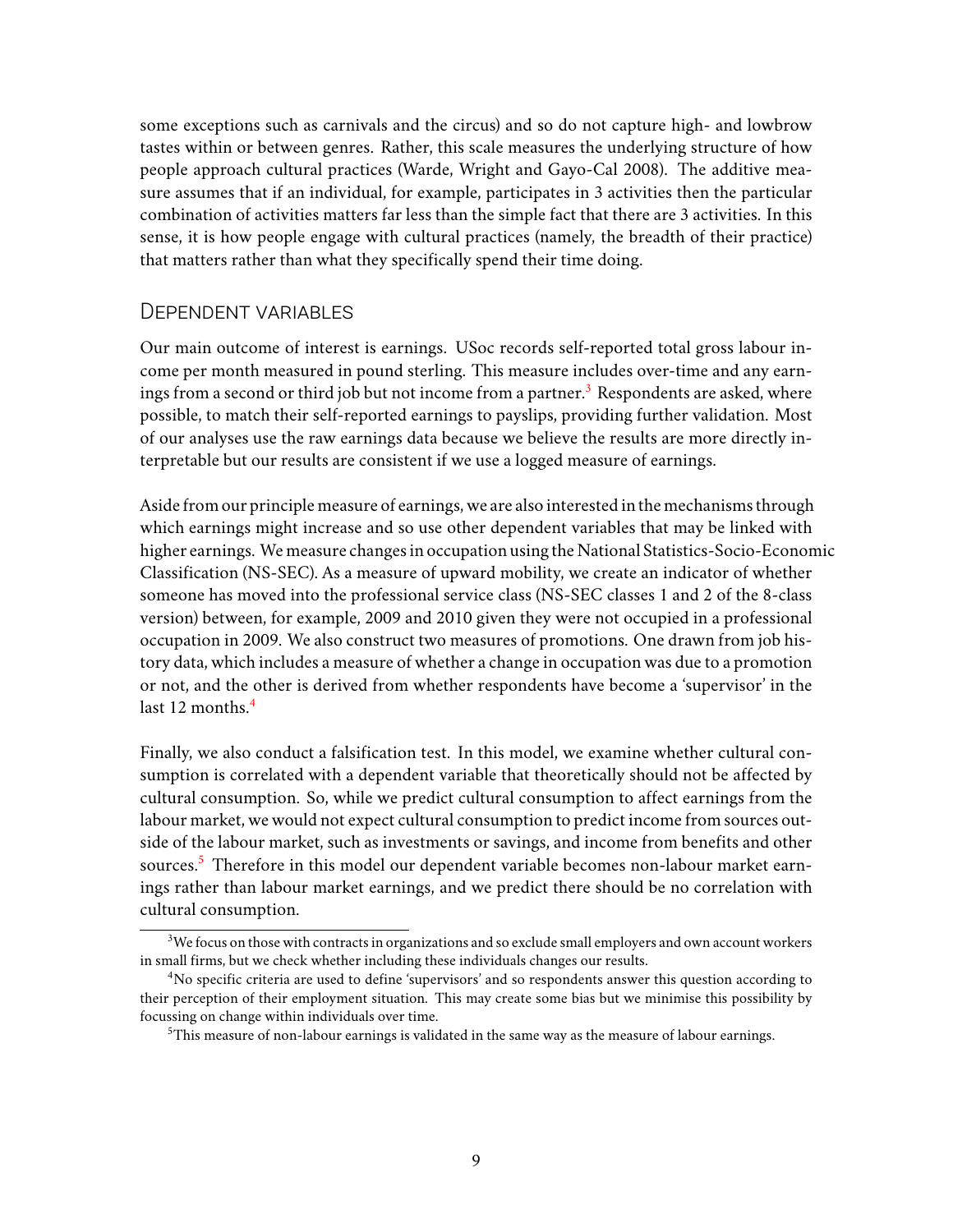#### INDEPENDENT VARIABLES

Our main models include the following socio-demographic covariates: sex (1=female), age at date of interview, marital status (0=Never married, 1=Cohabiting, 2=Widowed, divorced, or separated), self-reported health (five-point scale; 0=Very poor, 4=Excellent), educational attainment (1=university degree and 0 otherwise), social class measured using the NS-SEC (0=Routine manual occupations, 1=Semi-routine manual occupations, 2=Lower supervisory and technical occupations, 3=Intermediate occupations, 4=Managerial, administrative and professional occupations), access to a car (1=Has access and 0 otherwise), usual number of hours worked (in the present and one year ahead), contract type (full-time=0; part-time=1) and a series of dummy variables for each of the 19 government office regions of the UK.

Cultural consumption may be correlated with future earnings because of other confounders such as sociability, intellect, or family background. We also include measures of these factors in our models. Family background is measured using: 1) father's education and 2) mother's education. Personality is measured using the Big-5 (openness, agreeableness, conscientiousness, extraversion, and neuroticism). Cognitive ability is measured through four distinct tests: 1) score on a number series question, 2) an immediate word recall task (number of correct items), 3) a numeric ability test (number of correct items), and 4) a verbal fluency test (number of correct answers). (Described in detail in the Web Appendix 1).

One of the main predictors of future earnings is current earnings because earnings are not constantly under negotiation. We include a measure of present earnings in our models predicting future earnings to test whether cultural consumption can meaningfully predict future earnings over and above the impact of current earnings.

#### STATISTICAL MODELS

To estimate the association between the number of cultural activities in the present and future earnings we use a lagged-dependent variable, OLS regression model. This model estimates the association between current cultural consumption and future earnings (one year ahead) while accounting for current earnings:

$$
Earning s_{it+1} = \beta_0 + \beta_1 Earning s_{it} + \beta_2 Culture_{it} + \beta_3 X_{it} + \epsilon_{it}
$$
 (1)

Here *i* is individual and *t* is year. *Earnings* is the dependent variable and a lag in the model (*β*1). In most of our models, *Culture* is the number of activities respondents state they consumed over the last 12 months. *X* is a vector of control variables adjusting for various confounders mentioned above. Standard errors are clustered for repeated observations.

This model is a stringent test of our hypothesis because it assumes that economic returns to cultural practice will be observable after only 1 or 2 years. Of course, this model does not assume that every culturally active person will experience these advantages in the same year,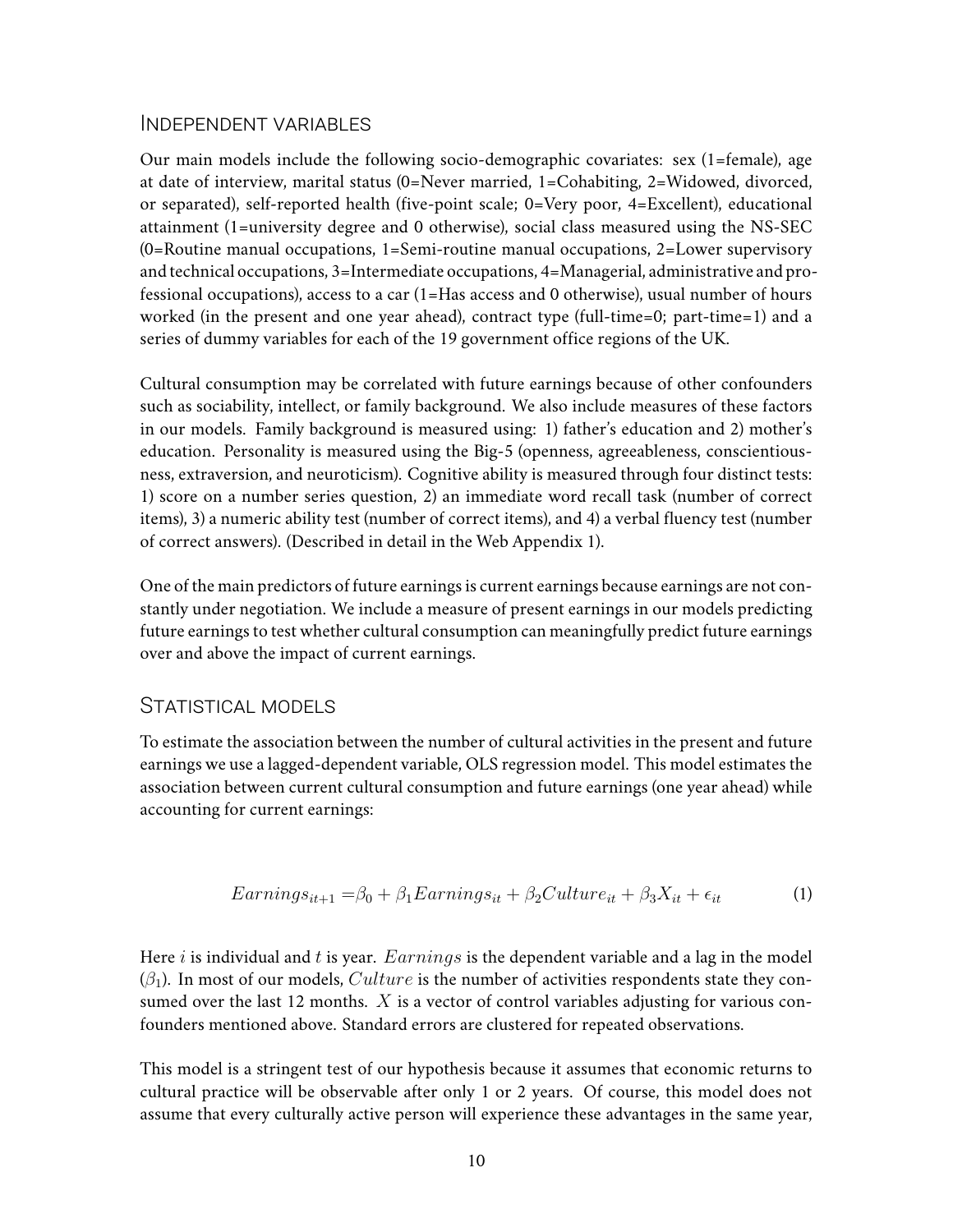rather it assumes that, on average, culturally active people will be more likely to experience these advantages, therefore increasing earnings over the next 12-24 months (using USoc) or over the next 24 months (using BHPS).

## RESULTS

#### IS CULTURAL CONSUMPTION CORRELATED WITH HIGHER FUTURE EARNINGS?

Without adjusting for other covariates, people who participate in an additional cultural activity in the present earn, on average, £175 per month more one year later (95% CI: £162 to £189) (see Table 1: Model 1). This remains largely unchanged when controlling for age, gender, marital status, and health status (Table 1: Model 2). However, once we control for educational attainment, contract type, social class (see Table 1: Model 3), and current earnings the association between current cultural consumption and future earnings is attenuated (Table 1: Model 4). Finally, adjusting for regional differences does not qualitatively alter the association between cultural consumption and earnings. We find that, over and above the impact of current earnings and the other socio-demographic controls, respondents who participate in an additional cultural activity earn £25 per month more in one years' time (95% CI: £16 to £33) than an otherwise identical person (Table 1: Model 5).

|                                             | Total gross labour income pay per |            |            |             |            |
|---------------------------------------------|-----------------------------------|------------|------------|-------------|------------|
|                                             | month $(f)$ in one years' time    |            |            |             |            |
| Covariates                                  | (1)                               | (2)        | (3)        | (4)         | (5)        |
| Participate in an additional cultural       | $175.3**$                         | 199.8**    | $81.4***$  | $25.7**$    | $24.6**$   |
| practice                                    | (7.00)                            | (6.85)     | (6.10)     | (4.49)      | (4.50)     |
| Age                                         |                                   | $2.43*$    | $8.27**$   | $-1.29$     | $-1.37*$   |
|                                             |                                   | (1.12)     | (0.93)     | (0.67)      | (0.67)     |
| Female                                      |                                   | $-934.1**$ | $-486.1**$ | $-135.5***$ | $-135.3**$ |
|                                             |                                   | (23.7)     | (23.8)     | (16.7)      | (16.7)     |
| Marital status (Never married $=$ baseline) |                                   |            |            |             |            |
| Married                                     |                                   | $374.6**$  | $232.5**$  | $61.3**$    | $64.5**$   |
|                                             |                                   | (27.4)     | (24.2)     | (16.9)      | (16.9)     |
| Widowed, divorced, separated                |                                   | $150.9**$  | $93.7**$   | 31.4        | 35.4       |
|                                             |                                   | (38.2)     | (32.1)     | (21.2)      | (21.1)     |
| Health status                               |                                   | $172.2**$  | $111.4***$ | $41.1***$   | $41.4***$  |
|                                             |                                   | (26.8)     | (22.1)     | (15.3)      | (15.3)     |
| University graduate                         |                                   |            | $603.2**$  | $154.4**$   | $145.3**$  |
|                                             |                                   |            | (26.8)     | (19.9)      | (19.6)     |
| Social class (baseline = routine manual)    |                                   |            |            |             |            |

Table 1: Cultural practice predicts future income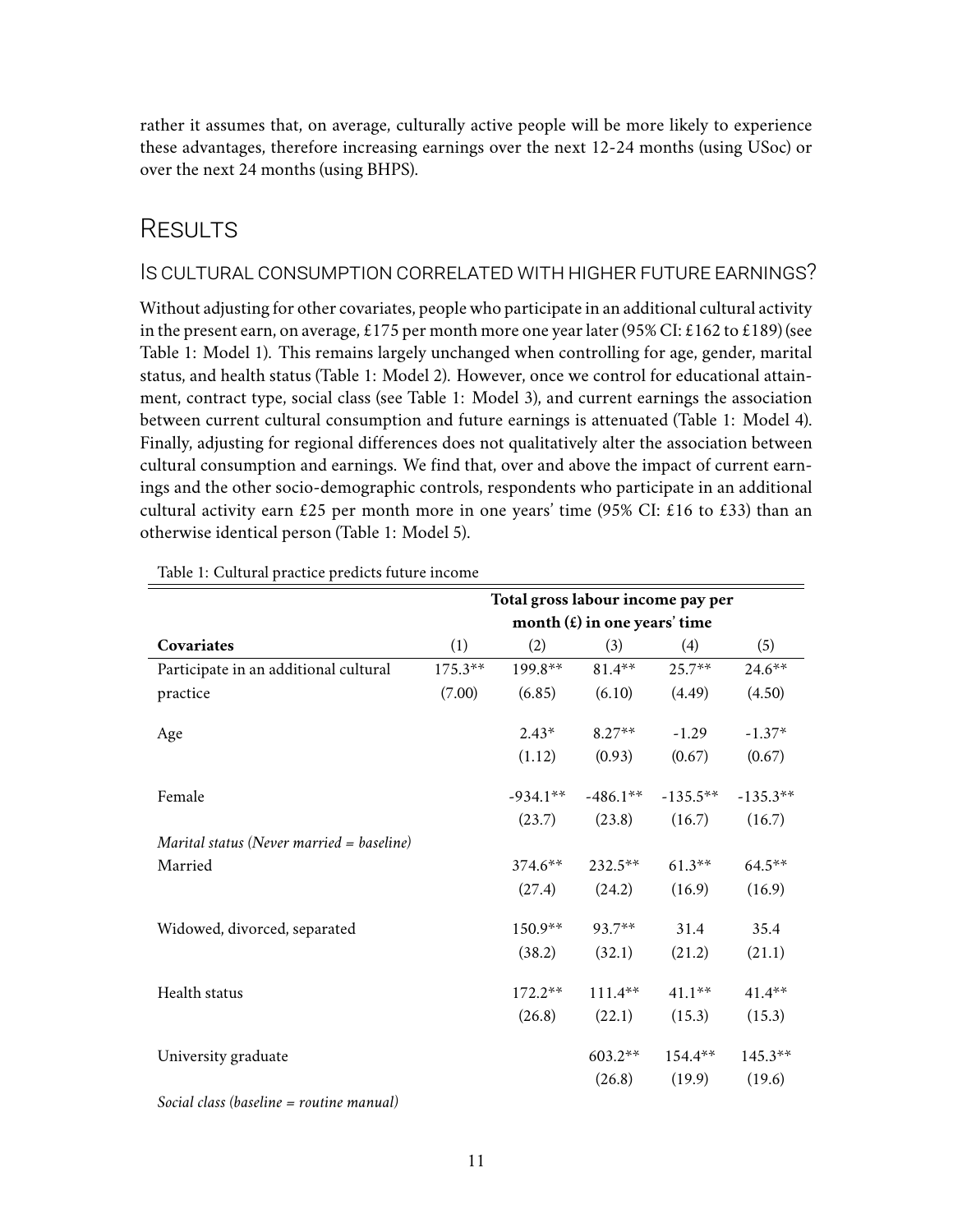| Semi-routine occupations                |            |           | $140.3**$  | $59.4**$    | 58.2**      |
|-----------------------------------------|------------|-----------|------------|-------------|-------------|
|                                         |            |           | (24.0)     | (18.7)      | (18.7)      |
| Lower supervisory and technical         |            |           | 283.8**    | $51.4*$     | $51.2*$     |
| occupations                             |            |           | (31.1)     | (24.6)      | (24.5)      |
| Intermediate occupations                |            |           | 353.0**    | 98.3**      | 93.4**      |
|                                         |            |           | (27.2)     | (22.1)      | (21.8)      |
| Managerial, administrative and          |            |           | 960.9**    | $232.4***$  | 232.2**     |
| professional occupations                |            |           | (28.0)     | (28.2)      | (27.9)      |
| Part-time employment (full-time = $0$ ) |            |           | $-251.4**$ | $-144.7**$  | $-148.5**$  |
|                                         |            |           | (45.1)     | (29.9)      | (30.0)      |
| Number of hours usually worked          |            |           | $28.7**$   | $20.1**$    | $20.2**$    |
|                                         |            |           | (2.65)     | (1.95)      | (1.95)      |
| Number of hours usually worked          |            |           | $17.1***$  | $-9.13**$   | $-9.06**$   |
| last year                               |            |           | (1.84)     | (1.75)      | (1.74)      |
| Access to a car                         |            |           | $-145.3**$ | $-36.8$     | $-63.7**$   |
|                                         |            |           | (33.3)     | (21.1)      | (21.6)      |
| Usual gross pay per month $(f)$         |            |           |            | $0.75**$    | $0.75**$    |
|                                         |            |           |            | (0.023)     | (0.024)     |
| Region dummies                          | ${\bf N}$  | ${\bf N}$ | ${\bf N}$  | $\mathbf N$ | $\mathbf Y$ |
| Constant                                | $1621.1**$ | 2347.4**  | $-119.0$   | $169.1*$    | 200.4*      |
|                                         | (17.2)     | (81.3)    | (126.3)    | (83.5)      | (86.2)      |
| Observations                            | 19943      | 19934     | 15043      | 15043       | 15038       |
| $R^2$                                   | 0.036      | 0.13      | 0.41       | 0.73        | 0.74        |

Notes: Standard errors are clustered for repeated observations and reported in parentheses.

 $* p < 0.05$ ,  $** p < 0.01$ 

 $Y =$  these variables are included in the model. N = they are not included.

Personality type and cognitive ability may predict both cultural consumption and future earnings (Moutafi, Furnham and Crump 2007; Zagorsky 2007) and so we include measures of both personality (using the Big-5) and cognitive ability in our model (Table 2); finding that they do not explain the association between cultural consumption and future earnings.<sup>[6](#page-11-0)</sup>

<span id="page-11-0"></span><sup>6</sup>Note the coefficient in model 1 of table 2 is slightly larger than model 5 in table 1, which it replicates, due to a smaller sample size for the models in table 2. This is because when we retroactively matched cognitive ability and personality scores from later waves and this reduced the available sample size.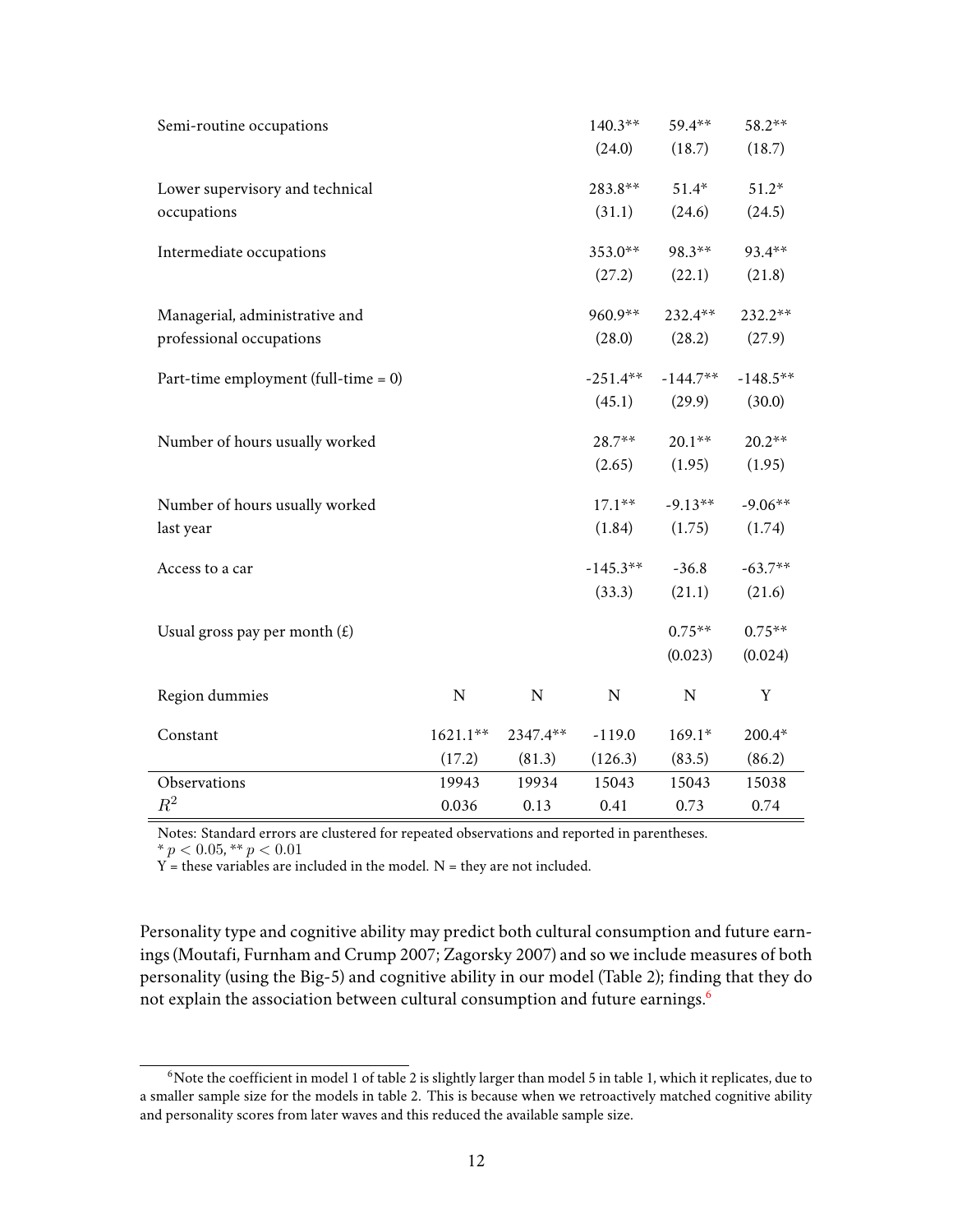|                                       | Total gross labour income pay per |           |             |            |  |
|---------------------------------------|-----------------------------------|-----------|-------------|------------|--|
|                                       | month $(f)$ in one years' time    |           |             |            |  |
| Covariates                            | (1)                               | (2)       | (3)         | (4)        |  |
| Usual gross pay per month $(E)$       | $0.75**$                          | $0.74***$ | $0.75**$    | $0.74***$  |  |
|                                       | (0.024)                           | (0.024)   | (0.024)     | (0.024)    |  |
| Participate in an additional cultural | $24.6**$                          | $19.5***$ | $23.3**$    | $18.4**$   |  |
| practice                              | (4.50)                            | (4.62)    | (4.61)      | (4.71)     |  |
| Cognitive ability                     |                                   |           |             |            |  |
| Score on number series questions      |                                   | $0.95**$  |             | $0.98**$   |  |
|                                       |                                   | (0.33)    |             | (0.33)     |  |
| Cognitive ability: Immediate word     |                                   | 5.61      |             | 5.62       |  |
| recall: Number of correct items       |                                   | (5.35)    |             | (5.34)     |  |
| Cognitive ability: Numeric ability:   |                                   | $36.0**$  |             | $35.6**$   |  |
| Count of items answered correctly     |                                   | (8.76)    |             | (8.77)     |  |
| Cognitive ability: Verbal fluency:    |                                   | 0.71      |             | 0.54       |  |
| Count of correct answers              |                                   | (1.22)    |             | (1.22)     |  |
| Big-5 personality scores              |                                   |           |             |            |  |
| Openness                              |                                   |           | 5.08        | 4.23       |  |
|                                       |                                   |           | (5.84)      | (6.04)     |  |
| Agreeableness                         |                                   |           | $-19.1***$  | $-19.4***$ |  |
|                                       |                                   |           | (7.06)      | (7.24)     |  |
| Conscientiousness                     |                                   |           | 12.5        | 13.1       |  |
|                                       |                                   |           | (6.54)      | (6.72)     |  |
| Extraversion                          |                                   |           | 10.3        | 10.1       |  |
|                                       |                                   |           | (5.39)      | (5.50)     |  |
| Neuroticism                           |                                   |           | $-10.6*$    | $-11.7**$  |  |
|                                       |                                   |           | (4.11)      | (4.24)     |  |
| Socio-demographics (Model 5: Table 1) | Y                                 | Y         | Y           | Y          |  |
| Region dummies                        | Y                                 | Y         | $\mathbf Y$ | Y          |  |
| Constant                              | 200.4*                            | $-513.4*$ | $216.2*$    | $-500.9*$  |  |
|                                       | (86.2)                            | (199.9)   | (86.7)      | (199.9)    |  |
| Observations                          | 15038                             | 14438     | 15038       | 14438      |  |
| $R^2$                                 | 0.74                              | 0.73      | 0.74        | 0.74       |  |

Table 2: Cultural practice predicts future income, adjusting for personality and cognitive ability

Notes: Standard errors are clustered for repeated observations and reported in parentheses.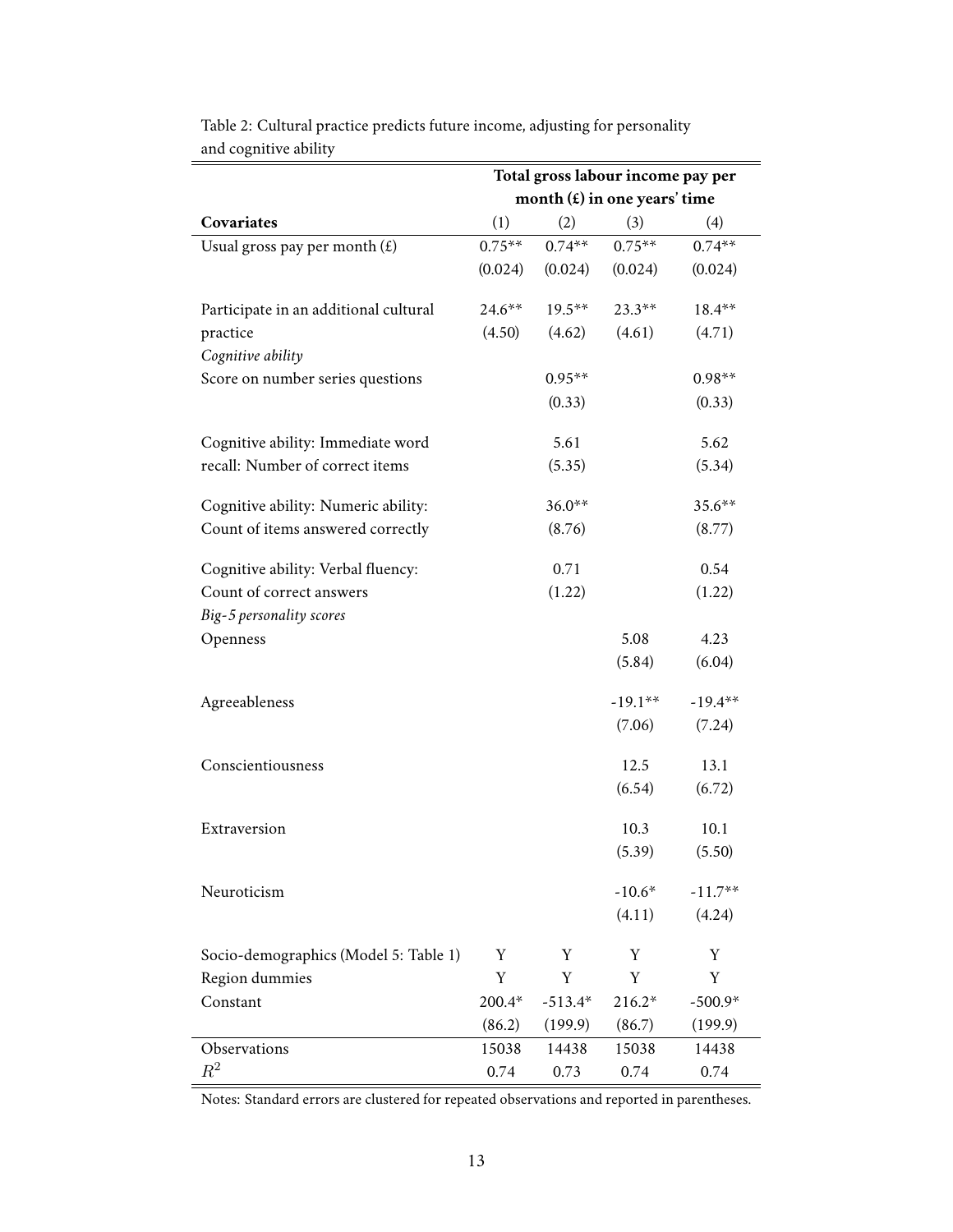Sample restricted to those individuals who have non-missing values for both the cognitive ability tests and the personality tests. \*  $p < 0.05$ , \*\*  $p < 0.01$  $Y =$  these variables are included in the model.  $N =$  they are not included.

People who are broad cultural consumers are more likely to come from affluent family backgrounds and so cultural consumption may predict future earnings because it is a proxy for family background. We control for social origin by including measures of father's education and mother's education in our model (Table 3); finding that people who participate in an additional cultural practice still earn approximately  $\text{\pounds}24$  more per month than those who do not.

|                                                      | Total gross labour income pay per |               |  |
|------------------------------------------------------|-----------------------------------|---------------|--|
|                                                      | month $(f)$ in one years' time    |               |  |
|                                                      | Without parental                  | With parental |  |
|                                                      | controls                          | controls      |  |
| Covariates                                           | (1)                               | (2)           |  |
| Usual gross pay per month $(E)$                      | $0.75**$                          | $0.75**$      |  |
|                                                      | (0.024)                           | (0.024)       |  |
| Participate in an additional cultural                | $24.6**$                          | $24.2**$      |  |
| practice                                             | (4.50)                            | (4.48)        |  |
| Father's education (baseline = never went to school) | N                                 | Y             |  |
| Mother's education (baseline = never went to school) | N                                 | Y             |  |
| Socio-demographics (Model 5: Table 1)                | Y                                 | Y             |  |
| Region dummies                                       | Y                                 | Y             |  |
| Constant                                             | $200.4*$                          | $195.1*$      |  |
|                                                      | (86.2)                            | (87.2)        |  |
| Observations                                         | 15038                             | 15038         |  |
| $R^2$                                                | 0.74                              | 0.74          |  |

Table 3: Cultural practice predicts future income, adjusting for parental background

Notes: Standard errors are clustered for repeated observations and reported in parentheses.  $* p < 0.05$ ,  $* p < 0.01$ 

 $\overline{Y}$  = these variables are included in the model. N = they are not included.

### IS THE ASSOCIATION BETWEEN CULTURAL CONSUMPTION AND EARNINGS HIGHER WHEN THE BARRIERS TO ENTRY ARE GREATER?

We next explore whether cultural consumption has this same predictive power for people in different positions in the labour market. We anticipated that the association between cultural consumption and earnings would be higher for people in highly skilled labour market positions - i.e., those with university degrees and who are working in professional occupations. To test this hypothesis we re-estimate model 5 in table 1 but we now include an interaction term between educational attainment and our measure of cultural consumption. (We also estimate the same model using an occupation-culture interaction.) Here we use education and occupa-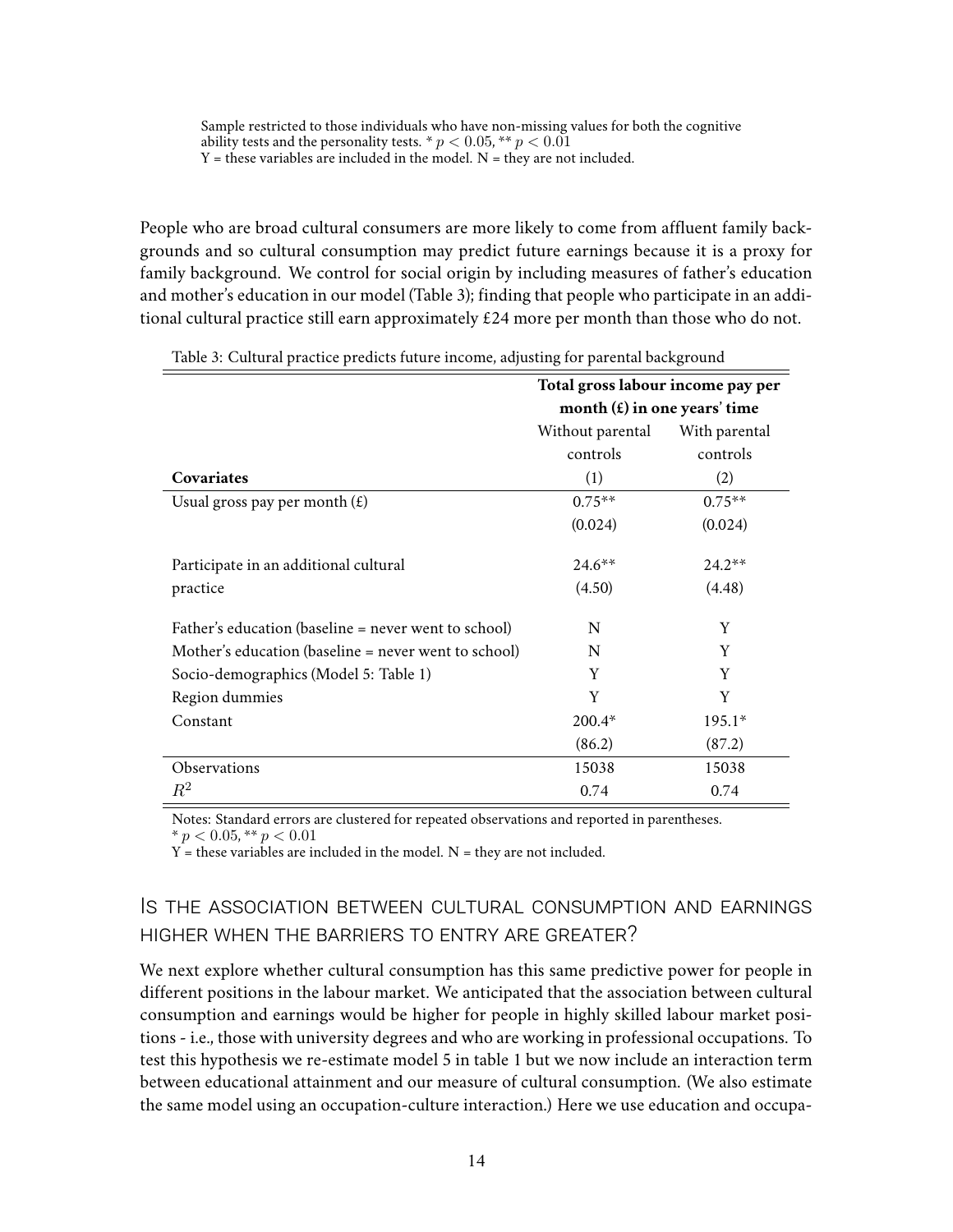





*Notes*: Vertical bars are 95% confidence intervals. Results come from Table 1: Model 5 with one difference: this model includes an interaction term between cultural participation and education. Education levels  $(1 = No$  qualifications,  $2 =$  Apprenticeships,  $3 =$  GCSEs of equivalent,  $4 =$  A Levels or equivalent,  $5 =$  Further education, and 6 = University graduate).

tion as proxies for highly skilled labour market positions where the barriers to entry may be higher.

We find that the economic returns to cultural consumption are greater for those with higher levels of education (figure 2) and for those in higher social classes (see figure 3). Cultural practice has no clear association with future earnings among those whose highest qualification is GCSEs (i.e., left school at age 16). However, among university graduates, cultural practice is associated with substantially higher future earnings. The difference in monthly earnings in one years' time between someone who participates in none of the activities versus those who participate in 4 activities is £258 per month (95% CI: £102 to £413).

Moreover, if we split the professional occupations into lower (NS-SEC 2) and higher (NS-SEC 1) professionals we see a similar story. For someone in a higher professional occupation, the difference in monthly earnings in one years' time between someone who participates in none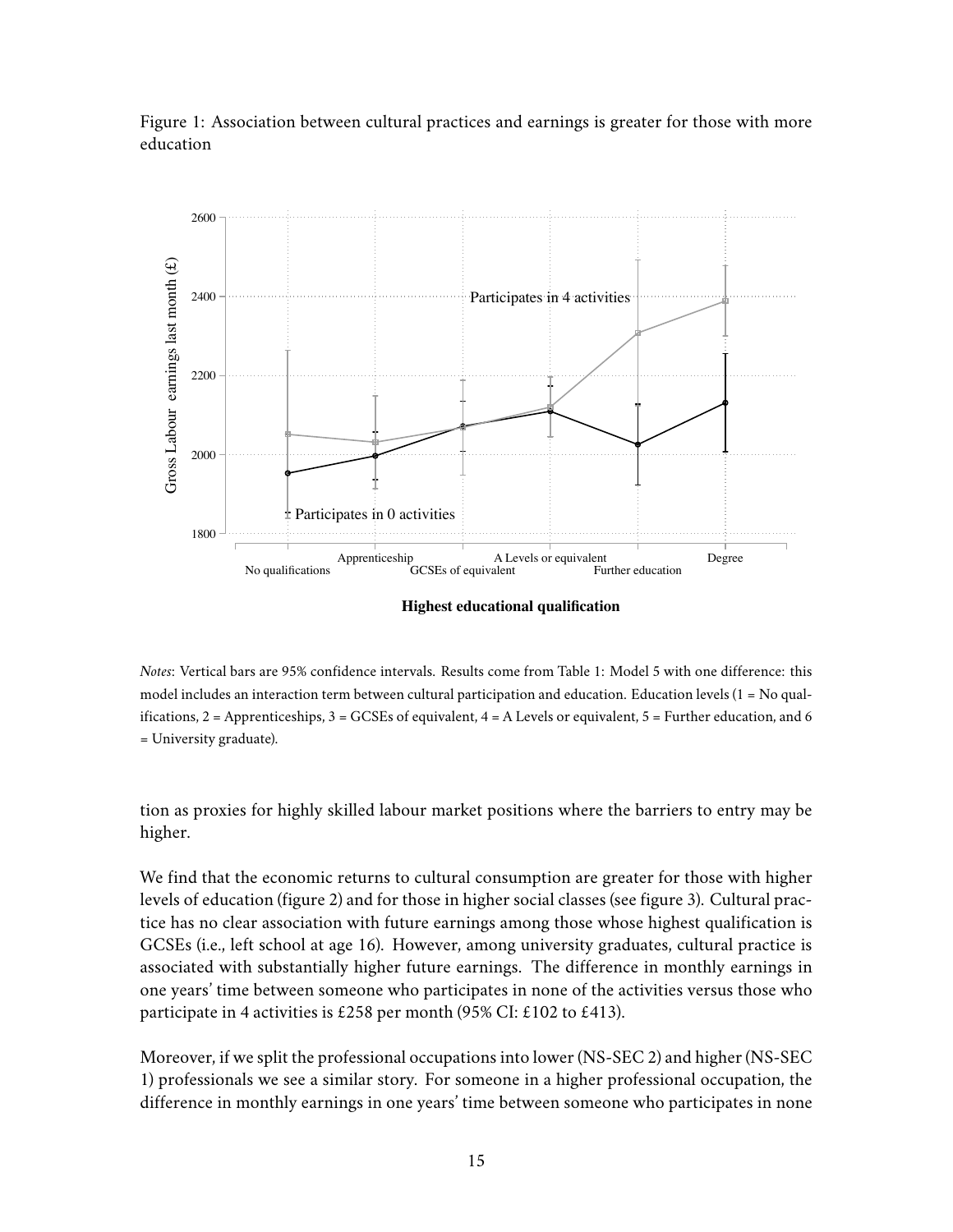

Figure 2: Association between cultural practices and income is greater for those in the service class

*Notes*: Vertical bars are 95% confidence intervals. Results come from Table 1: Model 5 with one difference: this model includes an interaction term between cultural participation and occupation class.

of the activities versus those who participate in 4 activities is £351 per month (95% CI: £71 to £631). Whereas, for someone in a lower professional occupation, the difference £209 per month (95% CI: £89 to £329). These estimates are imprecise and the confidence intervals are overlapping but the association is indeed stronger for respondents in higher professional jobs than it is for those in lower professional jobs.

### REPLICATING OUR FINDINGS USING THE BRITISH HOUSEHOLD PANEL SUR-**VFY**

In our main models we only explore the relationship between cultural consumption and earnings over a relatively short period and so, to test whether these results are an artefact of this short panel, we replicate our main models using data from British Household Panel Survey (BHPS) $^7$  $^7$  - an individual-level longitudinal survey from the UK which preceded USoc but ex-

<span id="page-15-0"></span> $7$ The British Household Panel Survey (BHPS). The BHPS is an individual-level longitudinal survey (of a clustered, stratified sample of addresses) which began in 1991 and includes approximately 5,500 households and 10,000 individuals.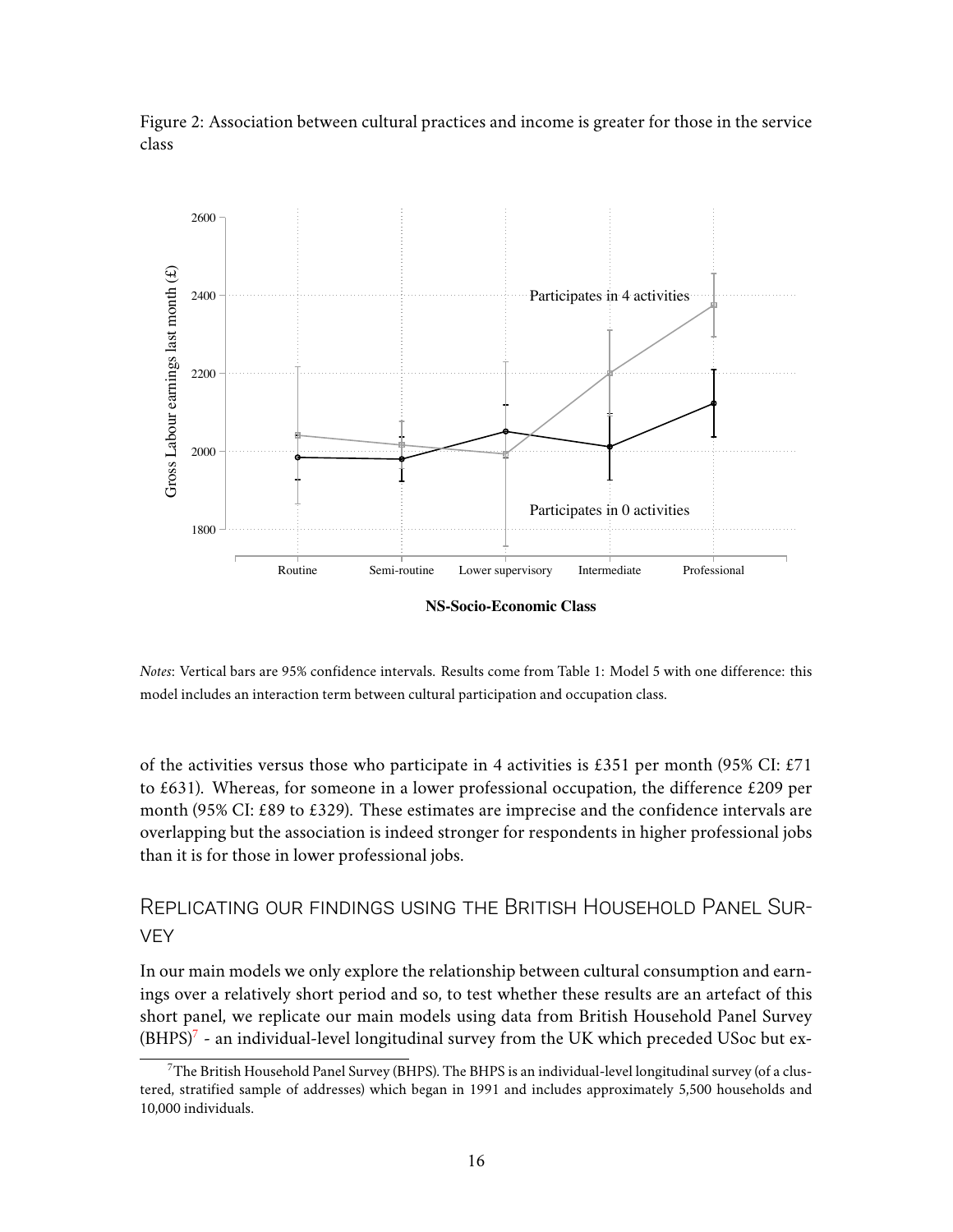pands the number of years substantially. Data on leisure activities in the BHPS is only available every other year from 1996 to 2008 and the range of leisure activities in the survey is narrower (see Web Appendix 2). Despite these differences, we re-estimate similar models exploring whether the number of leisure activities is correlated with earnings in two years' time (the biennial data collection for the cultural consumption data means we look two years into the future). As above, the volume of cultural consumption is associated with higher earnings, even after including the same set of controls (Web Appendix 2).

### DOES CULTURAL CONSUMPTION PREDICT FUTURE SOCIAL MOBILITY AND PROMOTIONS?

If cultural capital explains the link between cultural consumption and future earnings then we would expect that cultural consumption will increase the likelihood of upward social mobility, i.e., of moving into the professional service class. Further, cultural consumption may increase the likelihood of achieving a promotion because this too will be influenced by cultural capital processes.

To test these hypotheses, we estimated - using USoc - whether participating in more cultural activities increased the likelihood of moving into the service class in one years' time (given that they are not currently a member of that social class in the present) over and above the impact of our control variables. Those who participate in an additional cultural activity are more likely to move into the professional service class (AOR 1.10, 95% CI: 1.02 to 1.18) compared to an otherwise similar person (Table 4). This group of upwardly mobile people are predominantly university graduates (AOR 2.14, 95% CI: 1.58 to 2.88) who are in intermediate occupations (AOR 2.92, 95% CI: 1.77 to 4.79). These individuals are already in social positions proximal to the professional service occupations, suggesting that cultural consumption is most influential for those who are already in similar to those in the service class.

|                              |                                |                      | ັ                                           |
|------------------------------|--------------------------------|----------------------|---------------------------------------------|
|                              |                                | Odds ratios of       |                                             |
|                              | Moving into                    | Upward mobility      | Moving into                                 |
|                              | the service class <sup>§</sup> | but not into service | higher professional                         |
|                              |                                | $class\mp$           | occupation <sup><math>\ddagger</math></sup> |
| Covariates                   | (1)                            | (2)                  | (3)                                         |
| Participate in an additional | $1.10*$                        | 0.95                 | $1.10+$                                     |
| cultural practice            | (0.042)                        | (0.058)              | (0.062)                                     |
| Region dummies               | Y                              | Y                    | Y                                           |
| Cognitive ability            | Y                              | Y                    | Y                                           |
| Big-5 Personality            | Y                              | Y                    | Y                                           |
| Socio-demographics           | Y                              | Y                    | Y                                           |
| (Model 5: Table 1)           |                                |                      |                                             |
| Observations                 | 7274                           | 4824                 | 4940                                        |

Table 4: Cultural practice increases the likelihood of upward mobility for some groups

Notes: Standard errors are clustered for repeated observations and reported in parentheses.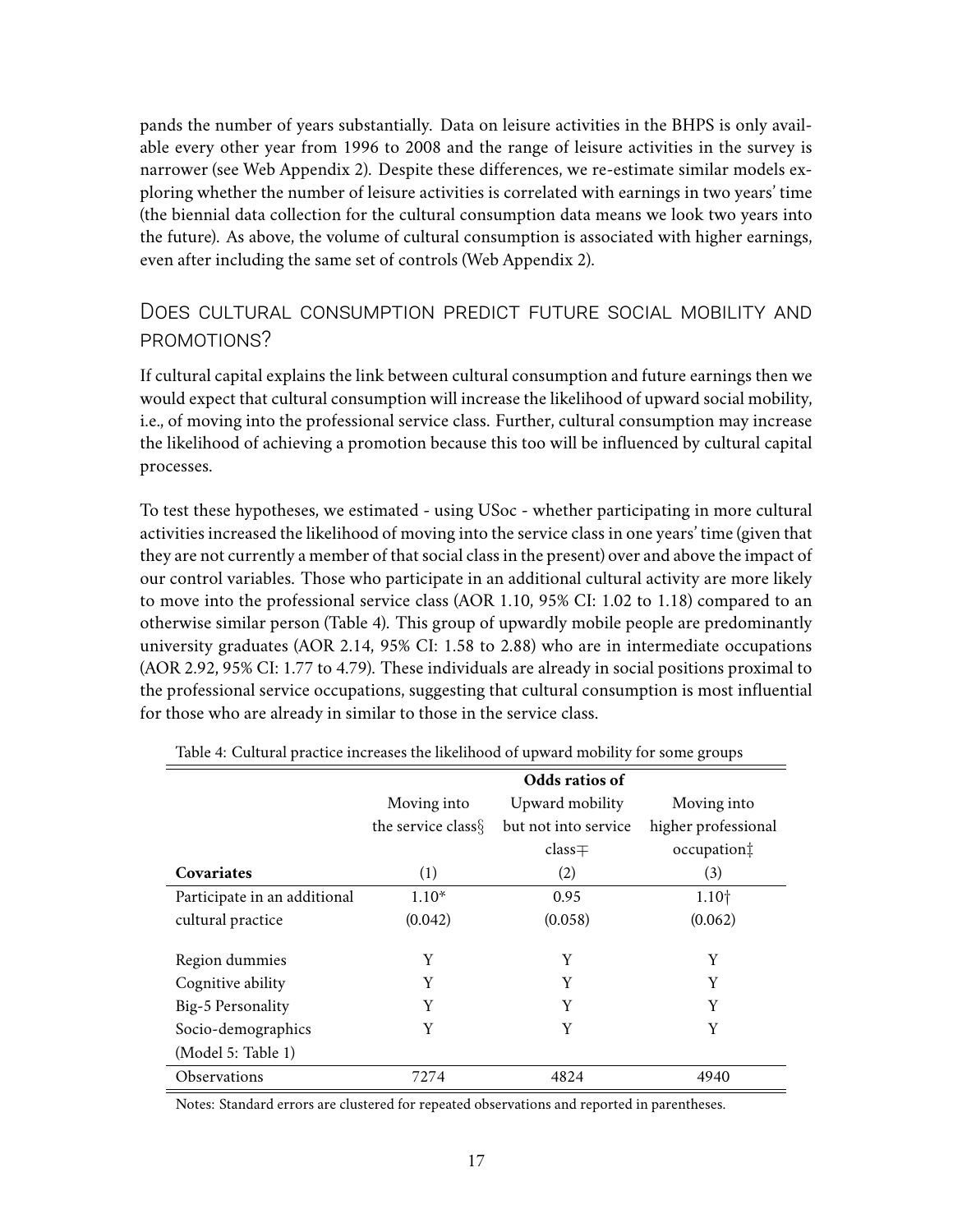*§* - Predicts likelihood of moving into the service class given that they were not in the service class at t-1.

*∓* - Predicts likelihood of upward mobility but not into the service class given that they were not in the service class at t-1.

*‡* - Predicts likelihood of moving into high professional occupation given that they were in lower professional occupation at t-1.

$$
\dagger p < 0.1, \, \text{* } p < 0.05, \, \text{** } p < 0.01
$$

*† p <* 0*.*1, \* *p <* 0*.*05, \*\* *p <* 0*.*01 Y = these variables are included in the model. N = they are not included.

Further, digging deeper, we find cultural consumption is not associated with upward mobility among non-professional occupations (AOR = 0.95, 95% CI: 0.85 to 1.07) whereas cultural consumption tends to be positively associated with upward mobility within the service class (AOR = 1.10, 95% CI: 0.99 to 1.28) - i.e., from lower professional to higher professional occupations.

People who participate in a larger number of cultural activities are also more likely to become a supervisor over the next 12 months (AOR 1.06, 95% CI: 0.99 to 1.13), even without changing occupations (Table 5), $^8$  $^8$  and the same is also true in the BHPS data - which covers a longer time period (AOR 1.12, 95% CI: 1.05 to 1.19). Likewise, again using BHPS data (this measure is only available here), people who engage in a range of cultural consumption have a greater likelihood of changing job because of a promotion (AOR 1.19, 95% CI 1.08 to 1.32) (Web Appendix 3).

|                                       | Odds ratio of             |                           |  |  |  |
|---------------------------------------|---------------------------|---------------------------|--|--|--|
|                                       | Becoming a supervisor     | Becoming a supervisor     |  |  |  |
|                                       | in one years' time (USoc) | in two years' time (BHPS) |  |  |  |
| Covariates                            | (1)                       | (2)                       |  |  |  |
| Participate in an additional cultural | 1.06 <sup>+</sup>         | $1.12**$                  |  |  |  |
| practice                              | (0.034)                   | (0.0335)                  |  |  |  |
| Region dummies                        | Y                         | Y                         |  |  |  |
| Cognitive ability                     | Y                         | Y                         |  |  |  |
| Big-5 Personality                     | Y                         | Y                         |  |  |  |
| Socio-demographics                    | Y                         | Y                         |  |  |  |
| (Model 5: Table 1)                    |                           |                           |  |  |  |
| <b>Observations</b>                   | 7767                      | 8036                      |  |  |  |

| Table 5: Cultural practice increases the likelihood of becoming supervisor |  |  |  |  |
|----------------------------------------------------------------------------|--|--|--|--|
|----------------------------------------------------------------------------|--|--|--|--|

Notes: Standard errors are clustered for repeated observations and reported in parentheses. Model 2 adjusts for a linear time trend. Predicts likelihood of becoming a supervisor given that they were not a supervisor at t-1. Both models are also restricted to those who stay in the same occupational code (SOC code).  $\dagger p < 0.1$ ,  $\dagger p < 0.05$ ,  $\dagger \dagger p < 0.01$ 

<span id="page-17-0"></span> $8$ To ensure that people are become supervisors and not changing occupations, we restrict this analysis to only those people who remain within the same detailed occupation code (SOC code).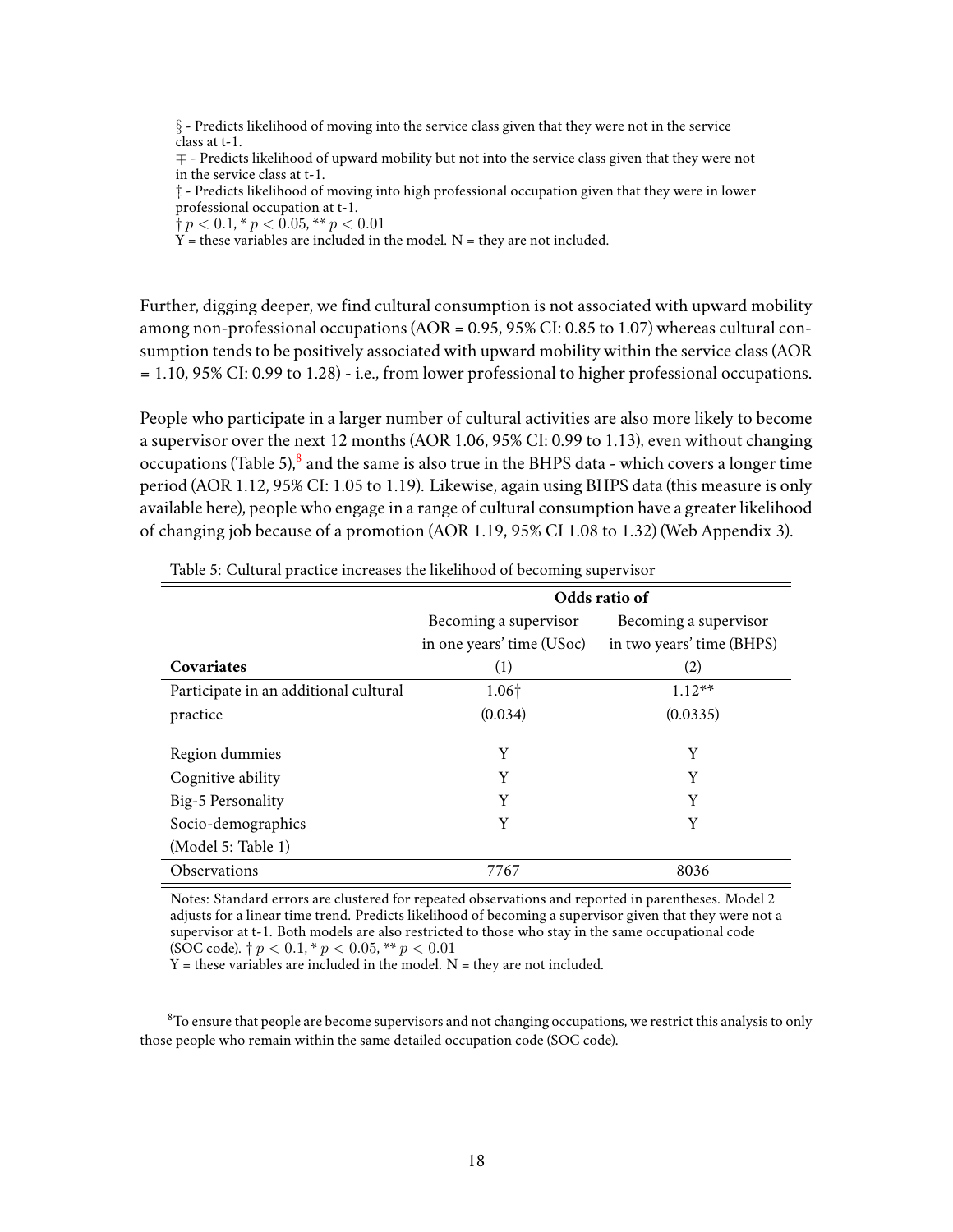### DOES CULTURAL CONSUMPTION INCREASE NON-LABOUR INCOME?

We have argued that cultural consumption as a form of embodied cultural capital will predict higher earnings in the future; but should not affect all forms of income equally. For example, we would not expect cultural consumption to be correlated with income from sources outside of the labour market, such as income from investments and/or benefits. Therefore, as a falsification test, we examine whether cultural consumption predicts future non-labour income using the same model described in table 1 except that now the dependent variable (including the lagged measure) is non-labour income (Web Appendix 4). This is not a perfect comparison because fewer people have access to non-labour income and so the sample size in this regression model is considerably smaller. But, even using this restricted sample, we still find that the relationship between cultural consumption and labour earnings remains the same. In contrast, however, there is no clear association between greater cultural consumption and future non-labour income (the coefficient of the association is zero).

### SENSITIVITY TESTS

We also estimate a variety of sensitivity tests to ensure our results are not the consequence of our model specification. These are described in detail in web appendices 5-14. We briefly outline them here but in every case they do not make a difference to our findings: (1) we interrogate whether our assumption of uni-dimensionality in our measures of cultural consumption is justified (Web Appendix 5); (2) we estimate a fixed-effects model (Web Appendix 6); (3) we restrict our models to those people who remain in the same occupational code (SOC code), removing people who change job without changing class (Web Appendix 7); (4) we use more fine-grained social class data (Web Appendix 8); (5) we log-transform wages (Web Appendix 9); (6) we removed outliers, namely those individuals whose earnings increased or declined by more than £10,000 over a one-year period (n = 19) (Web Appendix 10); (7) we re-introduce small employers and own account workers in small firms (Web Appendix 11); (8) we re-estimate our main model including all possible control variables (including cognitive ability, personality and family background), which reduces the sample but does not change our findings (Web Appendix 12); (9) we test - using BHPS because of the longer duration - whether the trajectory of earnings change is driving the results by including an additional lag in the model to capture this trajectory (Web Appendix 13); and (10) we also modelled the change in earnings (rather than a lagged dependent variable model) (Web Appendix 14). Taken together, these sensitivity tests suggest the association between cultural consumption and future earnings is highly robust to alternative model specifications.

# DISCUSSION

Our analysis of individual-level, longitudinal data has found that cultural consumption predicts future earnings. People who participate in a wide variety of cultural activities earn more in one years' time than otherwise similar people who participate in a narrower range of cultural activities. This association remains even after we account for socio-demographic characteristics, educational attainment, family background, measures of cognitive ability, and personality. But this association is concentrated within specific groups and is largest among those who pos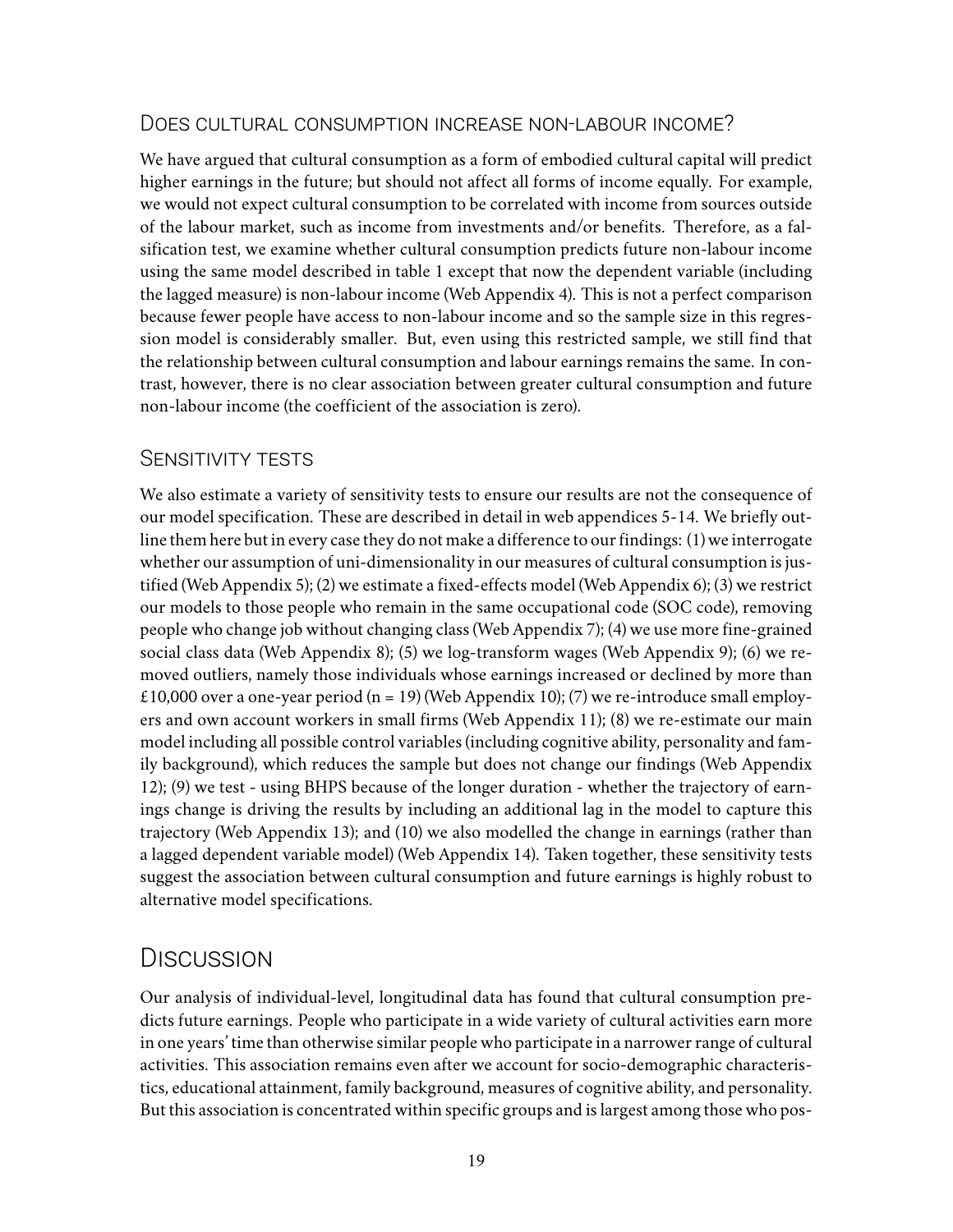sess a university degree or who work in professional occupations where the barriers to entry are higher. This suggest it is not just those in elite firms or the creative industries who benefit from being culturally active but professional occupations more broadly. Finally, we also document some of the mechanisms that may explain this relationship. For example, participating in a wide variety of cultural practices also increases the likelihood of upward social mobility, of becoming a supervisor within the same occupation, and of changing jobs because of a promotion.

### CULTURAL CONSUMPTION, CULTURAL CAPITAL, AND THE SHAPE OF THE SO-CIAL SPACE

The convertibility of cultural consumption into cultural capital may have important implications for debates about how the volume and composition of capital structure the social space. In Distinction, Bourdieu (1984) argues the social space is divided by two axes: the primary axis captures the volume of capital and the secondary axis captures the composition of capital. Yet, this Cartesian structure of the social space has been rather elusive in the UK, where the volume rather than the composition of capital appears to dominate the field of social positions (Bennett et al. 2009). Such differences in the shape of the social space between contexts may be attributable to variation in both the distribution of, and the relations between, key forms of economic and cultural capital. The convertibility of cultural capital into economic capital, then, may fundamentally reshape the degree to which social divisions are determined by the volume or the composition of capital. If, as our results suggest, cultural consumption - as one manifestation of embodied cultural capital - is easily converted into economic capital then distinctions between groups on the composition axis may be less pronounced, albeit not entirely eradicated, than they might be in a society where cultural consumption is less easily converted into financial rewards.

Educational systems cross-nationally may play a crucial role in structuring the distribution of cultural capital (embodied and institutionalized) and determining the convertibility of cultural consumption (Bourdieu 1986). In the UK, it is not uncommon to find both bankers and journalists, stockbrokers and academics attending the same schools and universities, and even studying the same subjects (Reeves et al. 2017). Not only do alumni share similar credentials but the common form of embodied cultural capital acquired during these school years actually expands their career options. Other countries, by contrast, possess educational systems with clearly delineated educational careers that funnel students toward particular professions and in so doing may inculcate particular forms of embodied cultural capital that have more limited convertibility (Bourdieu 1984). In these settings, the composition axis may be more pronounced than contexts where students are less rigidly directed toward certain professions. These are obviously empirical questions that require further analysis but our results suggest that the relations between key forms of capital may play a central role in explaining cross-national differences in the social space that - at first glance - may seemingly undermine Bourdieu's primary theoretical claims.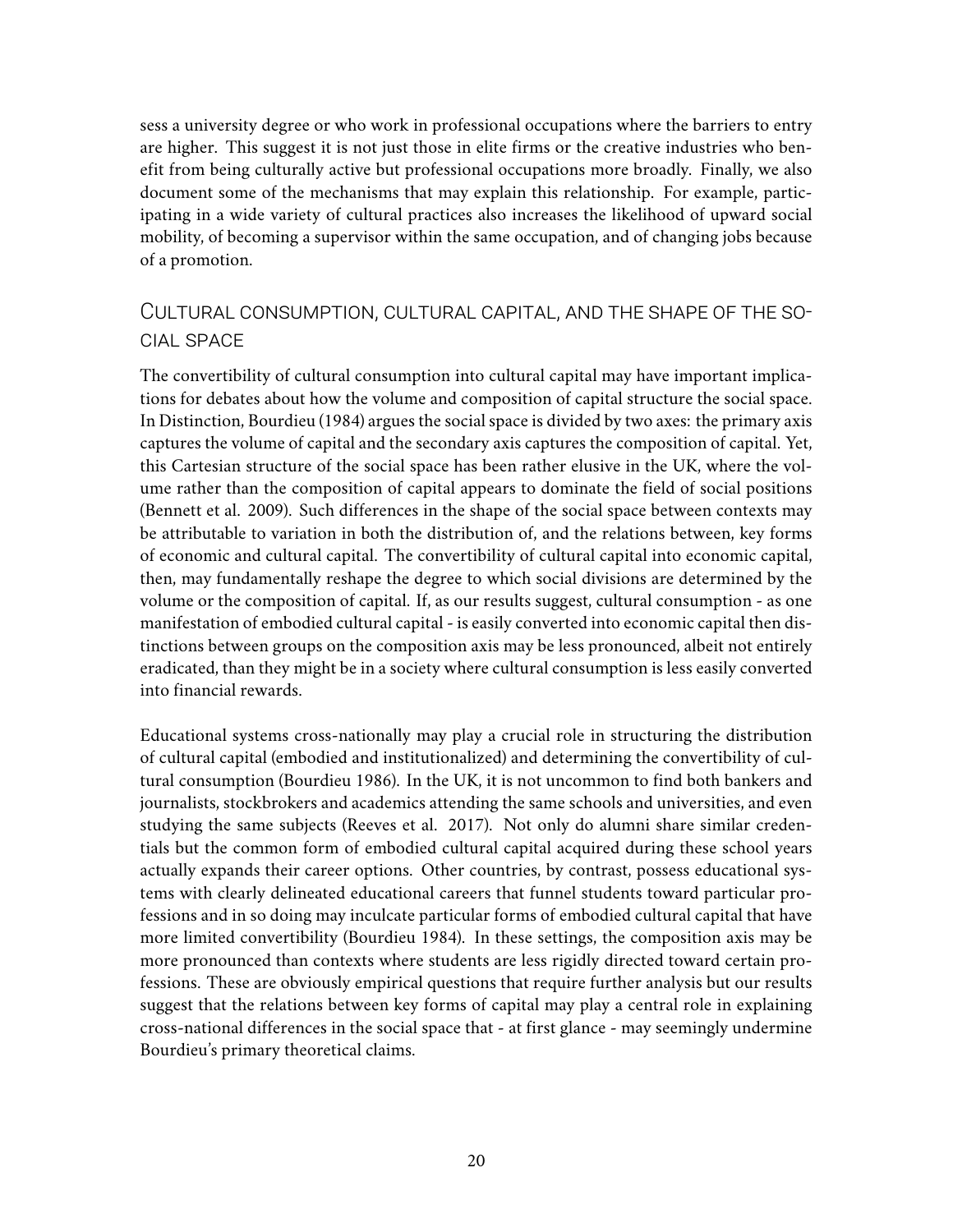#### CULTURE AND THE REPRODUCTION OF INEQUALITY

The process of converting cultural consumption into cultural capital also has implications for the reproduction of inequality, where there has been a long-standing debate. Those influenced by Bourdieu have argued that cultural consumption is one mechanism through which advantaged is transmitted from one generation to the next (Bourdieu 1984; Lareau 2003). Even with the increased accessibility and availability of cultural consumption in many western societies (Peterson and Kern 1996), there has been concern that varied cultural interests are just a new form of distinction, a way of signalling advantaged and accessing elite social positions. In contrast, others have argued that broad cultural consumers are simply more tolerant individuals who are open to a broad range of cultural forms (Chan 2013). Our results suggest that, because some occupations explicitly use cultural consumption to assess candidates, people who consume a range of cultural items are more likely to earn more, be socially mobile, and be promoted. By assessing candidates on these attributes, these firms are selecting on cultural signals that are most common among the middle-class. In short, our results are consistent with the view that cultural consumption plays a significant role in the reproduction of inequality.

Moreover, not only does cultural consumption influence inequality, but our findings suggest that patterns of cultural consumption sit on the pathway between family background and life outcomes, such as earnings. People who are raised in affluent social positions are more likely to develop broad cultural tastes when they are adults (Lareau 2003) and these may increase the likelihood of entering high status occupations and being promoted. These findings complement the large body of work documenting how parents help their children obtain power and privilege through acquiring a range of cognitive and non-cognitive skills (Blanden, Gregg and Macmillan 2007). They also inform recent work on the 'class ceiling' within professional occupations, where people from less privileged social backgrounds earn less while working in the same job than those who are from more affluent backgrounds (Laurison and Friedman 2016). Professionals from less affluent family backgrounds still tend to participate less frequently in a broad range of cultural activities than professionals from more privileged backgrounds. Although our results only cover a relatively brief period, they suggest differences in cultural consumption by class origin may partly explain the gap in earnings by class background because less culturally engaged professionals may be a poorer 'fit' within the firm and are therefore less likely to 'get on' even though they have already 'got in'. Families can transmit this privilege by consciously cultivating culturally active children, which may, in turn, increase the likelihood of entering high-status social positions. Whereas, the absence of the correct embodied cultural capital may hamper the career progression of the upwardly mobile.

Our results also draw attention to some of the (missing) pathways - the routine practices found in everyday interactions - that contribute to producing inequality (Lamont, Beljean and Clair 2014). Hiring as a process of selecting, or matching, on cultural consumption is an example of one such routine practice (Lamont, Beljean and Clair 2014); and our data suggests that the same can be said of promotions. Whether conscious or not (Ashley et al. 2015), microinteractions in interviews or decision-making processes are illustrative of identification, 'i.e. the process through which individuals and groups identify themselves' and select individuals to become members of these groups based on shared characteristics (Lamont, Beljean and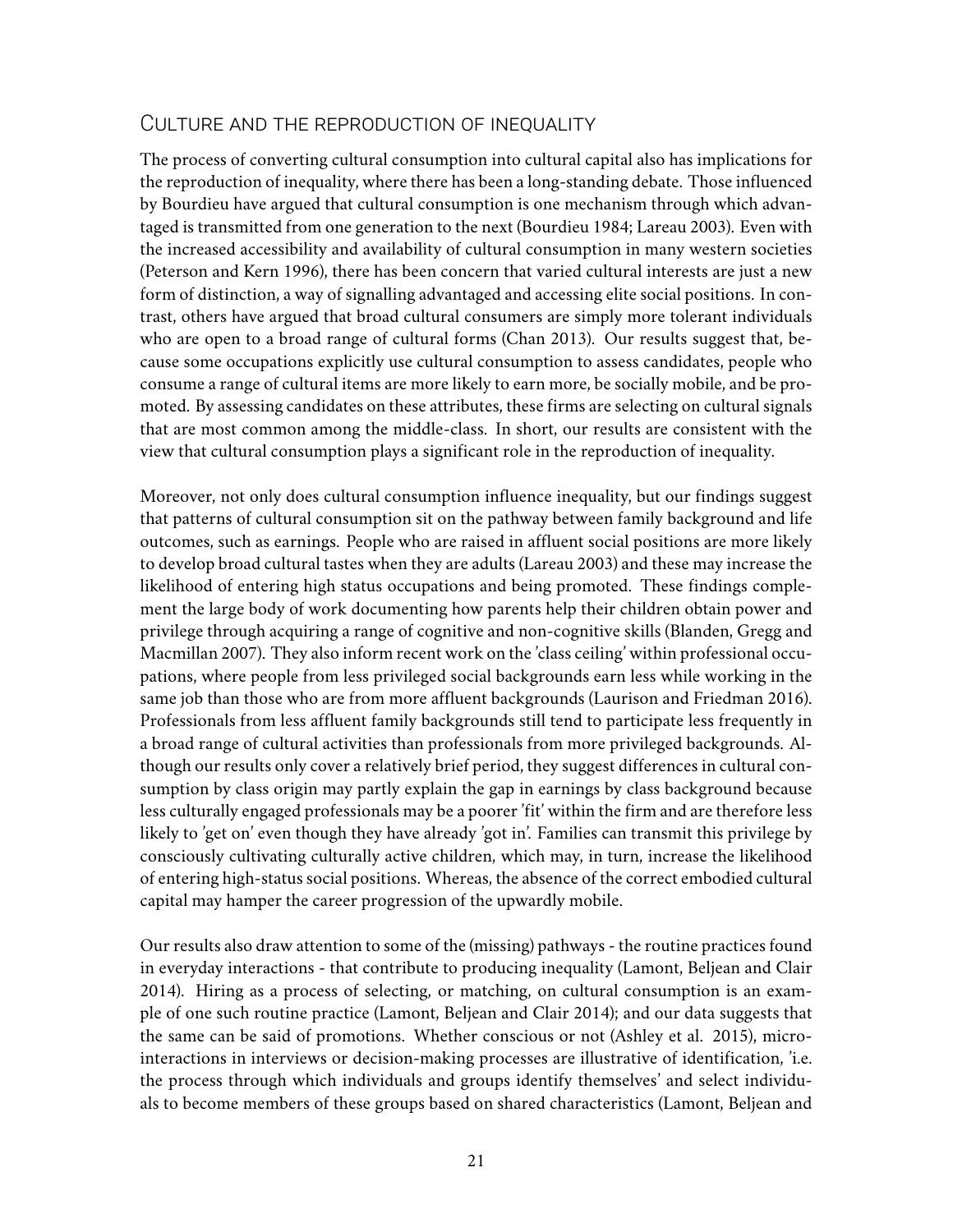Clair 2014). Identification is one of the mechanisms through which culture contributes to inequality because selecting on whether candidates possess 'cultural fit', 'poise', or 'polish' is a cognitive strategy that identifies some people as strong candidates and which simultaneously favours those from more privileged social positions. Through the identification of cultural fit, for example, evaluators are contributing to aggregate inequalities (Ashley et al. 2015; Lareau 2003).

#### LIMITATIONS AND FUTURE RESEARCH

There are important limitations to this study. First, our measure of cultural consumption is fairly limited because it fails to distinguish, for example, between genres and therefore our results may miss more fine-grained distinctions made by informed cultural consumers. Second, omitted confounders may still bias our results. Despite this, our models are consistent with a causal effect of cultural consumption on earnings. They are: 1) robust to different model specifications, 2) replicable in other related datasets, and 3) theoretically precise (that is, they are observable among the groups we would expect). Moreover, the relatively short period analysed in our models also represents a difficult test of our theory. Notwithstanding the strengths of our analysis, more evidence documenting the mechanisms connecting cultural consumption and earnings would bolster the case for a causal interpretation. Third, our measure of cultural consumption may be soaking up residual variation created by measurement error on other associated variables, such as personality, cognitive ability, and family background.

Fourth, our interpretations have focused on the supply side of the employment process - hiring and promotion - rather than the demand side - career choice; and this may also influence the association between cultural preferences and income (Koppman 2016). For example, some industries and even firms develop sub-cultures where particular kinds of cultural interests may be highly valued and out analysis almost certainly overlooks these subtleties. Without more detailed data on cultural practices for individuals and firms over time it will be challenging to explore these questions with sufficient precision using quantitative methods. This suggests there is a clear space where qualitative approaches to these questions could fill a crucial gap in this debate.

Fifth, beyond the relationship between embodied cultural capital and economic capital, there are many other mechanisms through which cultural capital can be converted into economic capital (Bourdieu 1986; Jæger and Breen 2016). We have already mentioned the link between institutionalized cultural capital (i.e., credentials) and economic capital (Hout 2012), but other mechanisms also exists. For example, embodied cultural capital may affect the acquisition of institutionalized cultural capital and this, in turn, may affect economic capital (Sullivan 2001; Zimdars, Sullivan and Heath 2009). Additionally, economic capital certainly affects the acquisition of objectified cultural capital but whether and how objectified cultural capital can be converted into economic capital is far less clear. More work is needed exploring all of these pathways between cultural and economic capital.

Finally, and perhaps most importantly, reducing cultural consumption to discrete measures of annual participation necessarily overlooks vital aspects of how cultural consumption (viewed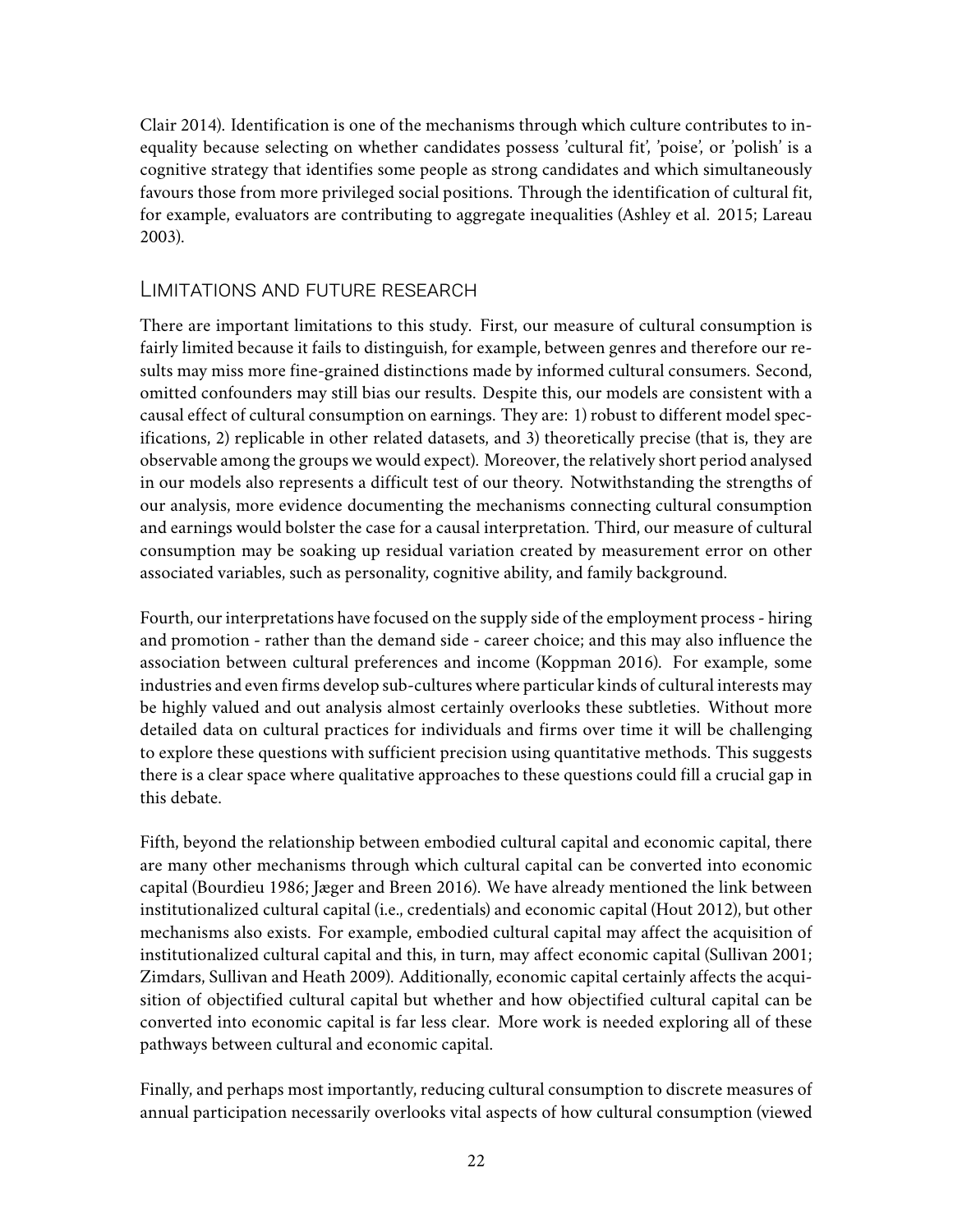as the manifestation of underlying dispositions or symbolic mastery) may become embodied cultural capital, aspects that may only be fully captured through more detailed description of cultural engagement through ethnographic or qualitative methods. We hope future work unpacks the empirical regularities documented in this paper by exploring how, in practice, cultural consumption becomes cultural capital.

# CONCLUSION

Our results indicate that cultural consumption and income are positively correlated in part because consuming legitimate cultural activities increases the likelihood of upward social mobility, of becoming a supervisor, and of being promoted. Cultural consumption predicts future earnings, over and above the influence of family background, education, cognitive ability, and personality. The convertibility of cultural consumption into financial rewards may partially explain the link between family background (which is a strong predictor of cultural consumption) and life outcomes, and appears to be one of the mechanisms through which inequality is reproduced.

**Acknowledgments** We would like to thank Sam Friedman, Mike Savage, Magne Flemmen, Tak Wing Chan, and Colin Mills for helpful comments on previous versions of this paper.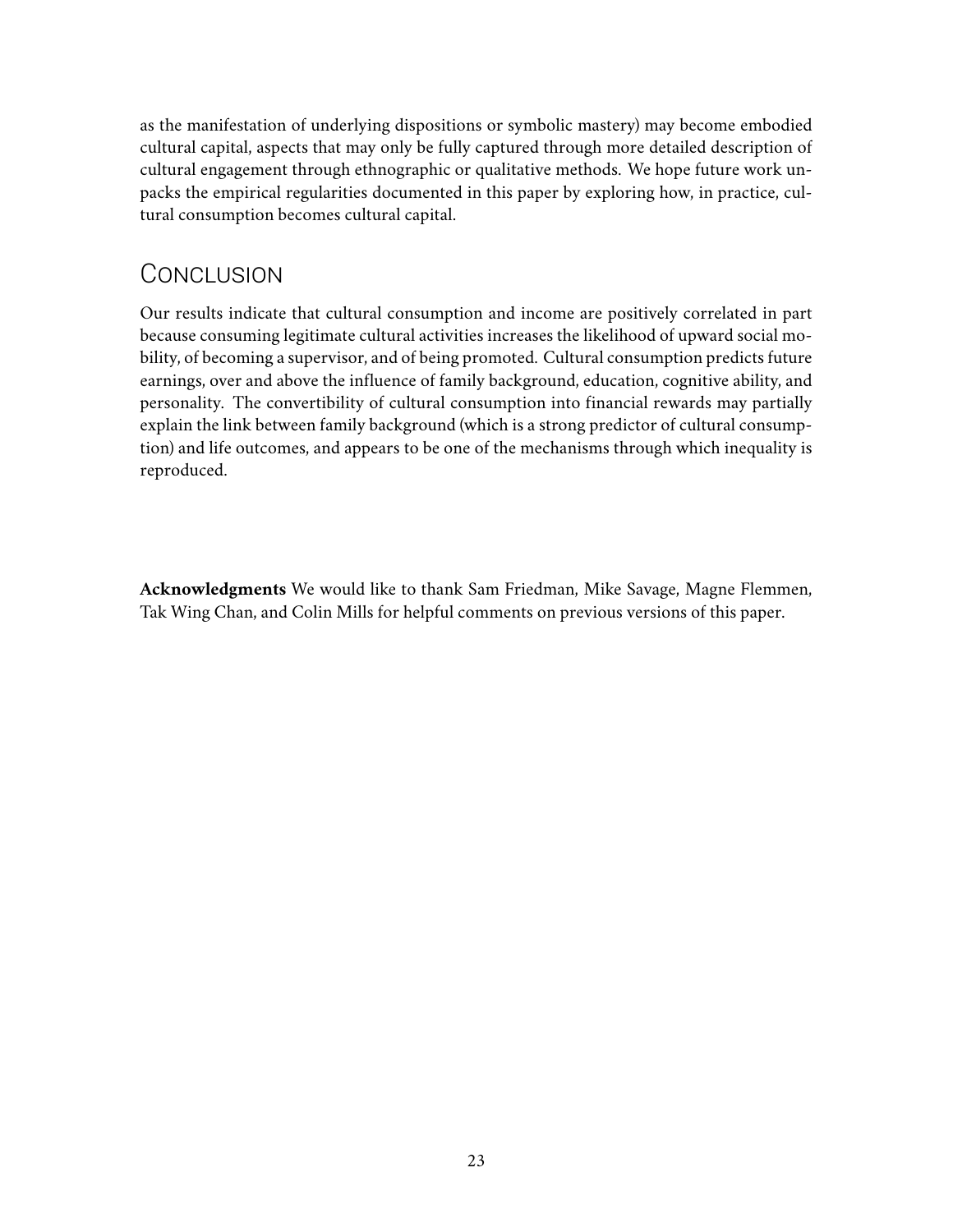# REFERENCES

Alderson, A.S., Junisbai, A. and Heacock, I. 2007 'Social status and cultural consumption in the United States', Poetics 35(2-3): p.191-212.

Ashley, L., Duberley, J., Sommerlad, H. and Scholarios, D. 2015 'A qualitative evaluation of noneducational barriers to the elite professions: June 2015', Available at: http://dera.ioe.ac.uk/23163/ [Accessed January 25, 2018].

Bennett, T., Savage, M., Silva, E., Warde, A., Gayo-Cal, M. and Wright, D. 2009 Culture, class, distinction, London: Routledge.

Bills, D.B. 2003 'Credentials, Signals, and Screens: Explaining the Relationship Between Schooling and Job Assignment', Review of Educational Research 73(4): p.441-449.

Blanden, J., Gregg, P. and Macmillan, L. 2007 'Accounting for Intergenerational Income Persistence: Noncognitive Skills, Ability and Education\*', The Economic Journal 117(519): p.C43- C60.

Böröcz, J. and Southworth, C. 1996 'Decomposing the Intellectuals' Class Power: Conversion of Cultural Capital to Income, Hungary, 1986', Social Forces 74(3): p.797-821.

Bourdieu, P. 1984 Distinction: a social critique of the judgement of taste, London: Routledge & Kegan Paul.

Bourdieu, P. 1986 'The forms of capital' in J. Richardson (ed) Handbook of Theory and Research for the Sociology of Education, New York: Greenwood.

Bukodi, E. 2007 'Social stratification and cultural consumption in Hungary: Book readership', Poetics 35(2): p.112-131.

Chan, T.W. 2010 Social status and cultural consumption, Cambridge: Cambridge University Press.

Chan, T.W. 2013 'Understanding Cultural Omnivores: Social and Political Attitudes', Oxford Sociology Working Papers.

Daenekindt, S. and Roose, H. 2014 'Social mobility mobility and cultural dissonance', Poetics 42: p.82-97.

Edelmann, A. and Vaisey, S. 2014 'Cultural resources and cultural distinction in networks', Poetics 46: p.22-37.

Erickson, B.H. 1996 'Culture, Class, and Connections', The American Journal of Sociology 102(1): p.217-251.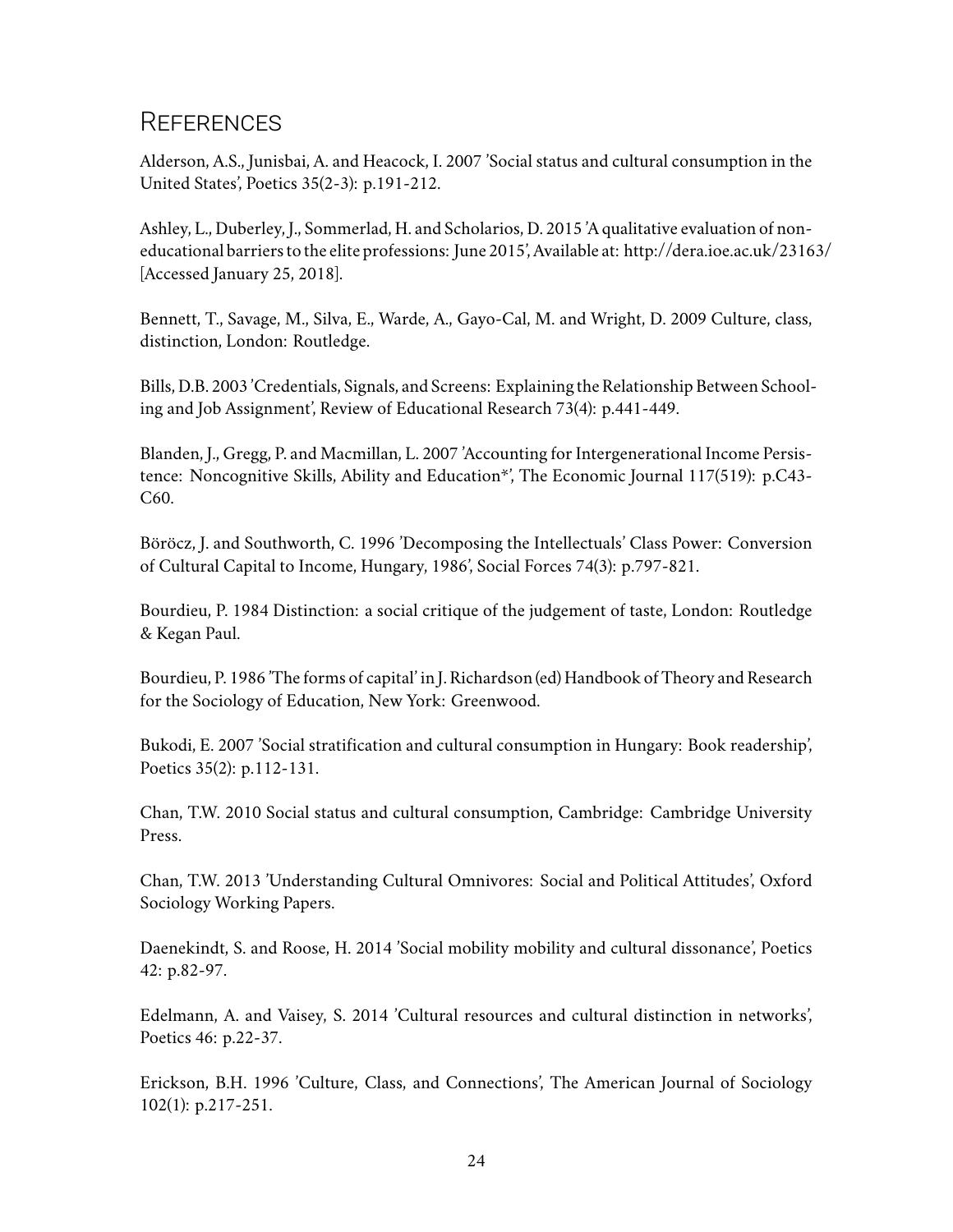Friedman, S. 2012 'Cultural omnivores or culturally homeless? Exploring the shifting cultural identities of the upwardly mobile', Poetics 40(5): p.467-489.

Friedman, S. 2011 'The cultural currency of a "good" sense of humour: British comedy and new forms of distinction', British Journal of Sociology 62(2): p.347-370.

Granovetter, M.S. 1973 'The Strength of Weak Ties', American Journal of Sociology 78(6).

Hout, M. 2012 'Social and Economic Returns to College Education in the United States', Annual Review of Sociology 38(1): p.379-400.

Jæger, M.M. and Breen, R. 2016 'A Dynamic Model of Cultural Reproduction', American Journal of Sociology 121(4): p.1079-1115.

Jaeger, M.M. and Katz-Gerro, T. 2010 'The rise of the eclectic cultural consumer in Denmark, 1964-2004', Sociological Quarterly 51(3): p.460-483.

Kanter, R.M. 1977 Men and Women of the Corporation, Basic Books.

Koppman, S. 2016 'Different Like Me: Why Cultural Omnivores Get Creative Jobs', Administrative Science Quarterly 61(2): p.291-331.

Lamont, M., Beljean, S. and Clair, M. 2014 'What is Missing? Cultural Processes and Causal Pathways to Inequality', Socio-Economic Review 12(2): p.1-36.

Lareau, A. 2003 Unequal childhoods: class, race, and family life, Berkeley, Calif.: University of California Press.

Laurison, D. and Friedman, S. 2016 'The Class Pay Gap in Higher Professional and Managerial Occupations', American Sociological Review 81(4): p.668-695.

Lewis, K., Gonzalez, M. and Kaufman, J. 2012 'Social selection and peer influence in an online social network', Proceedings of the National Academy of Sciences 109(1): p.68-72.

Lizardo, O. 2006 'How cultural tastes shape personal networks', American Sociological Review 71: p.778-807.

Moutafi, J., Furnham, A. and Crump, J. 2007 'Is Managerial Level Related to Personality?', British Journal of Management 18(3): p.272-280.

Nicholson, C.Y., Compeau, L.D. and Sethi, R. 2001 'The role of interpersonal liking in building trust in long-term channel relationships', Journal of the Academy of Marketing Science 29(1): p.3.

Pachucki, M.A. and Breiger, R.L. 2010 'Cultural Holes: Beyond Relationality in Social Net-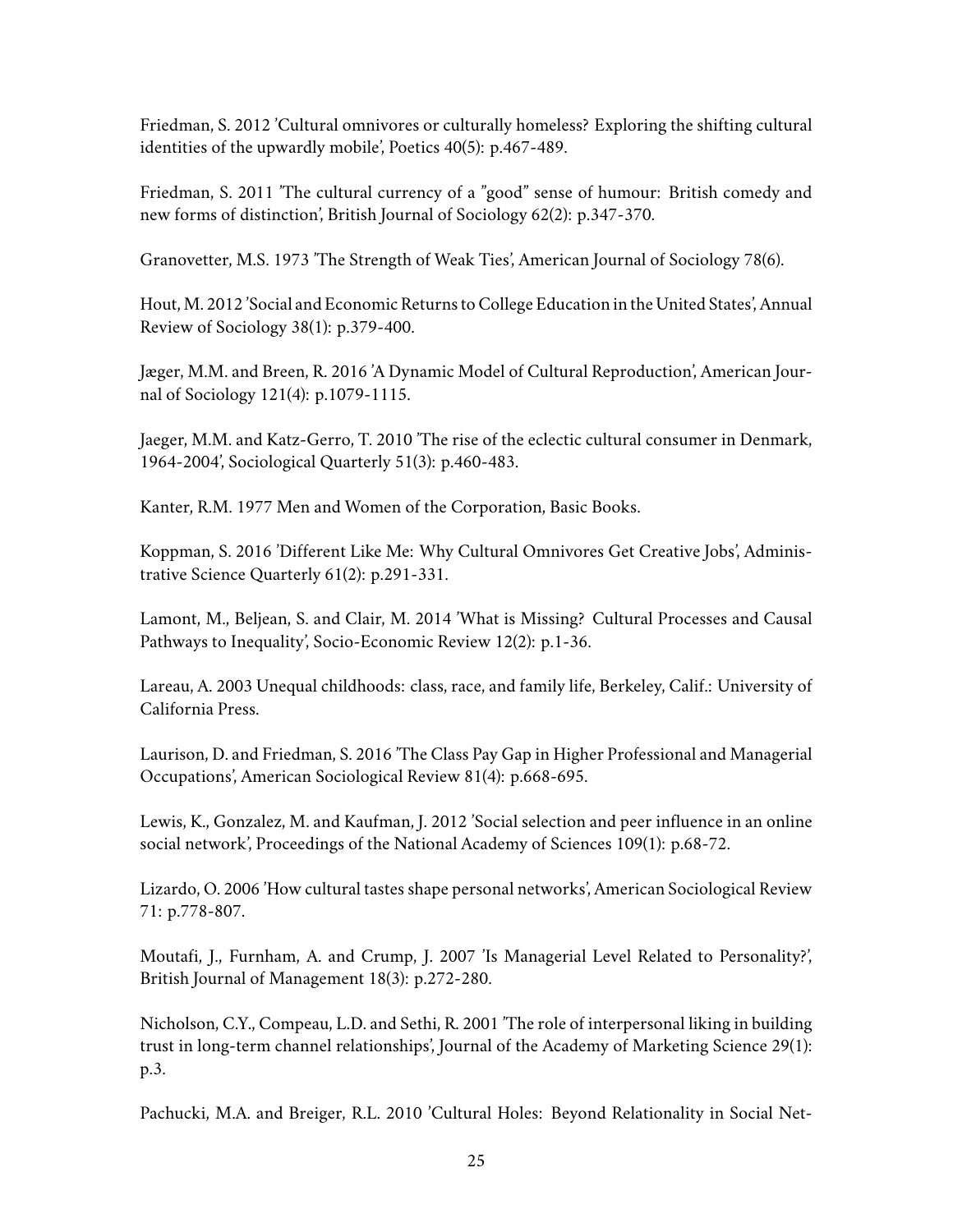works and Culture', Annual Review of Sociology 36(1): p.205-224.

Peterson, R.A. and Kern, R.M. 1996 'Changing highbrow taste: From snob to omnivore', American Sociological Review 61(5): p.900-907.

Reeves, A. 2014 'Cultural engagement across the life-course: examining age-period-cohort effects', Cultural Trends 23(4): p.273-289.

Reeves, A., Friedman, S., Rahal, C. and Flemmen, M. 2017 'The Decline and Persistence of the Old Boy: Private Schools and Elite Recruitment 1897 to 2016', American Sociological Review 82(6): p.1139-1166.

Ridgeway, C.L. and Fiske, S. 2012 'Class Rules, Status Dynamics, and Gateway Interactions' in S. T. Fiske and H. R. Markus (eds) Facing Social Class: Social Psychology of Social Class, New York: Russell Sage Foundation.

Rivera, L.A. 2012 'Hiring as Cultural Matching: The Case of Elite Professional Service Firms', American Sociological Review 77(6): p.999-1022.

Rivera, L.A. 2011 'Ivies, extracurriculars, and exclusion: Elite employers' use of educational credentials', Research in Social Stratification and Mobility 29(1): p.71-90.

Salganik, M.J., Dodds, P.S. and Watts, D.J. 2006 'Experimental Study of Inequality and Unpredictability in an Artificial Cultural Market', Science 311(5762): p.854-856.

Sullivan, A. 2001 'Cultural capital and educational attainment', Sociology-the Journal of the British Sociological Association 35(4): p.893-912.

Thiel, D. 2007 'Class in Construction: London Building Workers, Dirty Workers and Physical Cultures', British Journal of Sociology 58(2): p.227-251.

Tilly, C. and Tilly, C. 1998 Work under Capitalism, Boulder, Co.: Westview Press.

Vaisey, S. and Lizardo, O. 2010 'Can Cultural Worldviews Influence Network Composition?', Social Forces 88(4): p.1595-1618.

Warde, A., Wright, D. and Gayo-Cal, M. 2008 'The omnivorous orientation in the UK', Poetics 36(2-3): p.148-165.

Zagorsky, J.L. 2007 'Do you have to be smart to be rich? The impact of IQ on wealth, income and financial distress', Intelligence 35(5): p.489-501.

Zimdars, A., Sullivan, A. and Heath, A. 2009 'Elite Higher Education Admissions in the Arts and Sciences: Is Cultural Capital the Key?', Sociology-the Journal of the British Sociological Association 43(4): p.648-666.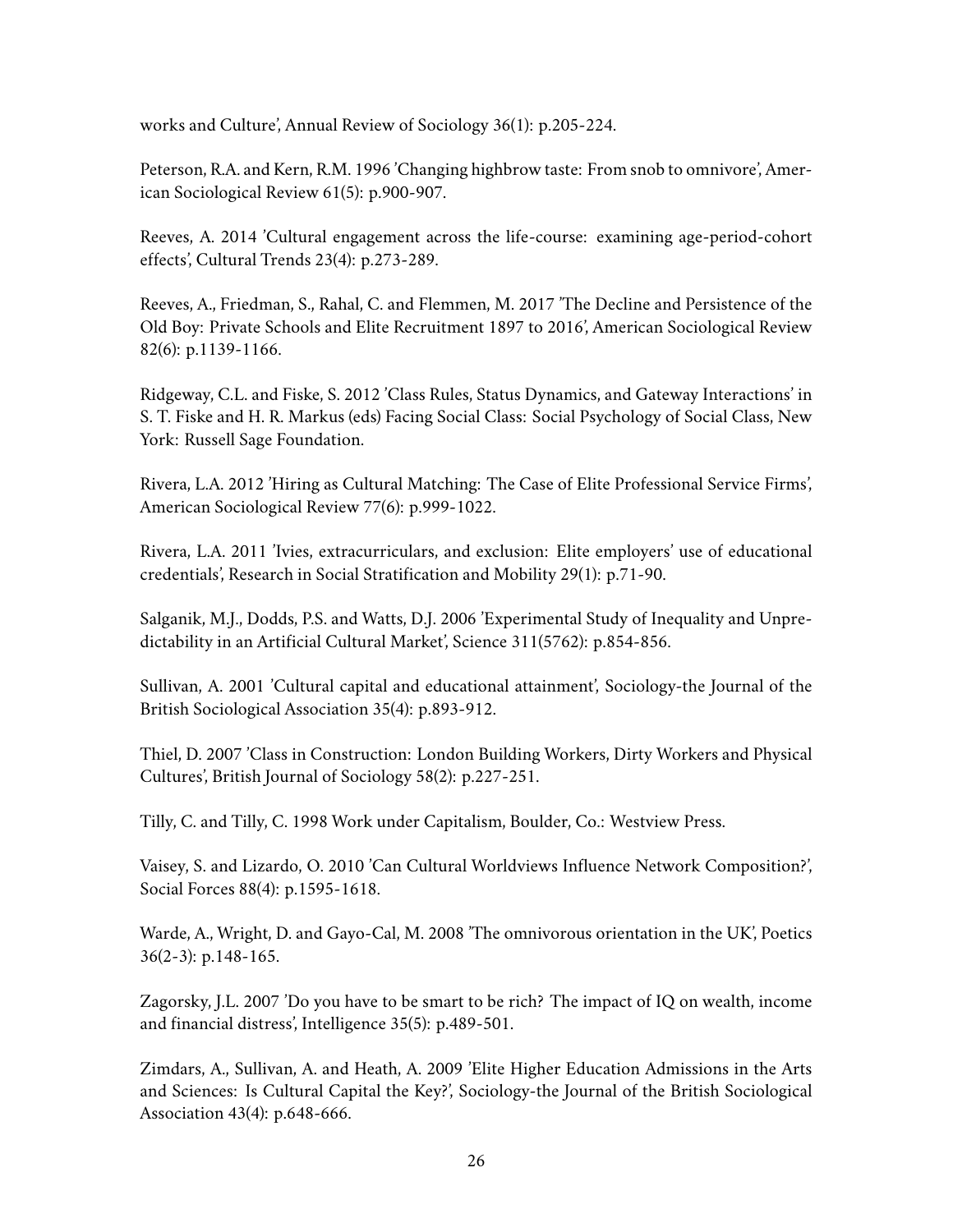**Aaron Reeves**is Associate Professorial Research Fellow in the International Inequalities Institute at the London School of Economics and Associate Professor in the Department of Social Policy and Intervention at the University of Oxford. His research is focused on understanding the causes and consequences of social, economic, and cultural inequality across countries.

**Robert de Vries**is a lecturer in quantitative sociology in the School of Social Policy, Sociology, and Social Research and is also part of the Kent Q-Step centre. He received his PhD in Medical Sociology from Imperial College London in 2012, and subsequently pursued a post-doctoral sociology fellowship at the University of Oxford.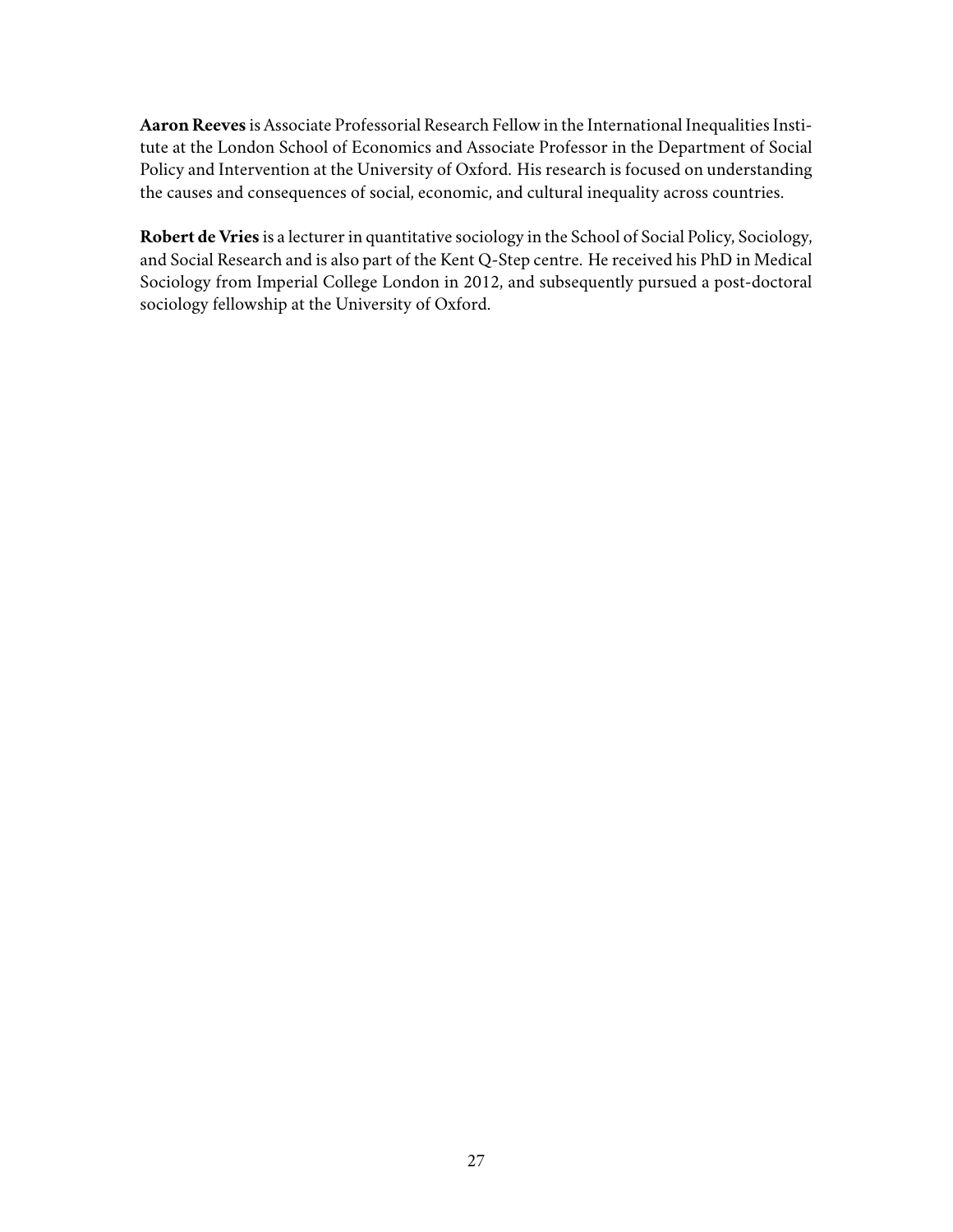# ONLINE SUPPLEMENT

Web Appendix 1: Measures of cognitive ability in Understanding Society

Web Appendix 2: Cultural practice predicts future incomes, using BHPS rather than Understanding Society

Web Appendix 3: Cultural practice increases the likelihood of changing job because of promotion

Web Appendix 4: : Cultural practice is not associated with future non-labour earnings

Web Appendix 5: Assessing the uni-dimensionality of our additive measure of cultural consumption

Web Appendix 6: Cultural practice is correlated with income, fixed effects, using BHPS data

Web Appendix 7: Cultural practice predicts future incomes, restricting the observations to only those who remain in the same occupational code (SOC code)

Web Appendix 8: Cultural practice predicts future incomes, adjusting for detailed socio-economic groupings

Web Appendix 9: Cultural practice predicts future log-transformed incomes

Web Appendix 10: Cultural practice predicts future incomes, removing outliers (those whose incomes increased or declined by more than £10,000 over a one year period)

Web Appendix 11: Cultural practice predicts future incomes, including those who are own account workers in small firms and smaller employers

Web Appendix 12: Cultural practice predicts future incomes, including measures of cognitive ability, personality, and family background

Web Appendix 13: Cultural practice predicts future incomes, adjusting for an additional lag in income, using BHPS data

Web Appendix 14: Cultural practice and the association with change in incomes, using BHPS data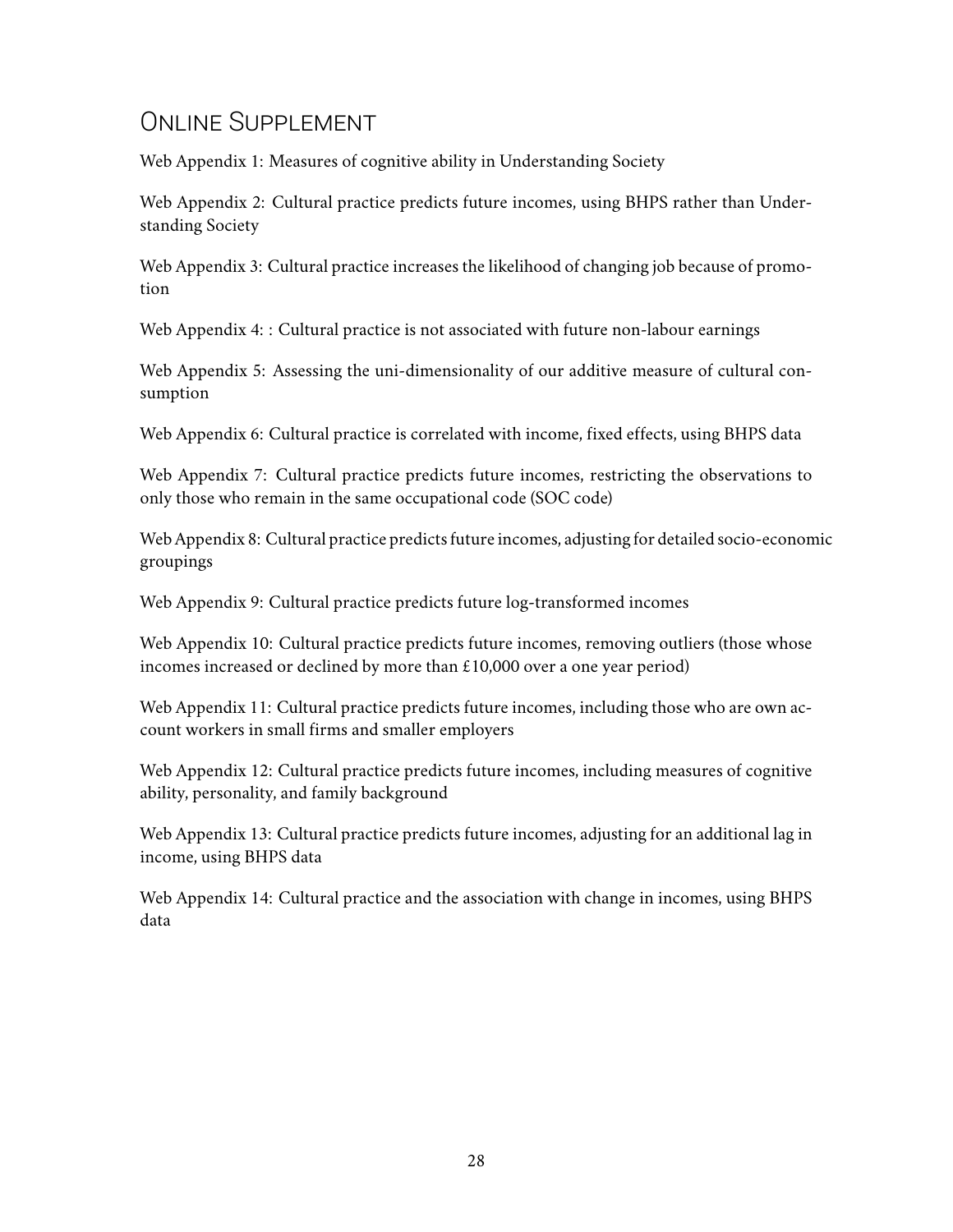Web Appendix 1: Measures of cognitive ability in Understanding Society

The cognitive ability measures for Understanding Society were conducted with adults of all ages, beginning with age 16. We include four variables in our analysis.

Memory: For this task, participants are asked to remember as many words as they can from a list of 10 words, which are read by a computer to standardise the presentation and speed of the word list. This is the 'Cognitive ability: Immediate word recall: Number of correct items' variable.

Score on number series questions: For this task, respondents are given a pencil and paper and asked to write down the number sequences as read by the interviewer. The number series consists of several numbers with a black number in the series. The respondent is then asked which number goes in the black.

Numeric ability: In this task, respondents are asked up to five question that are graded in complexity. These questions reflect how people use numbers in everyday life, how will a sofa cost in the price is £300 but it is now in a half-price sale. This is the 'Cognitive ability: Numeric ability: Count of items answered correctly' variable.

Verbal fluency: For this task, respondents are asked to name as many animals as they can in one minute. This is the 'Cognitive ability: Verbal fluency: Count of correct answers' variable.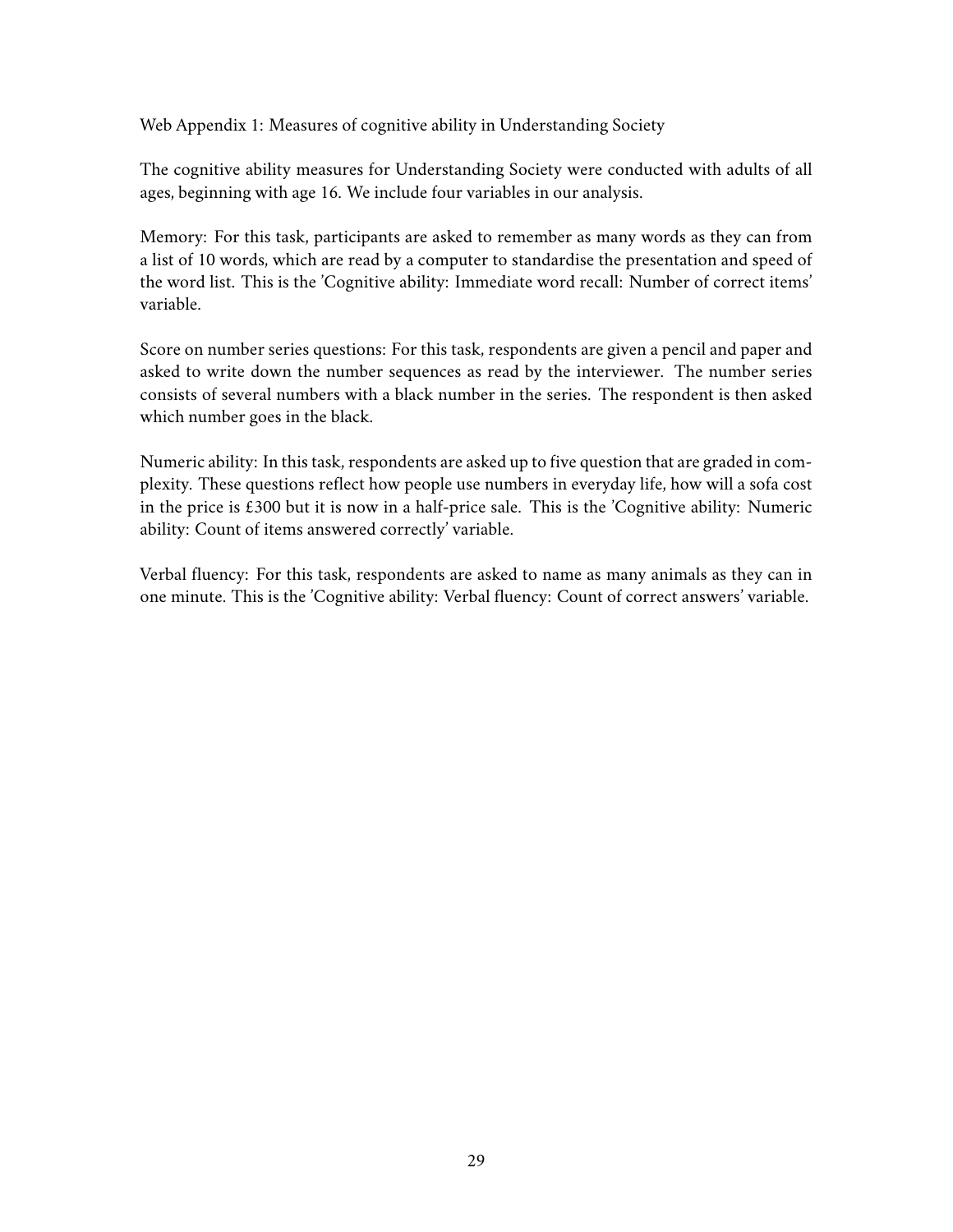Web Appendix 2: Cultural practice predicts future incomes, using BHPS rather than Understanding Society

To construct the measure of cultural consumption in this model we used the following procedure. Respondents are shown a list of activities on a card and then asked: 'Tell me how frequently you do each one'. We have examined responses to five activities: 1) going to the cinema, 2) watching live sport, 3) attending the theatre, a concert, or another live performance, 4) eating at a restaurant, café or pub, and 5) going to a club or pub. These variables were recoded from a five-point scale to a two point scale where  $1$  = several times per year or more and  $0 =$ once per year or less. We then created a cumulative measure of the total number of activities in which respondents participated ranging from 0 to 5.

|                                       | Total gross labour income pay per |
|---------------------------------------|-----------------------------------|
|                                       | month $(E)$ in two years' time    |
| <b>Covariates</b>                     | (1)                               |
| Usual gross pay per month $(E)$       | $0.54**$                          |
|                                       | (0.12)                            |
| Participate in an additional cultural | $52.9**$                          |
| practice                              | (15.6)                            |
| Socio-demographics (Model 5: Table 1) | Y                                 |
| Region dummies                        | Y                                 |
| Cognitive ability                     | Y                                 |
| Big-5 personality scores              | Y                                 |
| Constant                              | $416.0**$                         |
|                                       | (95.0)                            |
| Observations                          | 18626                             |
| $\,R^2$                               | 0.52                              |

Notes: Standard errors are clustered for repeated observations and reported in parentheses. This model adjusts for a linear time trend.

 $* p < 0.05, ** p < 0.01$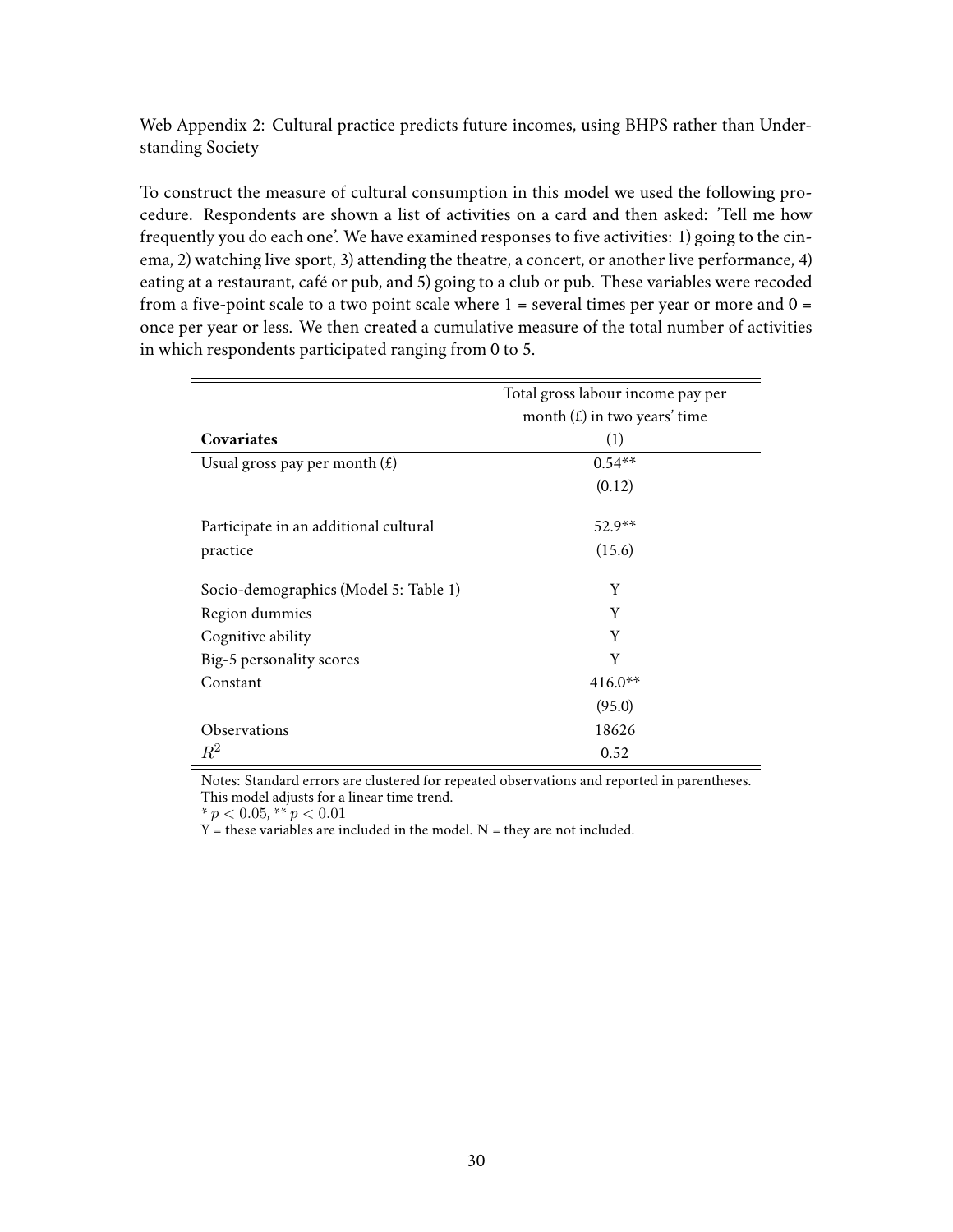|                                       | Odds ratio of being promoted |
|---------------------------------------|------------------------------|
|                                       | in two years' time           |
| <b>Covariates</b>                     | (1)                          |
| Participate in an additional cultural | $1.19**$                     |
| practice                              | (0.061)                      |
| Socio-demographics (Model 5: Table 1) | Y                            |
| Region dummies                        | Y                            |
| Cognitive ability                     | Y                            |
| Big-5 personality scores              | Y                            |
| Constant                              | $416.0**$                    |
|                                       | (95.0)                       |
| <b>Observations</b>                   | 18626                        |
| $R^2$                                 | 0.52                         |

Web Appendix 3: Cultural practice increases the likelihood of changing job because of promotion, BHPS

Notes: Standard errors are clustered for repeated observations and reported in parentheses. This model adjusts for a linear time trend.

Predicts likelihood of being promoted versus not changing role.

 $* p < 0.05, ** p < 0.01$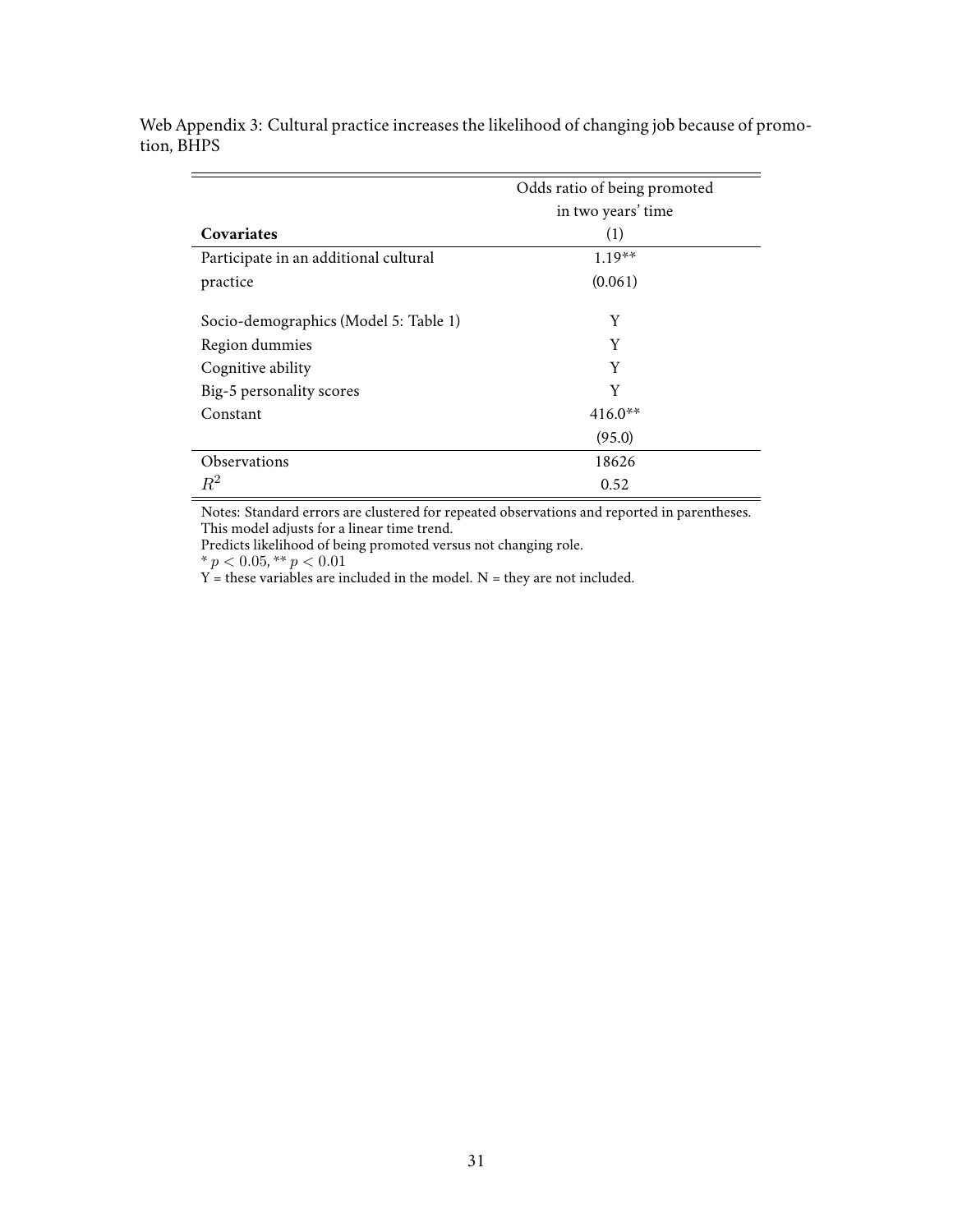|                                       | Total gross non-labour | Total gross labour income             |
|---------------------------------------|------------------------|---------------------------------------|
|                                       | income $(E)$ per month | $(\text{\textsterling})$ per month in |
|                                       | in one years' time     | one years' time                       |
| Covariates                            | (1)                    | (2)                                   |
| Participate in an additional cultural | 3.23                   | $19.4**$                              |
| practice                              | (3.74)                 | (4.73)                                |
| Region dummies                        | Y                      | Y                                     |
| Lagged dependent variable             | Y                      | Y                                     |
| Socio-demographics (Model 5: Table 1) | Y                      | Y                                     |
| <b>Observations</b>                   | 8911                   | 8911                                  |

Web Appendix 4: : Cultural practice is not associated with future non-labour earnings

Notes: Standard errors are clustered for repeated observations and reported in parentheses. Model 2  $* p < 0.05, ** p < 0.01$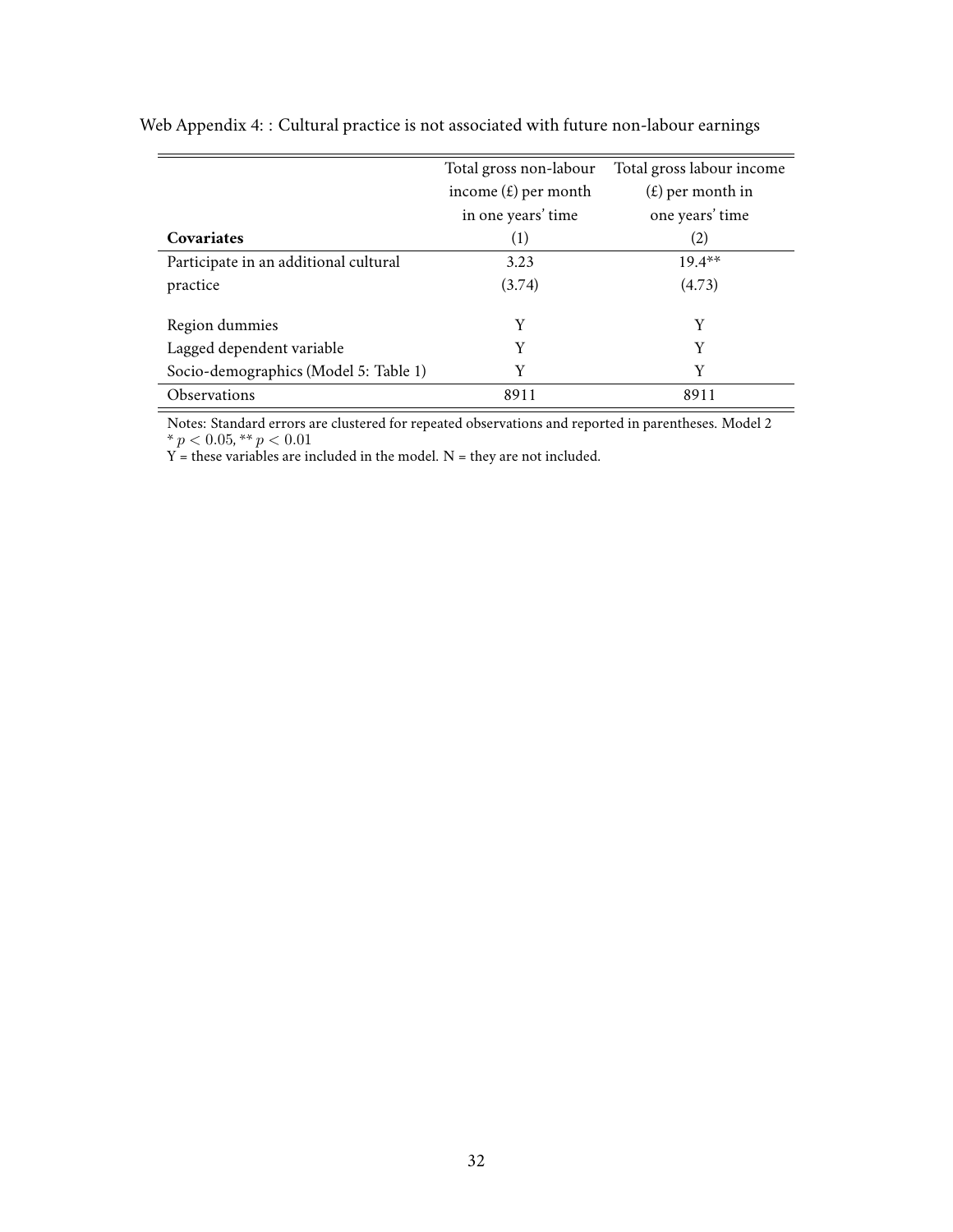Web Appendix 5: Assessing the uni-dimensionality of our additive measure of cultural consumption

Part A: High-status and lower-status cultural practice predict future income

To measure high-status consumption, we select the 10 most popular activities and, adjusting for age and sex, estimate the odds ratio of participation for university graduates versus nongraduates. We consider the five activities with the highest odds ratios (all are above 3.5) as 'high-status activities'. These activities are: classical music, the opera, book events, visiting a gallery, and visiting street art. The remaining five we consider to be lower-status activities (albeit not necessarily low status activities): music concerts, attending a play/drama, attending a carnival, seeing video art, and going to the cinema.

|                                           | Total gross labour income pay per |
|-------------------------------------------|-----------------------------------|
|                                           | month $(E)$ in one years' time    |
| <b>Covariates</b>                         | (1)                               |
| Participate in an additional high-status  | $25.58**$                         |
| cultural practice                         | (9.15)                            |
| Participate in an additional lower-status | $23.75**$                         |
| cultural practice                         | (7.08)                            |
| Socio-demographics (Model 5: Table 1)     | Y                                 |
| Region dummies                            | Y                                 |
| Lagged dependent variable                 | Y                                 |
| Observations                              | 15038                             |

Notes: Standard errors are clustered for repeated observations and reported in parentheses.  $* p < 0.05$ ,  $* p < 0.01$ 

 $\overline{Y}$  = these variables are included in the model. N = they are not included.

Part B: Latent class analysis of the uni-dimensionality assumption

We also explore the unidimensionality assumption in more detail by estimating a latent class model across all activities. The results suggest that a 3-class solution is the most parsimonious (the posterior probabilities arising from this model are displayed in the figure below).

Inspection of the latent class results suggests the following interpretation:

Class 1 (45% of the sample) comprises those who are relatively likely to visit the cinema, but are unlikely to participate in any other cultural activity.

Class 2 (43% of the sample) comprises those who are likely to visit the cinema, but are also relatively more likely to attend plays and rock concerts, and to visit galleries.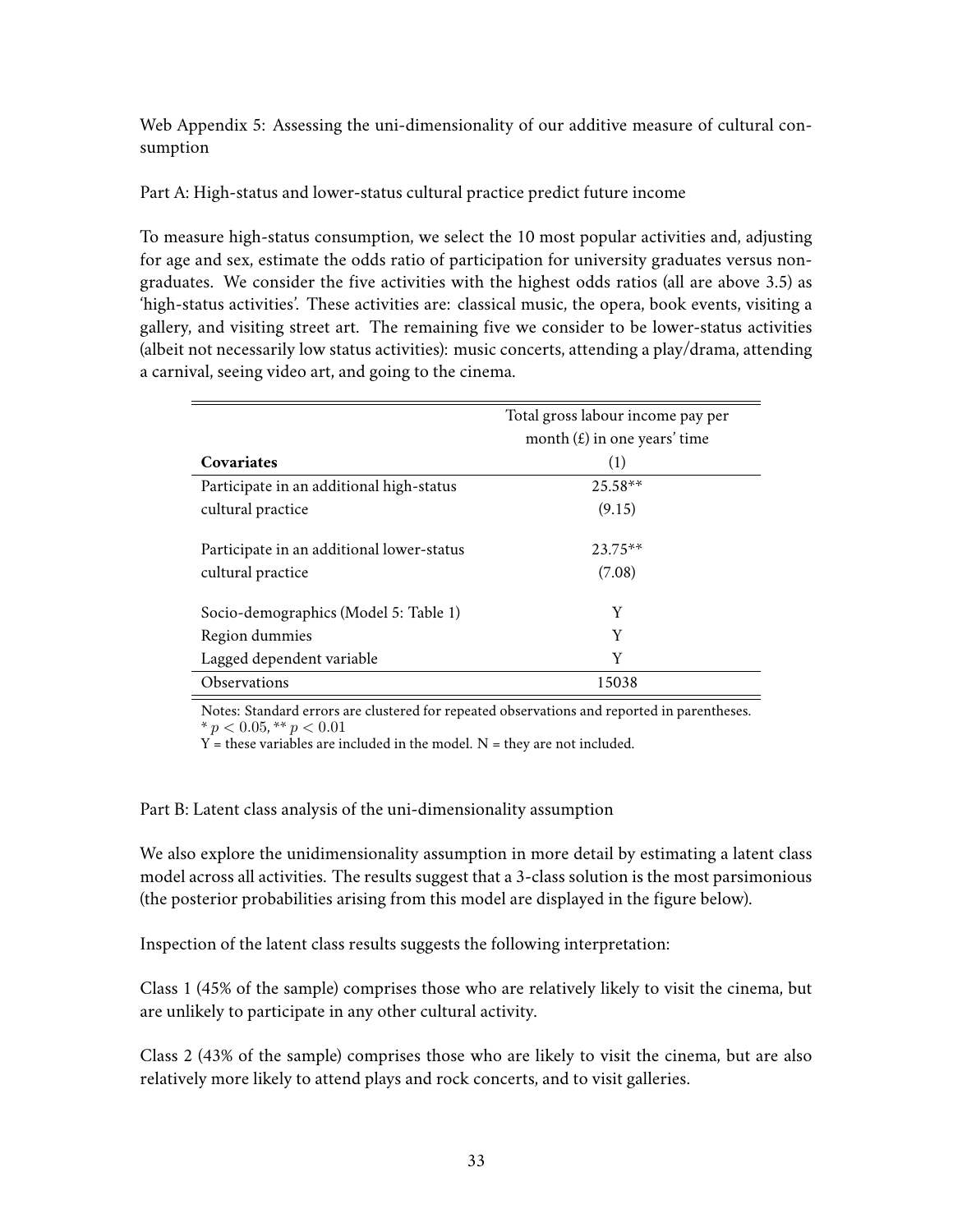Figure 3: Posterior Probabilities of Participation for each cultural activity across the 3-class solution to a Latent Class Analysis of Cultural Consumption.



Class 3 (12% of the sample) comprises those who are relatively likely to participate in all of the activities listed above, and, in addition, are relatively more likely to visit a video art installation, attend a book event, and attend a classical concert.

The primary distinction between these classes is that each one consumes a larger spectrum of activities. We believe this argues in favour of a simple cumulative measure of cultural consumption.

As a final test of whether the latent class model adds any insight to our results over our additive measure, we also conduct a regression analysis wherein we compare the results from the latent class models with a categorical measure of the number of activities. The results of this model are displayed in the figure below. These results suggest that considering separate 'classes' of cultural consumer does not lend additional insight above and beyond a simple, cumulative measure.

Taken together, these extra analyses suggest that the results we obtain using this unidimensional measure are not a function of how we have constructed the measure. We obtain almost exactly the same results when we relax the assumption of unidimensionality using latent class analysis.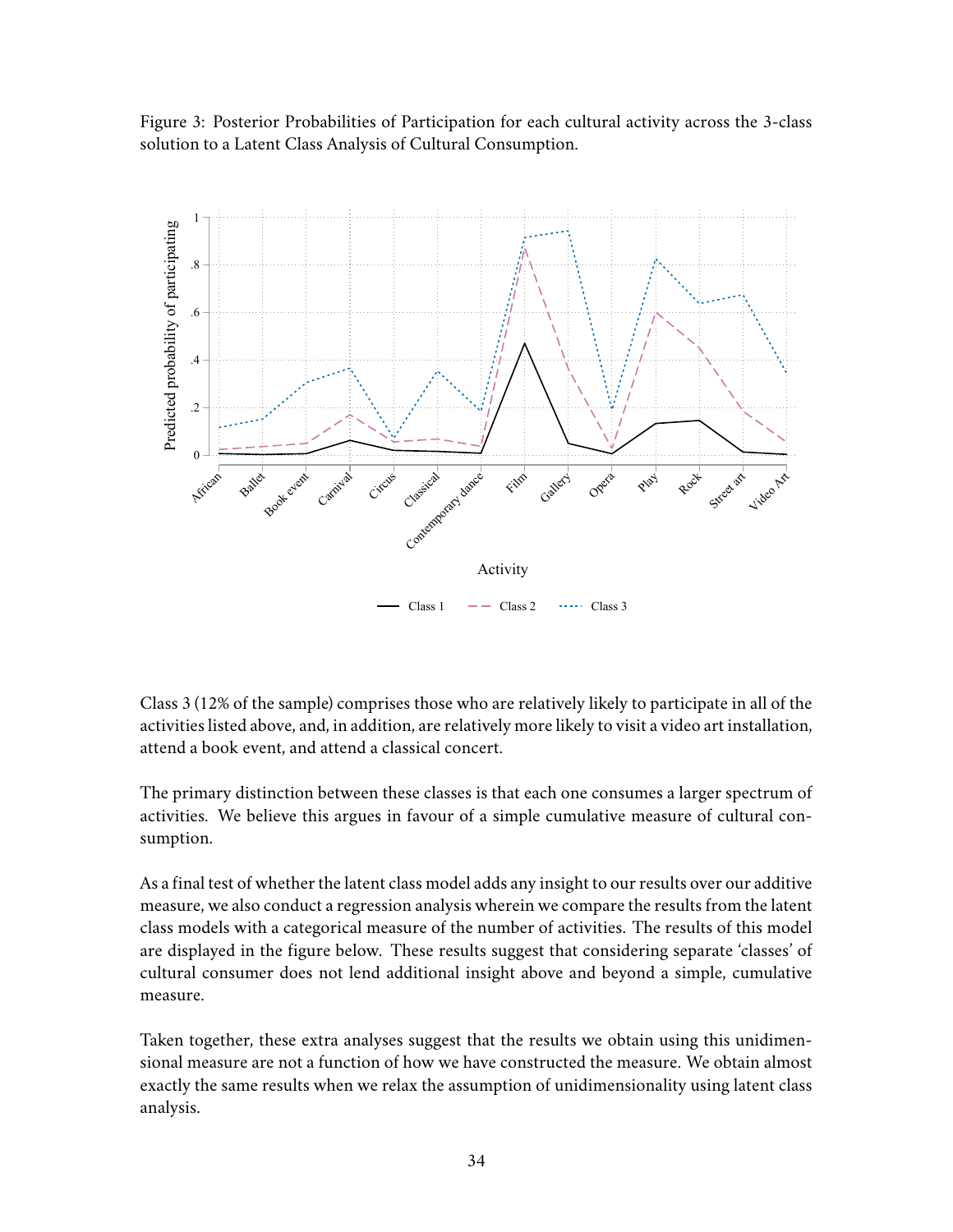Figure 4: Association between cultural consumption and future earnings using a measure of cultural consumption taken from a latent class model and an additive measure of cultural consumption treated as a categorical measure.

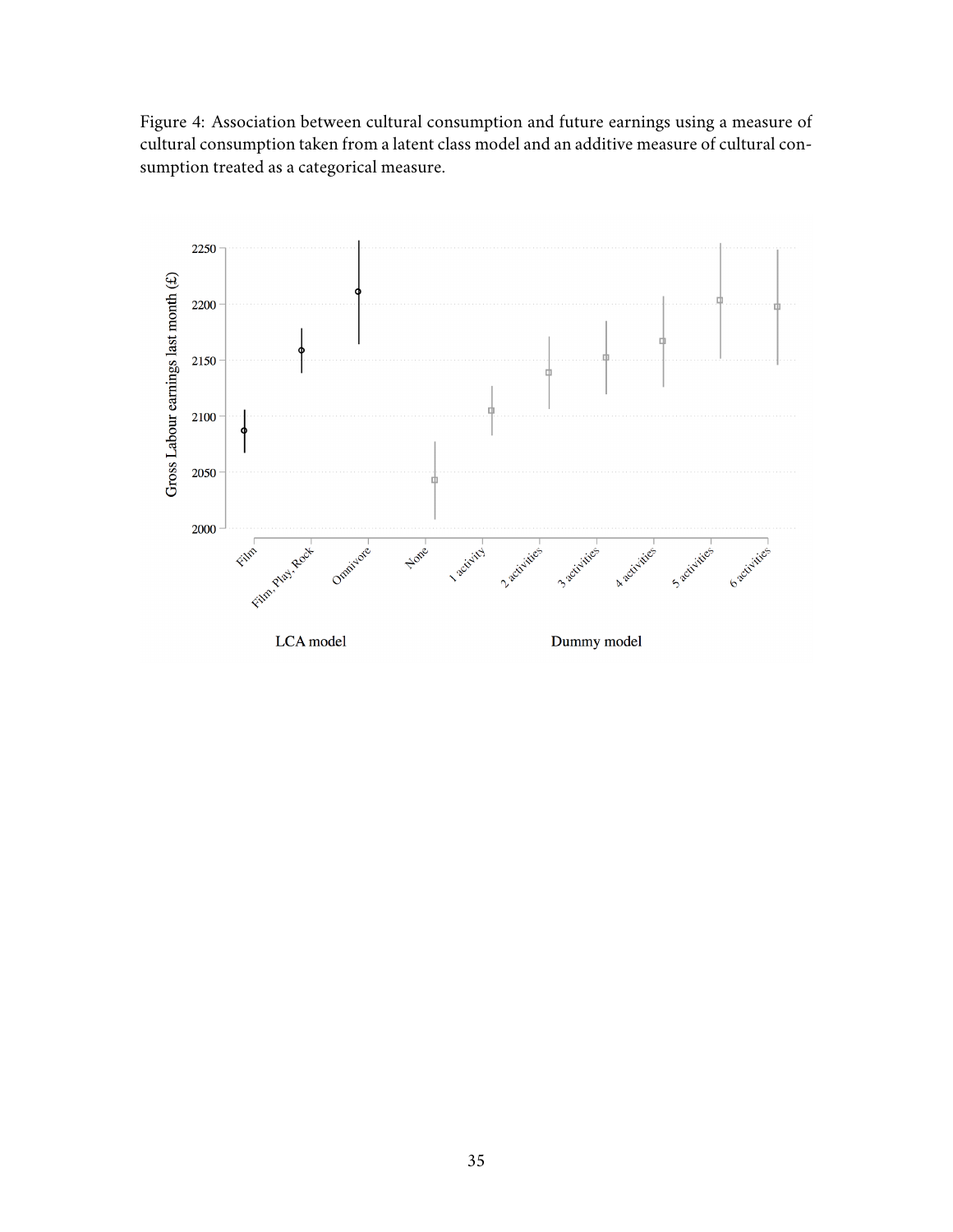Web Appendix 6: Cultural practice is correlated with income, fixed effects, using BHPS data

Using BHPS data due to a longer data collection period, we estimated the relationship between cultural consumption and earnings using a fixed-effects model instead of a lagged dependent variable model. We have not used fixed-effects modelling in our main analyses because this tests a slightly different hypothesis from the one we are examining in this paper. A fixed-effects model would test whether change in cultural consumption within person A is correlated with change in income for that same individual. This model would estimate a different relationship between the dependent and independent variable than we are hypothesising, suggesting that incomes increase if an individual begins consuming more cultural activities. Instead, we are testing whether people who participate in more cultural activities earn more in the future, similar the relationship between IQ and earnings. Notwithstanding these problems we found that the fixed-effects model shows a positive relationship between cultural consumption and earnings, although the coefficient is smaller.

|                                           | Total gross labour income pay per |         |         |         |           |           |
|-------------------------------------------|-----------------------------------|---------|---------|---------|-----------|-----------|
|                                           | month $(f)$ in two years' time    |         |         |         |           |           |
| Covariates                                | (1)                               | (2)     | (3)     | (4)     | (5)       | (6)       |
| Participate in an additional              | $14.7*$                           | $14.6*$ | $14.2*$ | $13.3*$ | $17.7**$  | $16.8*$   |
| cultural activity                         | (6.85)                            | (6.81)  | (6.78)  | (6.76)  | (6.79)    | (6.80)    |
| Age                                       |                                   | $-44.1$ | $-44.2$ | $-41.3$ | $-41.5$   | $-41.8$   |
|                                           |                                   | (27.6)  | (27.6)  | (27.8)  | (27.8)    | (27.8)    |
| Health status                             |                                   |         | $16.7*$ | $15.1*$ | $13.8*$   | $13.1*$   |
|                                           |                                   |         | (6.63)  | (6.58)  | (6.57)    | (6.57)    |
| Social class                              |                                   |         |         | 99.2**  | 95.5**    | 93.5**    |
|                                           |                                   |         |         | (5.41)  | (5.39)    | (5.40)    |
| Marital status (Never married = baseline) |                                   |         |         |         |           |           |
| Married                                   |                                   |         |         |         | $265.8**$ | 256.4**   |
|                                           |                                   |         |         |         | (28.0)    | (28.0)    |
| Living as a couple                        |                                   |         |         |         | 183.8**   | $173.6**$ |
|                                           |                                   |         |         |         | (20.7)    | (20.7)    |
| Widowed, divorced, separated              |                                   |         |         |         | 188.0**   | 181.9**   |
|                                           |                                   |         |         |         | (32.1)    | (32.1)    |
| Access to a car                           |                                   |         |         |         |           | 89.8**    |
|                                           |                                   |         |         |         |           | (11.9)    |
| Constant                                  | 709.7**                           | 2011.5* | 1981.4* | 1577.3  | 1426.4    | 1389.9    |
|                                           | (23.0)                            | (812.2) | (809.9) | (815.6) | (811.8)   | (812.2)   |
| Observations                              | 49531                             | 49529   | 49523   | 49264   | 49260     | 49203     |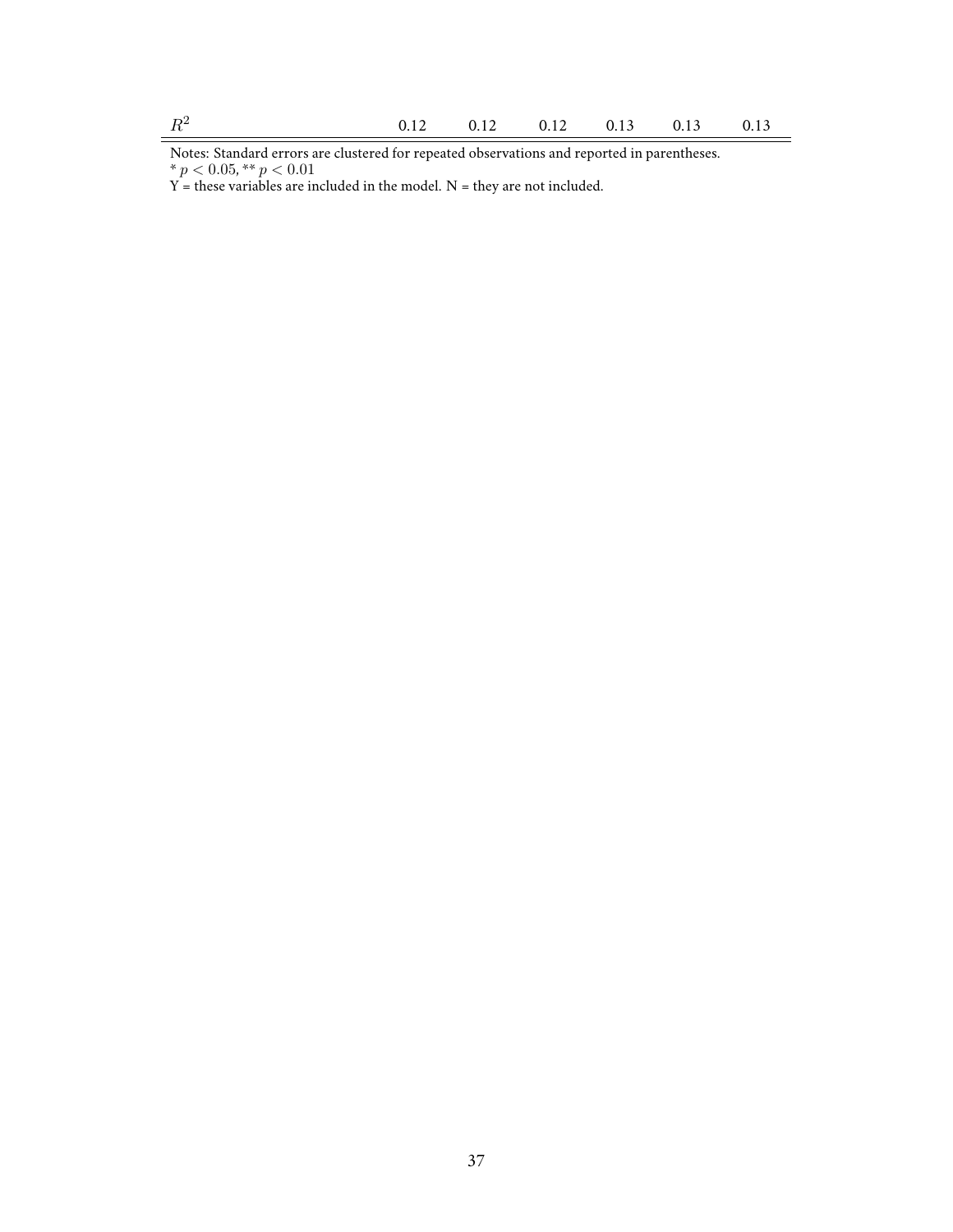|                                       | Total gross labour income pay per |
|---------------------------------------|-----------------------------------|
|                                       | month $(E)$ in one years' time    |
| <b>Covariates</b>                     | (1)                               |
| Usual gross pay per month $(E)$       | $0.75**$                          |
|                                       | (0.024)                           |
| Participate in an additional          | $24.1**$                          |
| cultural practice                     | (4.76)                            |
| Socio-demographics (Model 5: Table 1) | Y                                 |
| Region dummies                        | Y                                 |
| Constant                              | $178.0**$                         |
|                                       | (90.6)                            |
| <b>Observations</b>                   | 15038                             |
| $\,R^2$                               | 0.74                              |

Web Appendix 7: Cultural practice predicts future incomes, restricting the observations to only those who remain in the same occupational code (SOC code)

Notes: Standard errors are clustered for repeated observations and reported in parentheses.  $* p < 0.05, ** p < 0.01$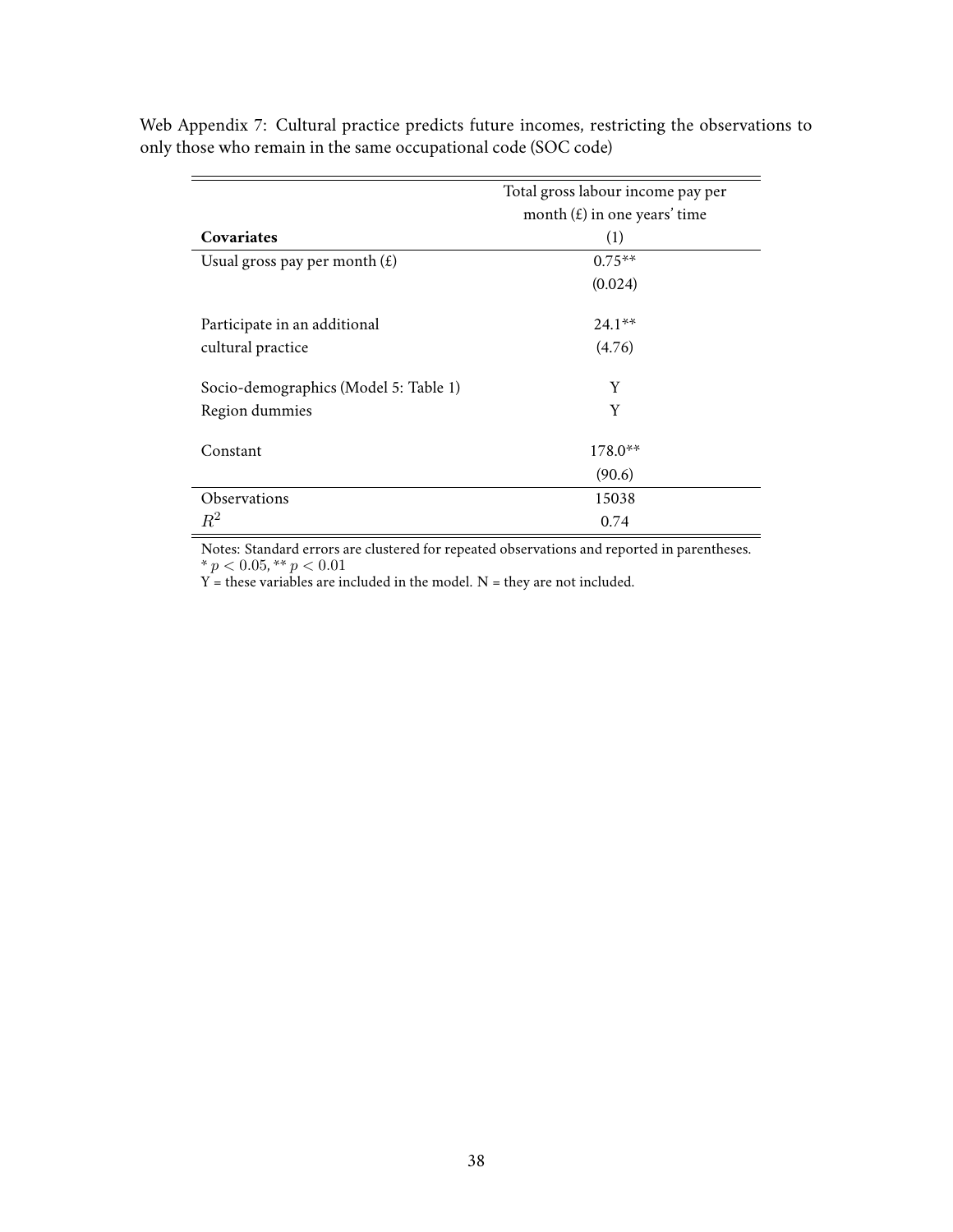|                                       | Total gross labour income pay per |
|---------------------------------------|-----------------------------------|
|                                       | month $(E)$ in one years' time    |
| Covariates                            | (1)                               |
| Usual gross pay per month $(E)$       | $0.73**$                          |
|                                       | (0.024)                           |
| Participate in an additional          | $23.4**$                          |
| cultural practice                     | (4.48)                            |
| Socio-demographics (Model 5: Table 1) | Y                                 |
| Region dummies                        | Y                                 |
| Constant                              | 723.98**                          |
|                                       | (99.86)                           |
| <b>Observations</b>                   | 15038                             |
| $R^2$                                 | 0.74                              |

Web Appendix 8: Cultural practice predicts future incomes, adjusting for detailed socio-economic groupings

Notes: Standard errors are clustered for repeated observations and reported in parentheses. All models adjust for a linear time trend.

Model adjust for Socio-Economic Groups rather than NS-SEC.

 $* p < 0.05, ** p < 0.01$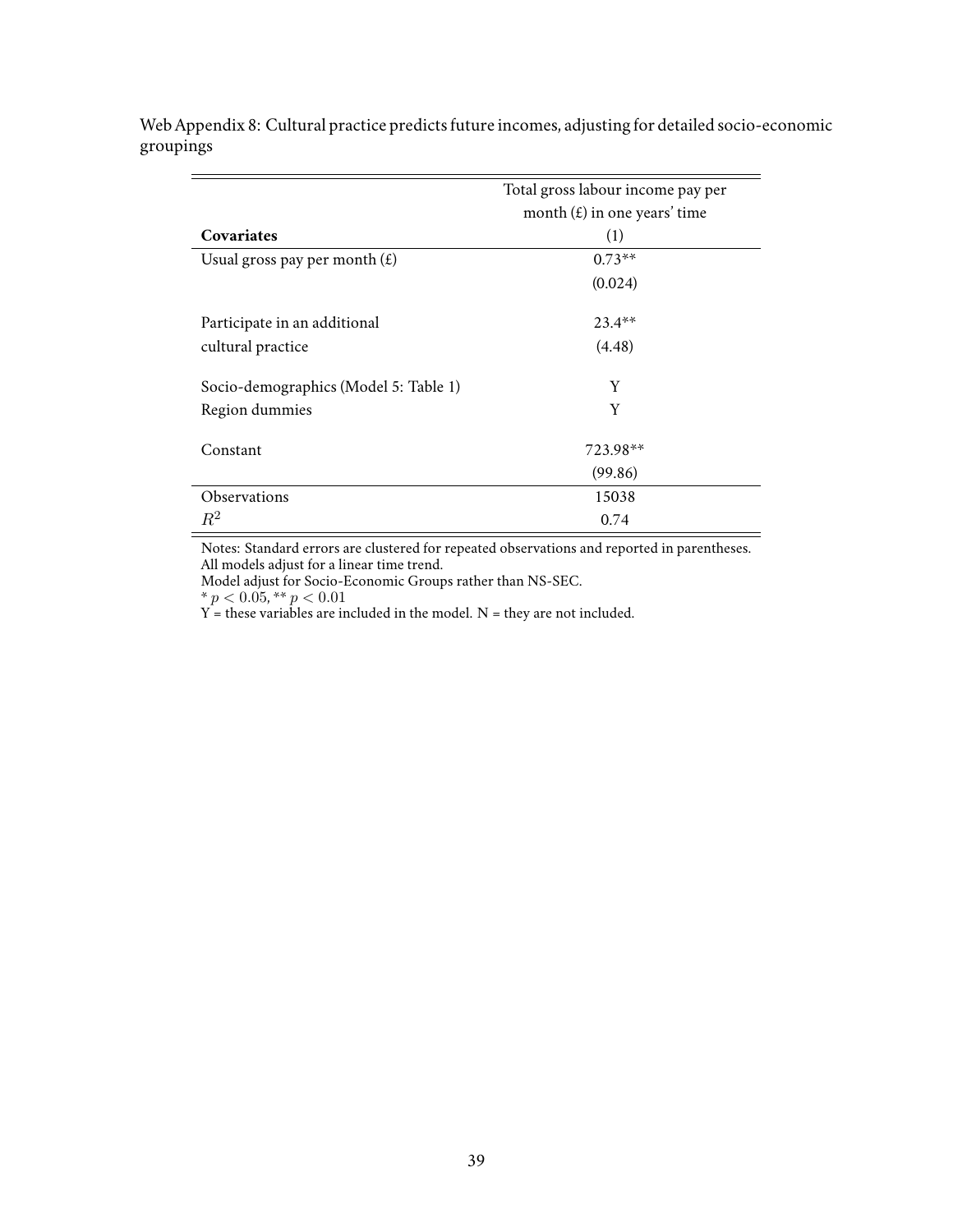|                                                 | Total gross labour income pay per |
|-------------------------------------------------|-----------------------------------|
|                                                 | month $(E)$ in one years' time    |
| Covariates                                      | (1)                               |
| Log-transformed usual gross pay per month $(E)$ | $0.63**$                          |
|                                                 | (0.013)                           |
| Participate in an additional                    | $0.012**$                         |
| cultural practice                               | (0.0018)                          |
| Socio-demographics (Model 5: Table 1)           | Y                                 |
| Region dummies                                  | Y                                 |
| Constant                                        | $2.36**$                          |
|                                                 | (0.091)                           |
| <b>Observations</b>                             | 15031                             |
| $R^2$                                           | 0.76                              |

### Web Appendix 9: Cultural practice predicts future log-transformed incomes

Notes: Standard errors are clustered for repeated observations and reported in parentheses.  $* p < 0.05, ** p < 0.01$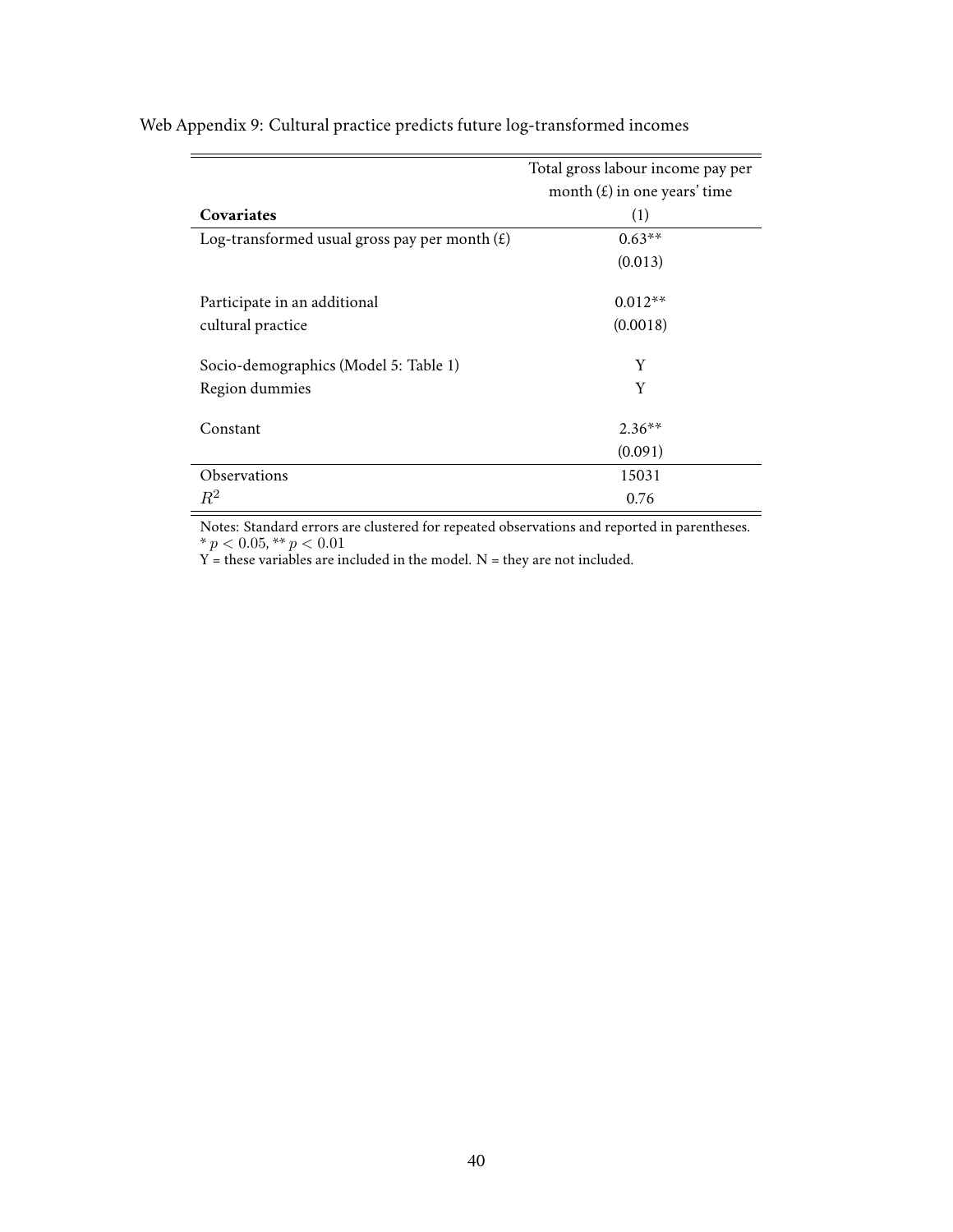|                                       | Total gross labour income pay per |
|---------------------------------------|-----------------------------------|
|                                       | month $(E)$ in one years' time    |
| Covariates                            | (1)                               |
| Usual gross pay per month $(E)$       | $0.80**$                          |
|                                       | (0.015)                           |
| Participate in an additional          | $16.6**$                          |
| cultural practice                     | (3.60)                            |
| Socio-demographics (Model 5: Table 1) | Y                                 |
| Region dummies                        | Y                                 |
| Constant                              | $237.72**$                        |
|                                       | (80.8)                            |
| <b>Observations</b>                   | 15019                             |
| $R^2$                                 | 0.79                              |

Web Appendix 10: Cultural practice predicts future incomes, removing outliers (those whose incomes increased or declined by more than £10,000 over a one year period)

Notes: Standard errors are clustered for repeated observations and reported in parentheses. This restriction removes 19 observations from the model.

 $* p < 0.05, ** p < 0.01$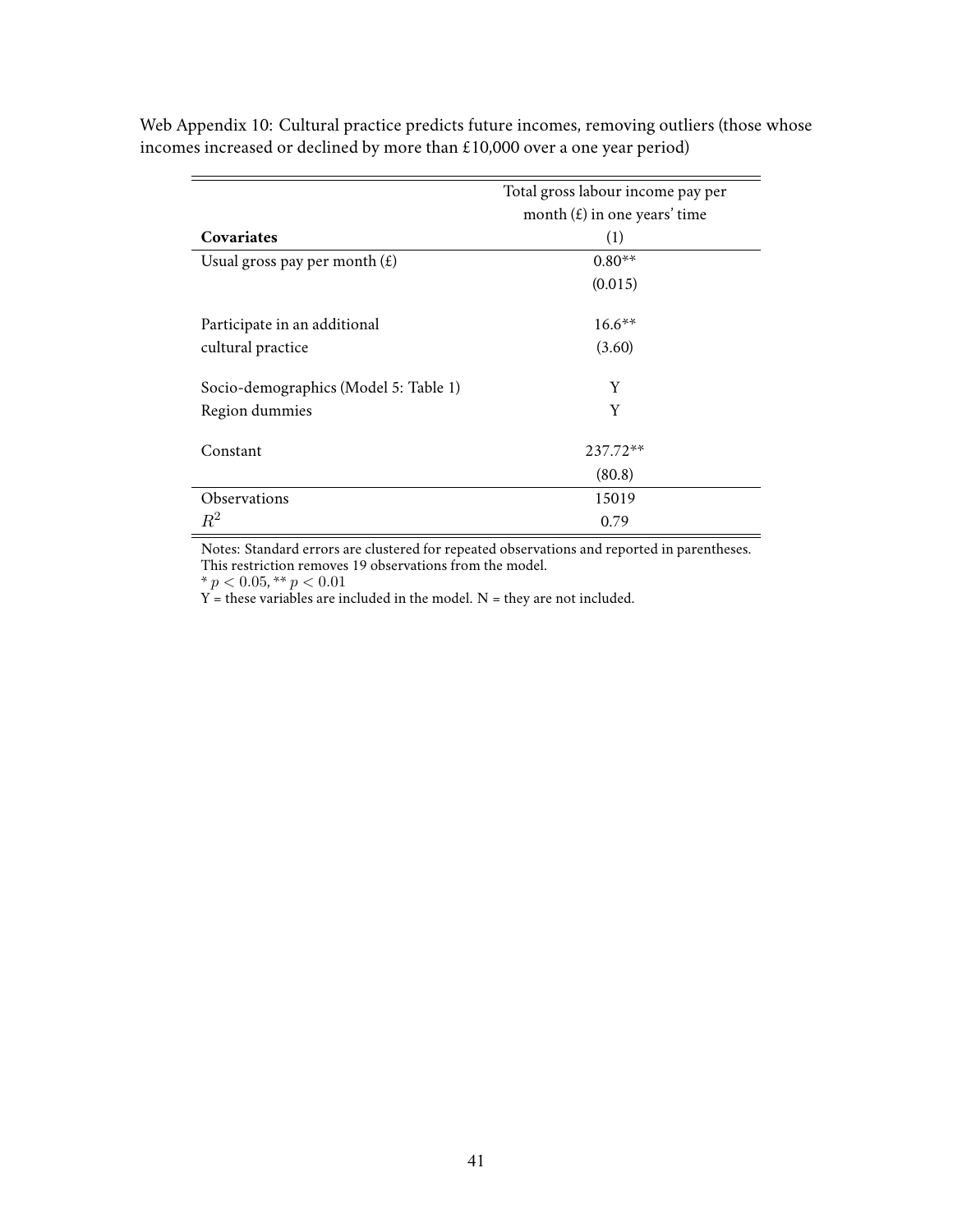|                                       | Total gross labour income pay per |
|---------------------------------------|-----------------------------------|
|                                       | month $(E)$ in one years' time    |
| <b>Covariates</b>                     | (1)                               |
| Usual gross pay per month $(E)$       | $0.64**$                          |
|                                       | (0.020)                           |
| Participate in an additional          | $33.3**$                          |
| cultural practice                     | (5.37)                            |
| Socio-demographics (Model 5: Table 1) | Y                                 |
| Region dummies                        | Y                                 |
| Constant                              | $304.74**$                        |
|                                       | (103.09)                          |
| <b>Observations</b>                   | 17807                             |
| $\,R^2$                               | 0.62                              |

Web Appendix 11: Cultural practice predicts future incomes, including those who are own account workers in small firms and smaller employers

Notes: Standard errors are clustered for repeated observations and reported in parentheses.  $* p < 0.05, ** p < 0.01$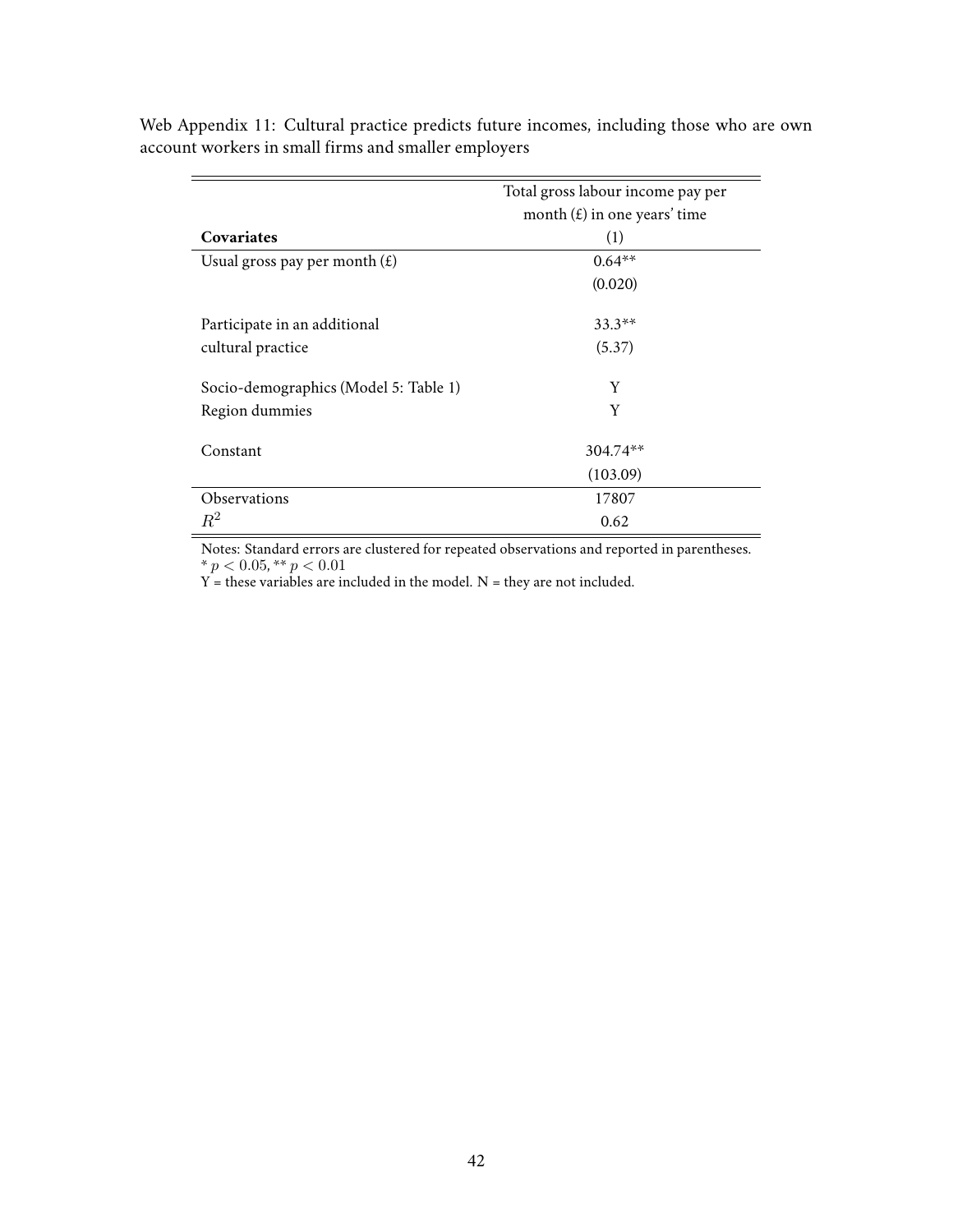|                                       | Total gross labour income pay per |
|---------------------------------------|-----------------------------------|
|                                       | month $(E)$ in one years' time    |
| Covariates                            | (1)                               |
| Usual gross pay per month $(E)$       | $0.73**$                          |
|                                       | (0.025)                           |
| Participate in an additional          | $17.89**$                         |
| cultural practice                     | (4.67)                            |
| Socio-demographics (Model 5: Table 1) | Y                                 |
| Region dummies                        | Y                                 |
| Cognitive ability                     | Y                                 |
| Big-5 personality scores              | Y                                 |
| Family background                     | Y                                 |
| Constant                              | $-472.11$                         |
|                                       | (198.55)                          |
| Observations                          | 14438                             |
| $R^2$                                 | 0.74                              |

Web Appendix 12: Cultural practice predicts future incomes, including measures of cognitive ability, personality, and family background

Notes: Standard errors are clustered for repeated observations and reported in parentheses.  $* p < 0.05, ** p < 0.01$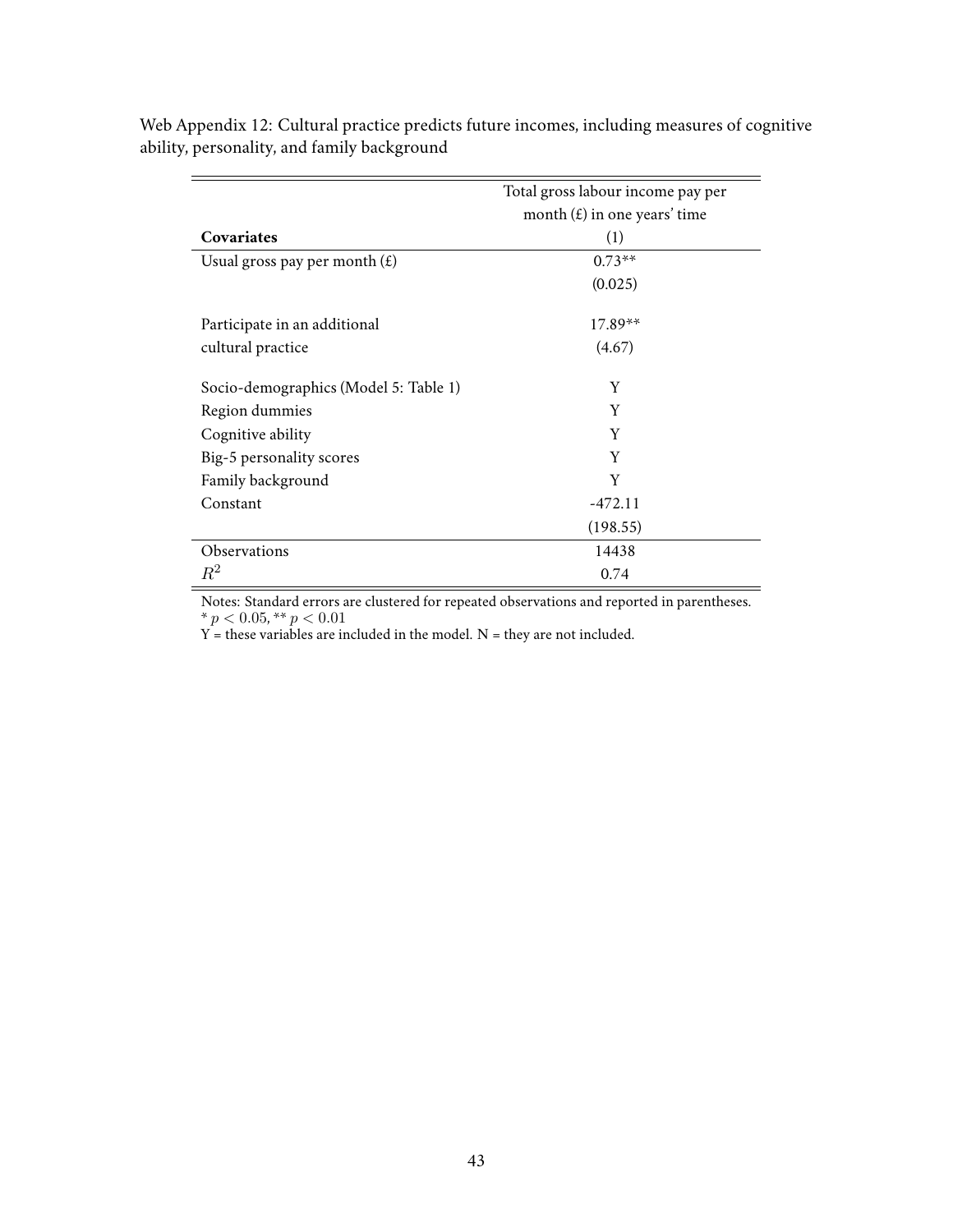|                                       | Usual gross labour income pay per |
|---------------------------------------|-----------------------------------|
|                                       | month $(E)$ in two years' time    |
| Covariates                            | (1)                               |
| Usual gross pay per month $(E)$       | $0.46**$                          |
|                                       | (0.10)                            |
| Usual gross pay per month $(E)$       | $0.22**$                          |
| two years ago                         | (0.024)                           |
| Participate in an additional          | $47.3**$                          |
| cultural practice                     | (12.6)                            |
| Socio-demographics (Model 5: Table 1) | Y                                 |
| Region dummies                        | Y                                 |
| Constant                              | 444.7                             |
|                                       | (101.0)                           |
| Observations                          | 22588                             |
| $\,R^2$                               | 0.59                              |

Web Appendix 13: Cultural practice predicts future incomes, adjusting for an additional lag in income, using BHPS data

Notes: Standard errors are clustered for repeated observations and reported in parentheses. All models adjust for a linear time trend.

 $* p < 0.05, ** p < 0.01$